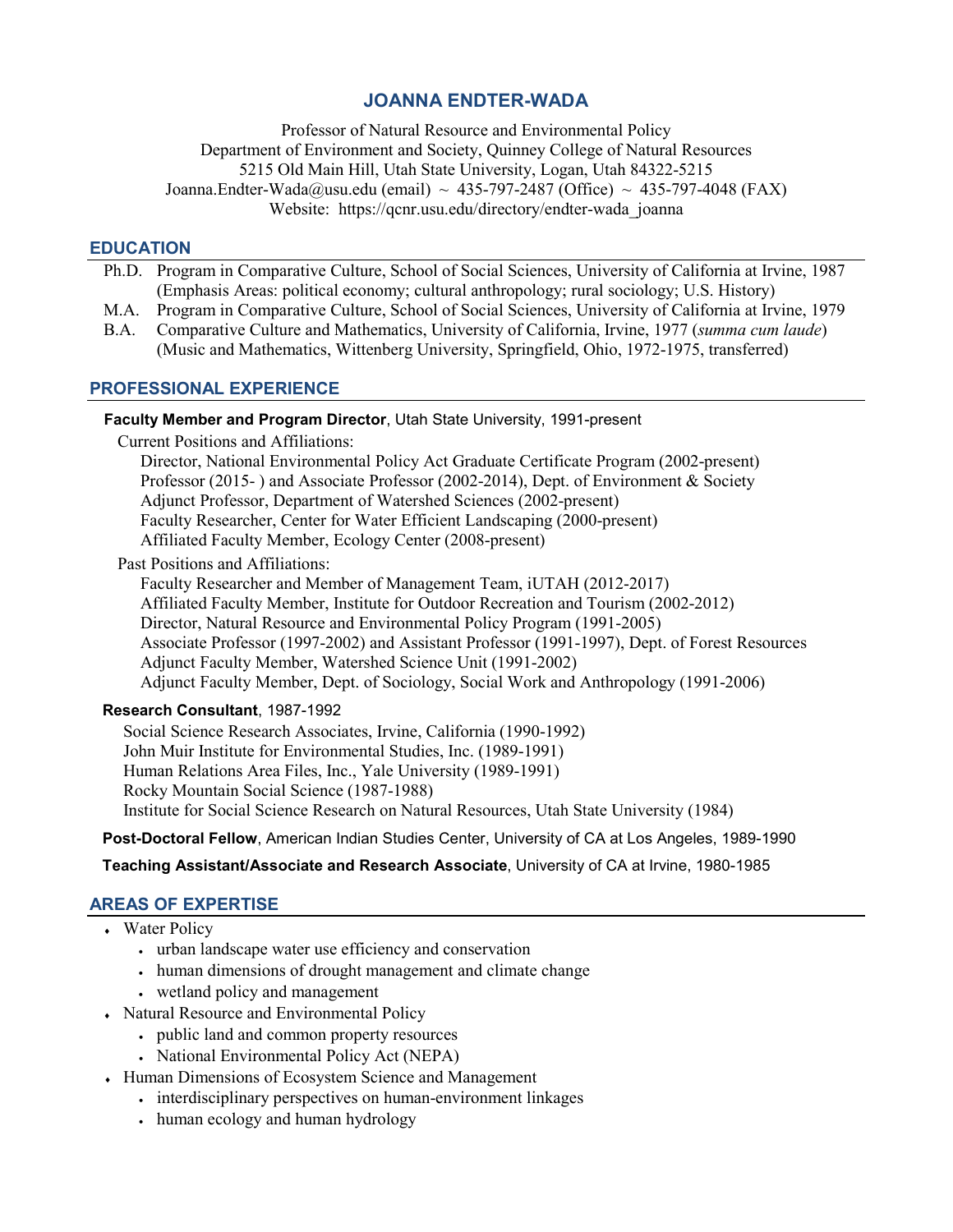### **PROFESSIONAL ACTIVITIES AND AFFILIATIONS**

#### **Editorial Boards of Peer-Reviewed Journals**

- ♦ Associate Editor (Water Policy & Planning), *Journal of American Water Resources Association*, 2016-
- ♦ Associate Editor, *Society and Natural Resources*, 1994-1997

#### **Appointed Positions on External Committees and Boards**

- ♦ Co-Chair, Policy Committee, American Water Resources Association (2020-present)
- Member, Water Strategy Advisory Team, State of Utah, 2013-2017
- Chairperson, Utah Fish Health Policy Board, State of Utah, 1998-2006 (two 4-year appointed terms)
- Member, Enlibra Toolkit Board of Advisors, Oquirrh Institute, 2001-2003
- Chairperson, Utah Forest Practices Task Force, State of Utah, 1996
- ♦ Chairperson, Outer Continental Shelf Advisory Board Scientific Committee, Minerals Management Service, Department of Interior, United States Government, 1996-1998
- ♦ Member, Outer Continental Shelf Advisory Board Scientific Committee, Minerals Management Service, Department of Interior, United States Government, 1993-1999
- Member, Division of Forestry, Fire and State Lands Advisory Council, State of Utah, 1995-1998

#### **Current Professional Affiliations**

- ♦ American Water Resources Association (AWRA)
- American Water Works Association (AWWA)
- Environmental Law Institute (ELI)
- ♦ National Association of Environmental Professionals (NAEP)
- ♦ Universities Council on Water Resources (UCOWR)

### **PROFESSIONAL AWARDS AND HONORS**

- 2021 Quinney College of Natural Resources Faculty University Service Award
- 2018 Award for Outstanding Service in the Academic Sector, Utah Section of the American Water Resources Association
- ♦ 2016 AWRA Boggess Award, Best Paper of 2015 in the *Journal of the American Water Resources Association* (awarded at the Annual AWRA Conference, Orlando, FL, Nov. 16, 2016)
- 2014 Western Extension Directors Association Award of Excellence for faculty team of the Center for Water Efficient Landscaping (awarded at WEDA Annual Meeting, Lake Tahoe, CA)
- ♦ 2012 ESRI Award for Best Scientific Paper in Geographic Information Systems (awarded at Annual Conference of American Society for Photogrammetry and Remote Sensing, Sacramento, CA, 2012)
- ♦ 2009 Editors' Picks, *Environment: Science and Policy for Sustainable Development*, May/June Issue
- 1997 Society of American Foresters Certificate of Appreciation
- 1996 Utah Forest Stewardship Achievement Award

## **CURRENT MAJOR PROGRAMS**

### **WaterMAPS™ - Water Management Analysis and Planning Software** (Program Lead)

WaterMAPS™ is a custom software application for promoting urban landscape water use efficiency. It was developed by a USU research team led by Dr. Joanna Endter-Wada. The software enables users to visualize and interpret the appropriateness of water use on managed urban landscapes. It was developed as an analytic, management, and public information tool for urban water systems. WaterMAPS™ helps urban water providers identify and monitor locations with the greatest capacity to conserve water used outdoors in order to more effectively direct and tailor landscape water conservation programs. The WaterMAPS™ team works with some of the largest water providers in Utah and has received several awards for excellence.

WEBSITE: https://watermaps.usu.edu/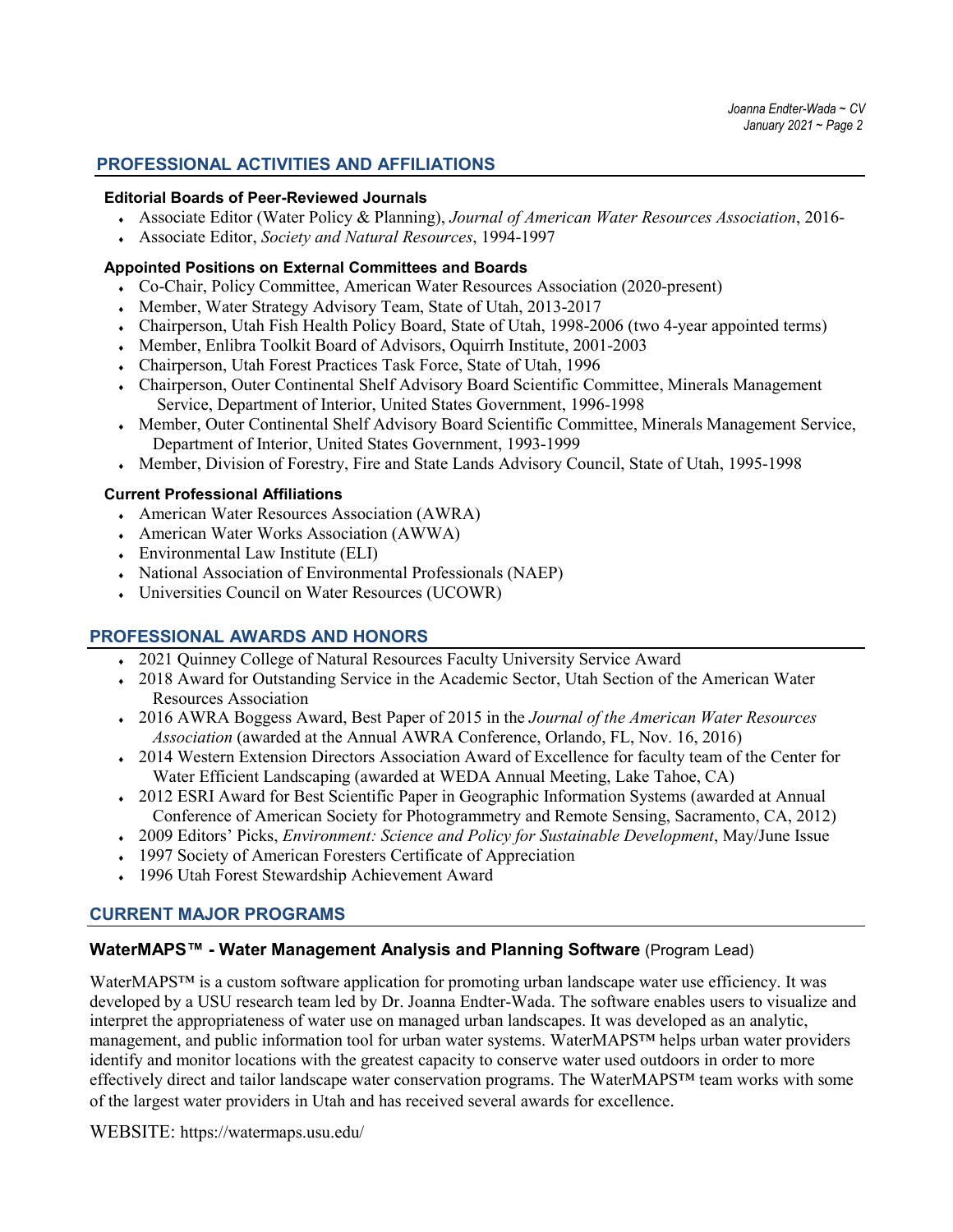### **National Environmental Policy Act (NEPA) Graduate Certificate Program** (Director)

This 12-unit graduate certificate program trains natural resource professionals in implementation of the National Environmental Policy Act (NEPA). NEPA is the U.S. environmental law that requires analysis of impacts, alternatives, and mitigation measures for all major federal actions affecting the environment, both within the territorial boundaries of the U.S. and at foreign military installations. Dr. Endter-Wada led the university effort to develop this program. Approved by the Utah Board of Regents in 2002, this highly successful program has become the premier nation-wide university graduate in this area of specialty. The program has 258 enrolled students and 157 graduates as of January 1, 2020.

WEBSITE:<https://qcnr.usu.edu/nepa/>

### **SCHOLARLY PRODUCTS**

## **ARTICLES**

### **Peer-Reviewed and Professional Journals**

- Endter-Wada, J., K.M. Kettenring, and A. Sutton-Grier. 2020. Protecting wetlands for people: Strategic policy action can help wetlands mitigate risks and enhance resilience. *Environmental Science and Policy* 108:37- 44. https://doi.org/10.1016/j.envsci.2020.01.016
- Barnett, M.J., D. Jackson-Smith, J. Endter-Wada, M. Haeffner. 2020. A Multilevel Analysis of the Drivers of Household Water Consumption in a Semi-Arid Region. *Science of the Total Environment* 712:136489. https://doi.org/10.1016/j.scitotenv.2019.136489.
- Li, E., J. Endter-Wada, and S. Li. 2019. Dynamics of Utah's agricultural landscapes in response to urbanization: A comparison between irrigated and non-irrigated agricultural lands. *Applied Geography* 105:58-72. DOI:<https://doi.org/10.1016/j.apgeog.2019.02.006>
- Barnett, M.J., D. Jackson-Smith, and J. Endter-Wada. 2019. Implications of Nontraditional Housing Arrangements for Urban Water Management in the United States Intermountain West. *Society & Natural Resources*. DOI:<https://doi.org/10.1080/08941920.2018.1539200>
- Endter-Wada, J., K.M. Kettenring, and A.E. Sutton-Grier. 2018. Sustaining wetlands to mitigate disasters and protect people. Guest Editorial. *Frontiers in Ecology and the Environment* 16(8):431. DOI:10.1002/fee.1959
- Hale, R.L., C.G. Flint, D. Jackson-Smith, and J. Endter-Wada. 2018. Social Dimensions of Urban Flood Experience, Exposure, and Concern. *Journal of the American Water Resources Association* 54(5):1137- 1150. DOI: 10.1111/1752-1688.12676
- Avolio, M., T. Trammel, D. Pataki and J. Endter-Wada. 2018. Biodiverse Cities: the Nursery Industry, Homeowners, and Neighborhood Differences Drive Urban Tree Composition. *Ecological Monographs* 88(2):259-276. DOI: 10.1002/ecm.1290.
- Welsh, L.W. and J. Endter-Wada. 2017. Policy Debates over the Southern Nevada Water Authority Groundwater Development Project: Beneficial Uses of Water in a Desert. *Journal of the Southwest* 59(1- 2):302-337. [Part of a special double issue entitled "Ways of Knowing: Helen Ingram and Water Scholarship," with Guest Editor Margaret O. Wilder] DOI: 10.1353/jsw.2017.0014
- Welsh, L.W. and J. Endter-Wada. 2017. Piping Water from Rural Counties to Fuel Growth in Las Vegas, Nevada: Water Transfer Risks in the Arid USA West. *Water Alternatives* 10(2):420-436. [Part of a special issue entitled "The (Re)turn to Infrastructure for Water Management," with Guest Editors Britt Crow-Miller, Michael Webber and François Molle.] Article available at: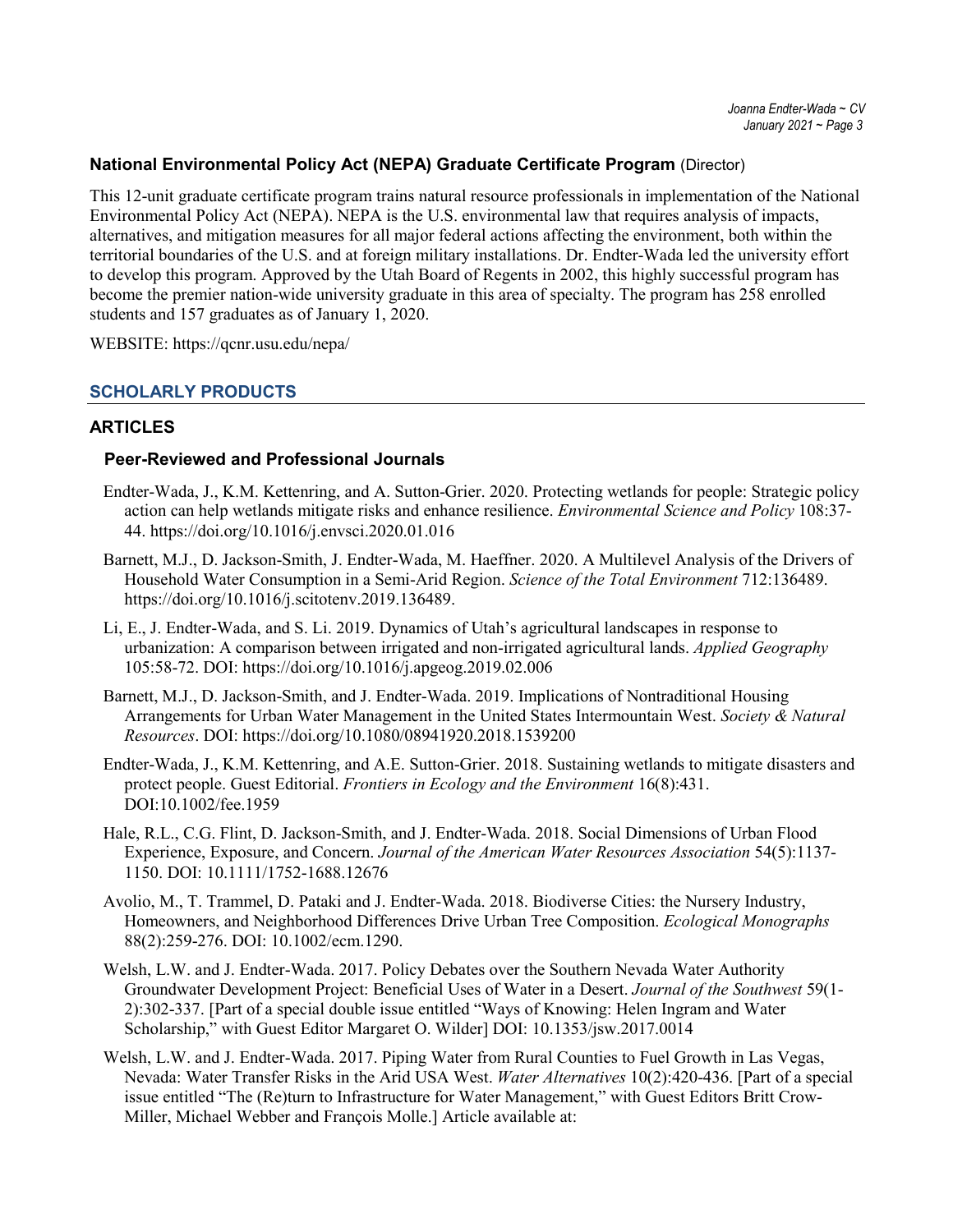http://www.water-alternatives.org/index.php/alldoc/articles/vol10/v10issue2/362-a10-2-12/file

- Flint, C.G., X. Dai, D. Jackson-Smith, J. Endter-Wada, S.K. Yeo, R. Hale, M.K. Dolan. 2017. Social and Geographic Contexts of Water Concerns in Utah. *Society and Natural Resources* 30(8):885-902. DOI: 10.1080/08941920.2016.1264653
- Li, E., S. Li, J. Endter-Wada. 2016. Water-Smart Growth Planning: Linking Water and Land in the Arid Urbanizing American West. *Journal of Environmental Planning and Management* 60(6):1056-1072*.* DOI: [10.1080/09640568.2016.1197106](http://dx.doi.org/10.1080/09640568.2016.1197106)
- Jackson-Smith, D.B., P.A. Stoker, M. Buchert, J. Endter-Wada, C.V. Licon, M.S. Cannon, S. Li. 2016. Differentiating Urban Forms: A Neighborhood Typology for Understanding Urban Water Systems. *Cities and the Environment (CATE)* 9(1): Article 5. Article available at: http://digitalcommons.lmu.edu/cate/vol9/iss1/5/
- Burnham, M., Z. Ma, J. Endter-Wada, T. Bardsley. 2016. Water Management Decision Making in the Face of Multiple Forms of Uncertainty and Risk. *Journal of the American Water Resources Association (JAWRA)*  52(6):1366-1384. DOI: 10.1111/1752-1688.12459
- Li, E., J. Endter-Wada, S. Li. 2015. Characterizing and Contextualizing the Water Challenges of Megacities. *JAWRA Journal of American Water Resources Association* 51(3): 589-613. [This paper received the 2016 Boggess Award for Best Paper of 2015 in *JAWRA*]. DOI: 10.1111/1752-1688.12310
- Glenn, D.T., J. Endter-Wada, R.K. Kjelgren, C.M.U. Neale. 2015. Tools for Evaluating and Monitoring Effectiveness of Urban Landscape Water Conservation Interventions and Programs. *Landscape and Urban Planning* 139:82-93. DOI: 10.1016/j.landurbplan.2015.03.002
- Hale, R.L., A. Armstrong, M.A. Baker, S. Bedingfield, D. Betts, C. Buahin, M. Buchert, T. Crowl, R.R. Dupont, J.R. Ehleringer, J. Endter-Wada, C. Flint, J. Grant, S. Hinners, J.S. Horsburgh, D. Jackson-Smith, A.S. Jones, C. Licon, S.E. Null, A. Odame, D.E. Pataki, D. Rosenberg, M. Runburg, P. Stoker, C. Strong. 2015. iSAW: Integrating Structure, Actors, and Water to Study Socio-Hydro-Ecological Systems. *Earth's Future*, *3*, DOI:10.1002/2014EF000295
- Li, E., J. Endter-Wada, and S. Li. 2015. Linkages Between Water Challenges and Land Use Planning in Megacities. *Water Resources Impact* 17(1):9-12. Available at: http://www.awra.org/impact/
- Downard, R., J. Endter-Wada, and K. Kettenring. 2014. Adaptive Wetland Management in an Uncertain and Changing Arid Environment. *Ecology & Society* 19(2): Article 23. DOI: 10.5751/ES-06412-190223
- Madsen, J., C. Radel, J. Endter-Wada. 2014. Justice and Immigrant Latino Recreation Geography in Cache Valley, Utah. *Journal of Leisure Research* 46(3):291-312. [Special issue on Social and Environmental Justice.] Available at: http://digitalcommons.usu.edu/envs\_facpub/899/
- Downard, R. and J. Endter-Wada. 2013. Keeping Wetlands Wet in the Western United States: Adaptations to Drought in Agriculture-Dominated Human-Natural Systems. *Journal of Environmental Management* 131:394-406. DOI: 10.1016/j.jenvman.2013.10.008
- Welsh, L.W., J. Endter-Wada, R. Downard, and K.M. Kettenring. 2013. Developing Adaptive Capacity to Droughts: The Rationality of Locality. *Ecology & Society* 18(2): Article 7. DOI: 10.5751/ES-05484-180207
- Endter-Wada, J., and D.J. Blahna. 2011. Linkages to Public Land Framework: Toward embedding humans in ecosystem analyses by using "inside-out social assessment." *Ecological Applications* 21(8):3254-3271. DOI: 10.1890/10-2392.1
- Farag, F.A., C.M.U. Neale, R. Kjelgren, and J. Endter-Wada. 2011. Quantifying Urban Landscape Water Conservation Potential Using High Resolution Remote Sensing and GIS. *Photogrammetric Engineering*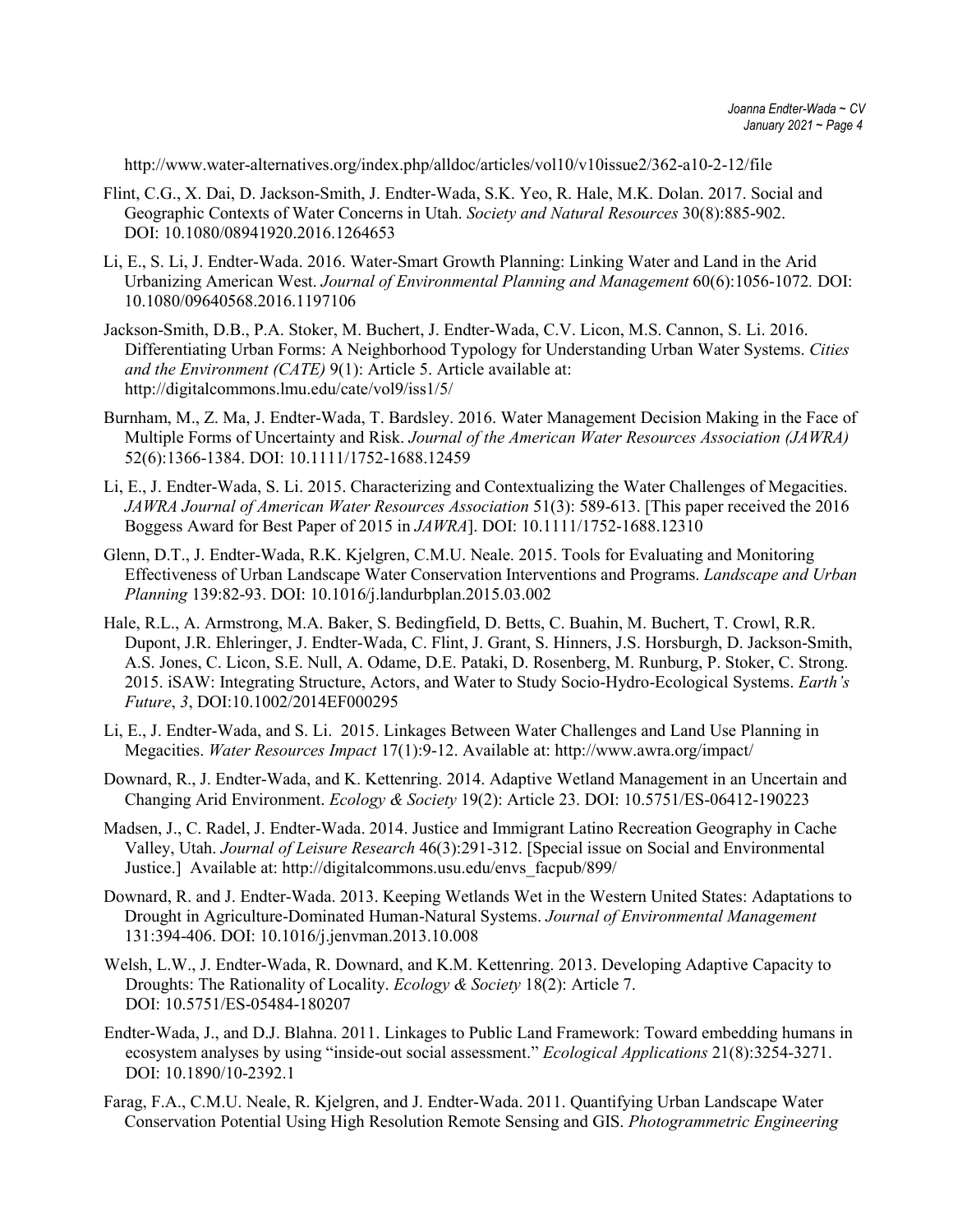*and Remote Sensing* 77(11):1113-1122*.* [This paper received the 2012 award for ESRI Best Scientific Paper in Geographic Information Systems] DOI:<https://doi.org/10.14358/PERS.77.11.1113>

- Kilgren, D., J. Endter-Wada, R. Kjelgren, and P.G. Johnson. 2010. Implementing Landscape Water Conservation in Public School Institutional Settings: A Case for Situational Problem Solving. *Journal of American Water Resources Association (JAWRA)* 46(6):1205-1220. DOI: 10.1111/j.1752- 1688.2010.00486.x
- Endter-Wada, J., T. Selfa, and L. Welsh. 2009. Hydrologic Interdependencies and Human Cooperation: The Process of Adapting to Droughts. *Weather, Climate and Society* 1(1):55-71. DOI: <https://doi.org/10.1175/2009WCAS1009.1>
- Endter-Wada. J., and H. Ingram. 2009. Climate Change as Environmental Mega-Crisis: Domesticated Problems, Patchwork Solutions, Inadequate Incentives. In: Mega-crises in the 21<sup>st</sup> Century, Special Issue of *National Safety and Security and Crisis Management*, Directorate for National Safety and Security of the Ministry of the Interior and Kingdom Relations in the Netherlands. Available at: http://www.patricklagadec.net/fr/pdf/Magazine Special Mega-crises in the 21<sup>st</sup> century.pdf
- Endter-Wada, J., J. Kurtzman, S.P. Keenan, R.K. Kjelgren, and C.M.U. Neale. 2008. Situational Waste in Landscape Watering: Residential and Business Water Use in an Urban Utah Community. *Journal of the American Water Resources Association (JAWRA)* 44(4):902-920*.* DOI: 10.1111/j.1752-1688.2008.00190.x
- Selfa, T., and J. Endter-Wada. 2008*.* The Politics of Community-Based Conservation in Natural Resource Management: A Focus for International Comparative Analysis. *Environment and Planning A* 40(4):948-965. DOI:<https://doi.org/10.1068/a39160>
- Hooper, V.H, J. Endter-Wada, and C.W. Johnson. 2008. Theory and Practice Related to Native Plants: A Case Study of Utah Landscape Professionals. *Landscape Journal* 27(1):127-141. DOI: 10.3368/lj.27.1.127
- Endter-Wada, J., and S. Keenan. 2005. Adaptations by Long-Term Commercial Fishing Families in the California Bight: Coping with Changing Coastal Ecological and Social Systems. *Human Organization*  64(3):225-239. DOI: 10.17730/humo.64.3.0c2uc20ct6mgdmjf
- Endter-Wada, J., D. Blahna, R. Krannich, and M. Brunson. 1998. A Framework for Understanding Social Science Contributions to Ecosystem Management. *Ecological Applications* 8(3): 891-904. DOI: 10.1890/1051-0761(1998)008[0891:AFFUSS]2.0.CO;2
- Endter-Wada, J., and L. Dennis-Perez. 1997. Protection or Infringement of Property Rights? Addressing Concerns Regarding Nonfederal Forest Lands in Utah. *Journal of Land, Resources, and Environmental Law* 17(1):11-44. Available at[: https://collections.lib.utah.edu/details?id=727813](https://collections.lib.utah.edu/details?id=727813)
- Endter-Wada, J., and D.W. Levine. 1996. Comparison of Subsistence Activities Among Natives and Non-Natives in Bristol Bay, Alaska. *Society and Natural Resources* 9(6):595-609. DOI: 10.1080/08941929609380998
- Endter-Wada, J., L.A. Robbins, and D.W. Levine. 1992. Subsistence Practices in the Bristol Bay Region of Alaska. *Arctic Research of the United States* 6(Fall):51-56. (Publication of the Interagency Arctic Research Policy Committee, National Science Foundation) Available at: [https://storage.googleapis.com/arcticgov](https://storage.googleapis.com/arcticgov-static/publications/related/arotus/AROTUS%206.1992-Fall.pdf)[static/publications/related/arotus/AROTUS 6.1992-Fall.pdf](https://storage.googleapis.com/arcticgov-static/publications/related/arotus/AROTUS%206.1992-Fall.pdf)

### **Refereed Extension Publications**

Frank, M., J. Marty, C. Rohal, R. Downard, J. Endter-Wada, K. Kettenring, M. Larese-Casanova. 2016. Water Rights for Wetlands in the Bear River Delta. USU Extension Publication, Utah Master Naturalist5/2016- 01pr, April 15, 2016.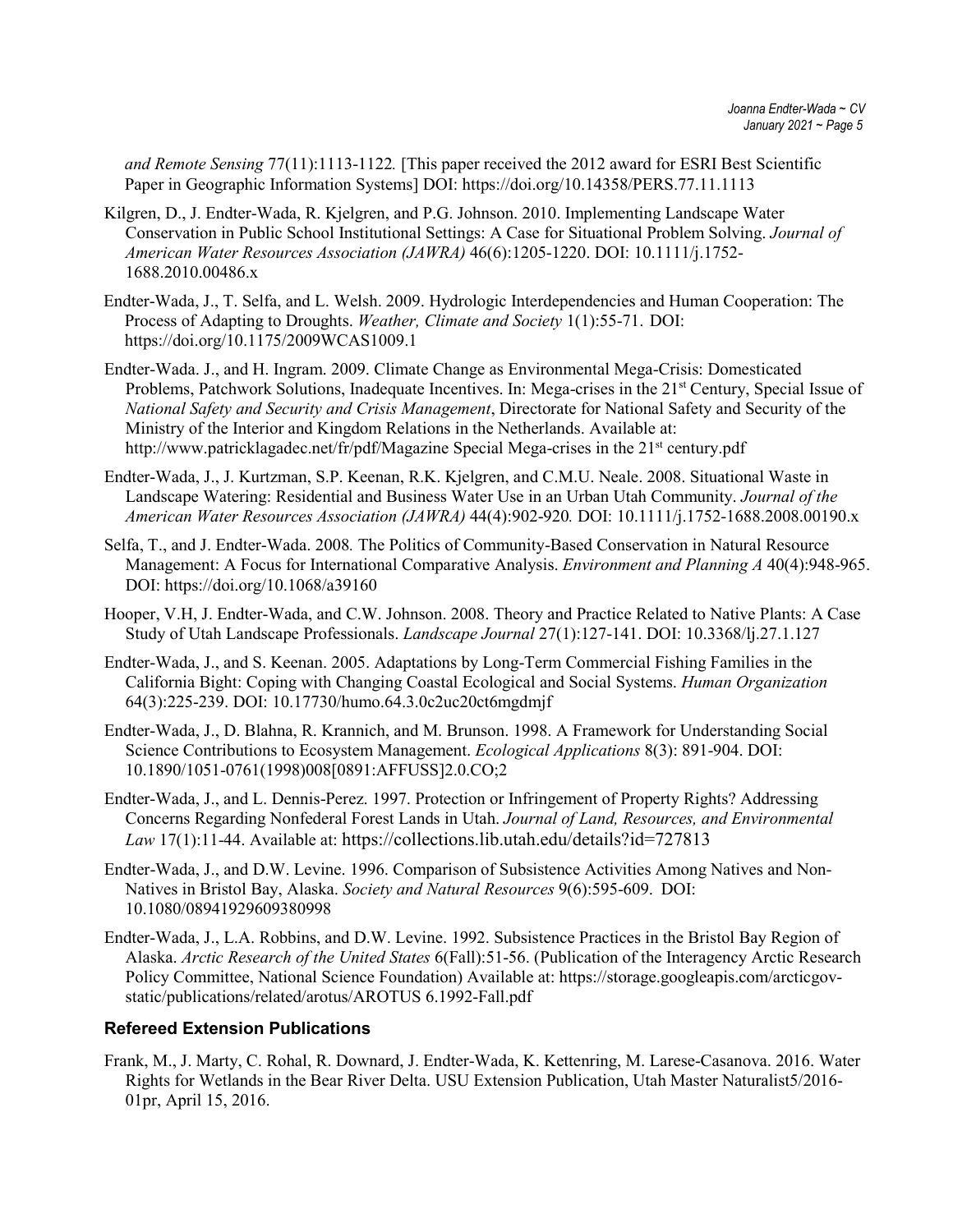### **Outreach and Popular Articles**

Endter-Wada, J. 2015. The Untapped Potential of Water Conservation. *Utah Science* 68(2):30-31.

- Endter-Wada, J. 2009. Social Aspects of Water Delivery. *Newsletter of the Cache Valley Water Users Association and the Utah Association of Conservation Districts*. Special Edition, March 2009.
- Kurtzman, J., J. Endter-Wada, and D. Blahna. 2002. Utah's Rural Communities: Planning for the Future. Publication No. NR/RF/007 in *Utah Recreation and Tourism Matters*, Institute for Outdoor Recreation and Tourism, Utah State University.
- Endter-Wada, J. 1997. A Forest Practices Act Justified. *The Utah Watershed Review* 4(5):3.

### **BOOK CHAPTERS**

- Endter-Wada, J. 2014*.* Clean Water Scarcity (1950s-present). In *CQ Press Guide to U.S. Environmental Policy*, edited by Sally K. Fairfax and Edmund Russell, SAGE/CQ Press, Los Angeles, CA, USA, pp. 299- 310.
- Endter-Wada, J., and H. Ingram. 2012. Global Climate Change as Environmental Mega-crisis. In *Mega-crises:*  Understanding the Prospects, Nature, Characteristics and the Effects of Cataclysmic Events, edited by Ira Helsloot, Arjen Boin, Brian Jacobs, and Louise K. Comfort, Charles C. Thomas Publisher, Ltd, Springfield, Ill, USA, pp. 300-318.
- Welsh, A.P., C.M.U. Neale, J. Endter-Wada, and R.K. Kjelgren. 2012. Custom software application for analyzing urban landscape water use*.* In *Remote Sensing and Hydrology* (IAHS Redbook based on proceedings of a symposium held at Jackson Hole, Wyoming, USA, Sept. 2010, edited by Christopher M.U. Neale and Michael H. Cosh), IAHS Publ. 352 (2012), Oxfordshire, United Kingdom.
- Callaway, D.G., and J. Endter-Wada. 1994. The Ute. An invited, reviewed chapter in *Native America in the Twentieth Century: An Encyclopedia*, edited by Mary B. Davis, Garland Publishing, New York and London, pp. 672-680.

### **PUBLISHED PROCEEDINGS**

### **Edited Volume**

Endter-Wada, J., and R.J. Lilieholm, editors. 1995. *Conflicts in Natural Resources Management: Integrating Social and Ecological Concerns*. Proceedings of symposium held at Utah State University April 21-23, 1995. *Natural Resources and Environmental Issues*, Volume 3. 98 pp.

### **Chapters**

- Ingram, H. and J. Endter-Wada. 2009. Frames and ways of knowing: Key considerations for policy responses to climate risk and vulnerability. *Proceedings of the Seventh International Science Conference on the Human Dimensions of Global Environmental Change* (IHDP Open Meeting 2009), Bonn, Germany, April 26-30, 2009.
- Kjelgren, R., F.A. Farag, C.M.U. Neale, J. Endter-Wada, and J. Kurtzman. 2002. Quantifying potential urban landscape water conservation through billing data analysis in Layton, Utah. *Proceedings, American Water Works Association (AWWA) Water Sources Conference: Reuse, Resources, Conservation*, January 27-31, Las Vegas, NV.
- Endter-Wada, J., and R.S. Krannich. 1998. The Interdisciplinary Natural Resource and Environmental Policy Program at Utah State University. *Proceedings of the Second Biennial Conference on University Education in Natural Resources.* Published in Natural Resources and Environmental Issues VII: 57-64.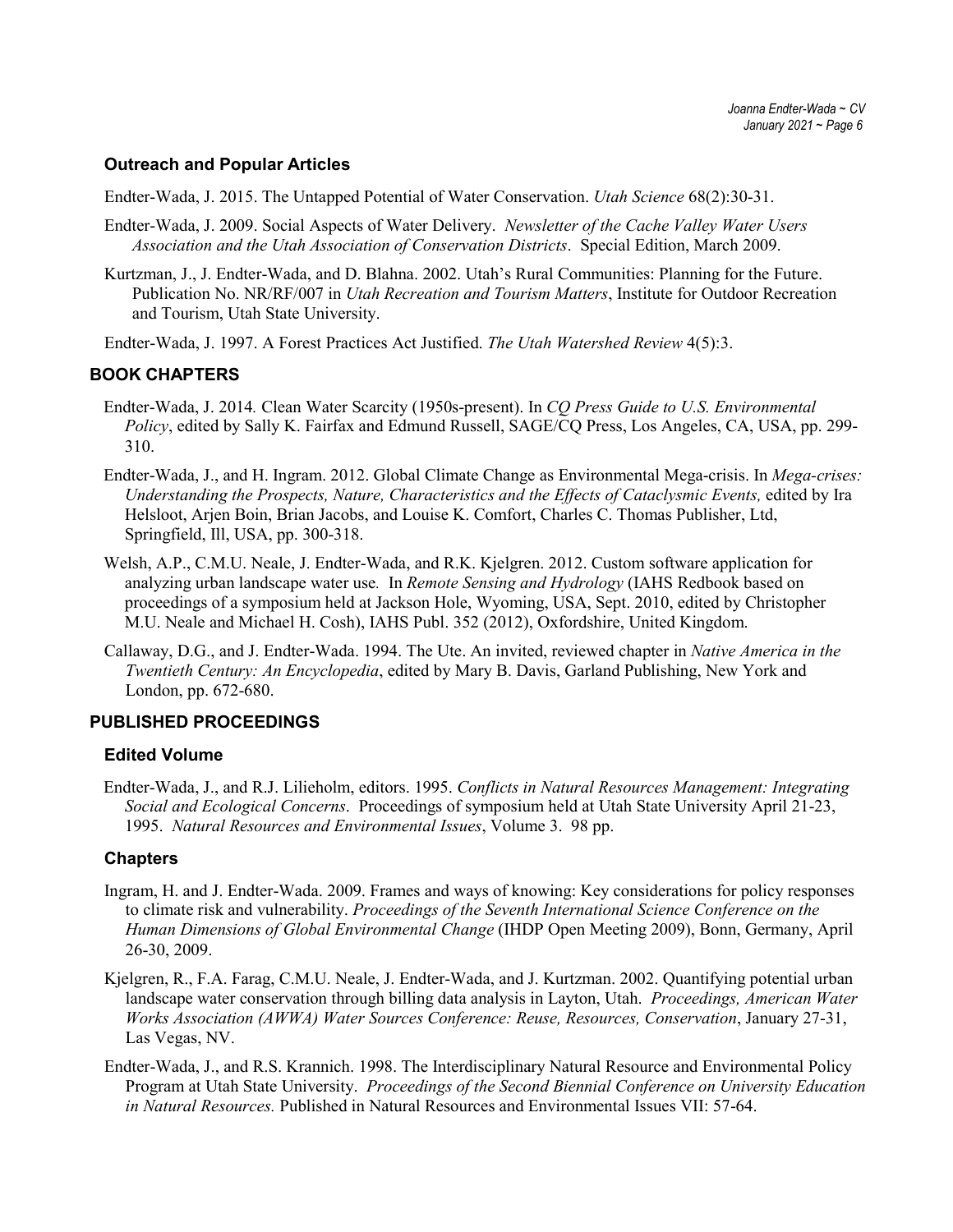- Endter-Wada, J. 1996. Empirical Findings of the Social Indicators Project. *Proceedings of the Social Indicators Monitoring Study Peer Review Workshop*, OCS Study, MMS 96-0053, pp. 23-33.
- Endter-Wada, J., and R.J. Lilieholm. 1995. Introduction. Pgs. xiii-xv in: *Conflicts in Natural Resources Management: Integrating Social and Ecological Concerns.* Proceedings of a symposium held at Utah State University April 21-23, 1995. In *Natural Resources and Environmental Issues*, Volume 3.
- Endter-Wada, J., and L.A. Robbins. 1992. A Comparative, Subregional Analysis of Subsistence Practices in the Bristol Bay Region of Alaska. *Proceedings of the Fourth MMS-AOCS Region Information Transfer Meeting*, OCS Study, MMS 92-0046, pp. 199-204.
- Endter-Wada, J. 1992. Social, Economic, and Subsistence Effects of the Exxon Valdez Oil Spill on the Kodiak Region. *Proceedings of the Fourth MMS-AOCS Region Information Transfer Meeting*, OCS Study, MMS 92-0046, pp. 283-288.

### **TECHNICAL REPORTS**

#### **Research Reports** (publicly available)

- Endter-Wada, J., D.T. Wuenschell, C. Garrard, E.L. McGinty, K. Kopp, J. Hoover. 2019. Utah State Capitol Grounds Landscape Water Use Assessment. Research Report prepared for the Utah State Legislature. March 15, 2019. 54 pp.
- Welsh, L.W. and J. Endter-Wada. Cache Water District: Risks and Opportunities. 2016. Research and Policy Analysis Report on Formation of a Water Conservancy District in Cache County, Utah. Utah State University. October 20, 2016. 26 pp.
- Endter-Wada, J., A. Hall., D. Jackson-Smith, C. Flint. 2015. Utah's Water Future: Perspectives on Water Issues in Utah's Wasatch Range Metropolitan Area. Summary Report of Overall Findings from the iUTAH 2014 Household Survey. July 2015. 75 pp.
- Endter-Wada, J., D.T. Glenn, C. Lewis, R.K. Kjelgren, and C.M.U. Neale. 2013. Water User Dimensions of Meter Implementation on Secondary Pressurized Irrigation Systems. Research Report for Weber Basin Water Conservancy District and the U.S. Bureau of Reclamation. April 2013. 75 pp.
- Hoover, J.M., D.T. Glenn, J. Endter-Wada, and R.K. Kjelgren. 2006. Water Check Report and Summary: Summer 2005. Project report prepared for Logan City, September 2006. 48 pp.
- Endter-Wada, J., D. Blahna, R. Morris, R. Peterson, and T. Selfa. 2003. Linkages to Public Land Framework and Data Analysis. Report submitted for incorporation in: *People and the Forests: Socio-Economic Assessment Tools and Data for Forest Plan Revisions*. Prepared by Utah Governor's Office of Planning and Budget, USU Natural Resource and Environmental Policy Program, Utah Division of Indian Affairs, and Rocky Mountain American Indian Economic and Education Foundation. Prepared for the United States Forest Service.
- Blahna, D., J. Endter-Wada, S. Burr, M. Butkus, D. Gibbons, C. Klien, J. Kurtzman, and D. Reiter. 2003. *Long-Range Transportation Planning in Utah: Executive Summary*. A Synthesis of Findings and Recommendations from Phase I and Phase II of the 2003 Utah Department of Transportation (UDOT) Benchmark Study. Published in Appendix B (Public Involvement Data, Research Data), UtahTransportation 2030: State of Utah Long Range Transportation Plan, Utah Department of Transportation. 15 pp.
- Endter-Wada, J., J. Kurtzman, M. Butkus, D. Blahna, C. Klien, S.W. Burr, D. Gibbons, and D. Reiter. 2003. *Long-Range Transportation Planning in Utah: Summary of Research Results from Interviews and Focus Groups.* Final Report from Phase II of the 2003 Utah Department of Transportation (UDOT) Benchmark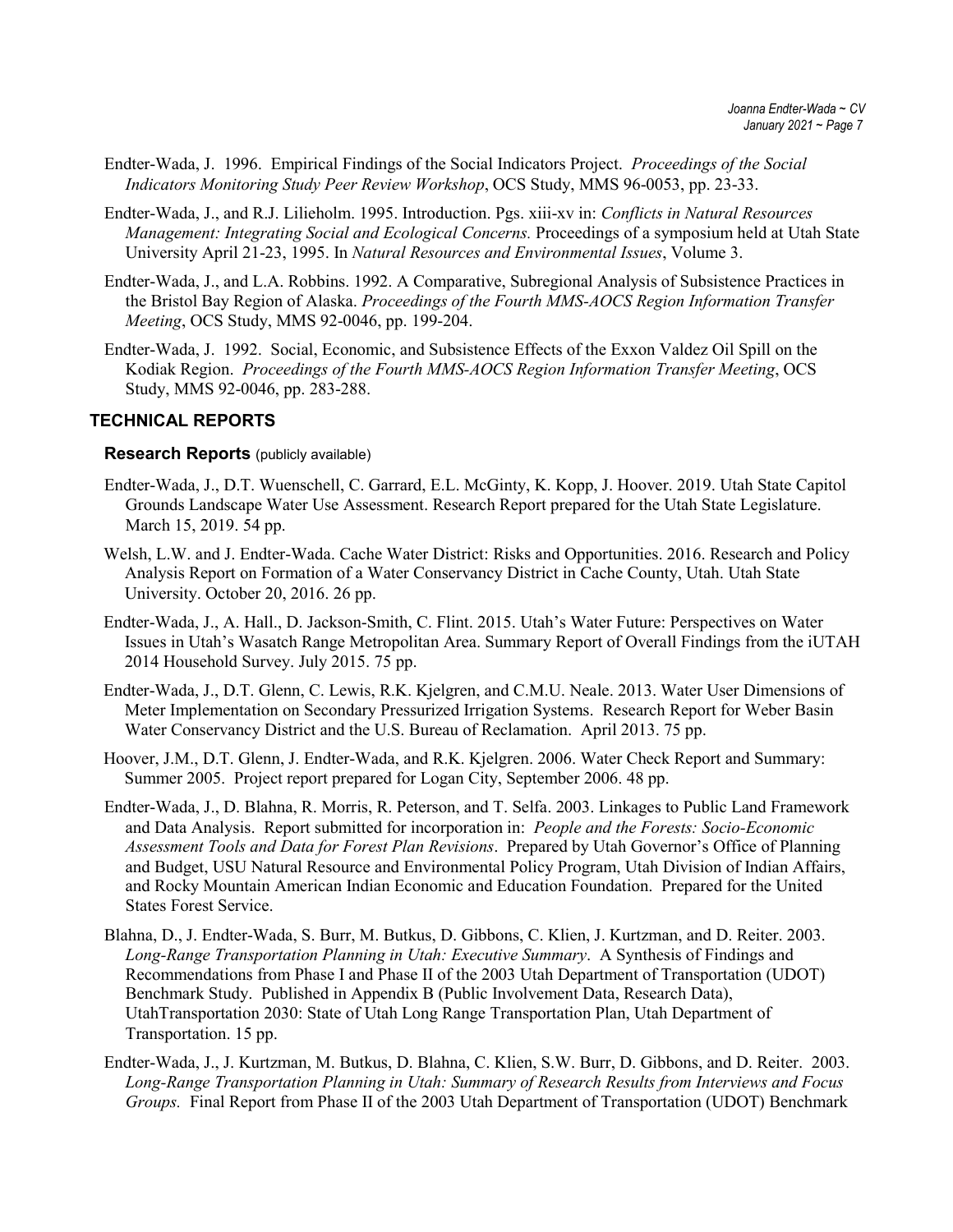Study. Published in Appendix B (Public Involvement Data, Research Data), UtahTransportation 2030: State of Utah Long Range Transportation Plan, Utah Department of Transportation. 74 pp.

- Reiter, D., D. Blahna, S.W. Burr, C. Klien, J. Endter-Wada, J. Kurtzman, M. Butkus, and D. Gibbons. 2003. *Long-Range Transportation Planning in Utah: Summary of Research Results from a Statewide Telephone Survey.* Final Report from Phase I of the 2003 Utah Department of Transportation (UDOT) Benchmark Study. Published in Appendix B (Public Involvement Data, Research Data), UtahTransportation 2030: State of Utah Long Range Transportation Plan, Utah Department of Transportation. 34 pp.
- Keenan, S., and J. Endter-Wada. Conserving: The Logan Lifestyle. 2002. Report on the 2001 Summer Energy Conservation Initiative. Project report prepared for Logan City Light and Power by Natural Resource and Environmental Policy Program, Utah State University. January 2002.
- Keenan, S., J. Endter-Wada, R.L. Little. 2000. Social and Economic Adaptations by Fish Harvesters in the Santa Barbara Channel-Santa Maria Basin Area, California. Project Report prepared for the Minerals Management Service, U.S. Department of the Interior. 210 pp.
- Endter-Wada, J. and D.W. Levine. 1996. Respondent Residential and Migration Histories: Historic Use of Katmai National Park and Preserve Lands for Subsistence Purposes. 39 pp.
- Endter-Wada, J. and D.W. Levine. 1996. Information Pertaining to Use of ATVs and Redfish in Study Communities. Issue report prepared for the National Park Service, Anchorage Office. 16 pp.
- Levine, D.W., and J. Endter-Wada. 1994. Code Books for Katmai Research Project Data (with accompanying data files). Technical Memorandum No. 4. 371 pp.
- Morris, J.M., S.P. Keenan, and M. Hanewald. 1994. Community Ethnographic Summaries: Igiugig, Kokhanok, Levelock, and South Naknek. Edited by J. Endter-Wada. Technical Memorandum 3. 154 pp.
- Morris, J.M., S.P. Keenan, and M. Hanewald. 1994. Revised Draft Community Histories: Igiugig, Kokhanok, Levelock, and South Naknek. Edited by J. Endter-Wada. Technical Memorandum No. 2. 173 pp.
- Endter-Wada. J., and D.W. Levine. 1994. Research Design and Work Plan for the Katmai Research Project. Technical Memorandum No. 1. 90 pp.
- Endter-Wada, J., R. Mason, J. Mulcahy, and J. Hofmeister. 1993. Kodiak Area Hub Community: Kodiak City. In *Social Indicators Study of Alaskan Coastal Communities, Postspill Key Informant Summaries*, Schedule C Communities, Part 2. OCS Study, MMS 92-0052, Technical Report No. 155. U.S. Dept. of the Interior, Minerals Management Service, Alaska OCS Regional Office, Anchorage, pp. 555-721.
- Endter-Wada, J., L.A. Robbins, D.W. Levine, D.L. Boxberger, P.D. Nohalty, J.G. Jorgensen, and S.L. McNabb. 1992. *Bristol Bay Subsistence Harvest and Sociocultural Systems Inventory.* OCS Study, MMS 92-0036, Technical Report No. 150. U.S. Department of the Interior, Minerals Management Service, Alaska OCS Regional Office, Anchorage. 426 pp.
- Endter-Wada, J., S.L. McNabb, and J. Mulcahy. 1992. The Bristol Bay Region. In *Social Indicators Study of Alaskan Coastal Communities, Key Informant Summaries*, Vol. 2: Schedule B Regions. OCS Study, MMS 92-0032, Technical Report No. 152. U.S. Department of the Interior, Minerals Management Service, Alaska OCS Regional Office, Anchorage, pp. 557-663.
- Endter-Wada, J., R. Mason, J. Mulcahy, and J. Hofmeister. 1992. The Kodiak Region. In *Social Indicators Study of Alaskan Coastal Communities, Key Informant Summaries*, Vol. 2: Schedule B Regions. OCS Study, MMS 92-0032, Technical Report No. 152. U.S. Department of the Interior, Minerals Management Service, Alaska OCS Regional Office, Anchorage, pp. 667-882.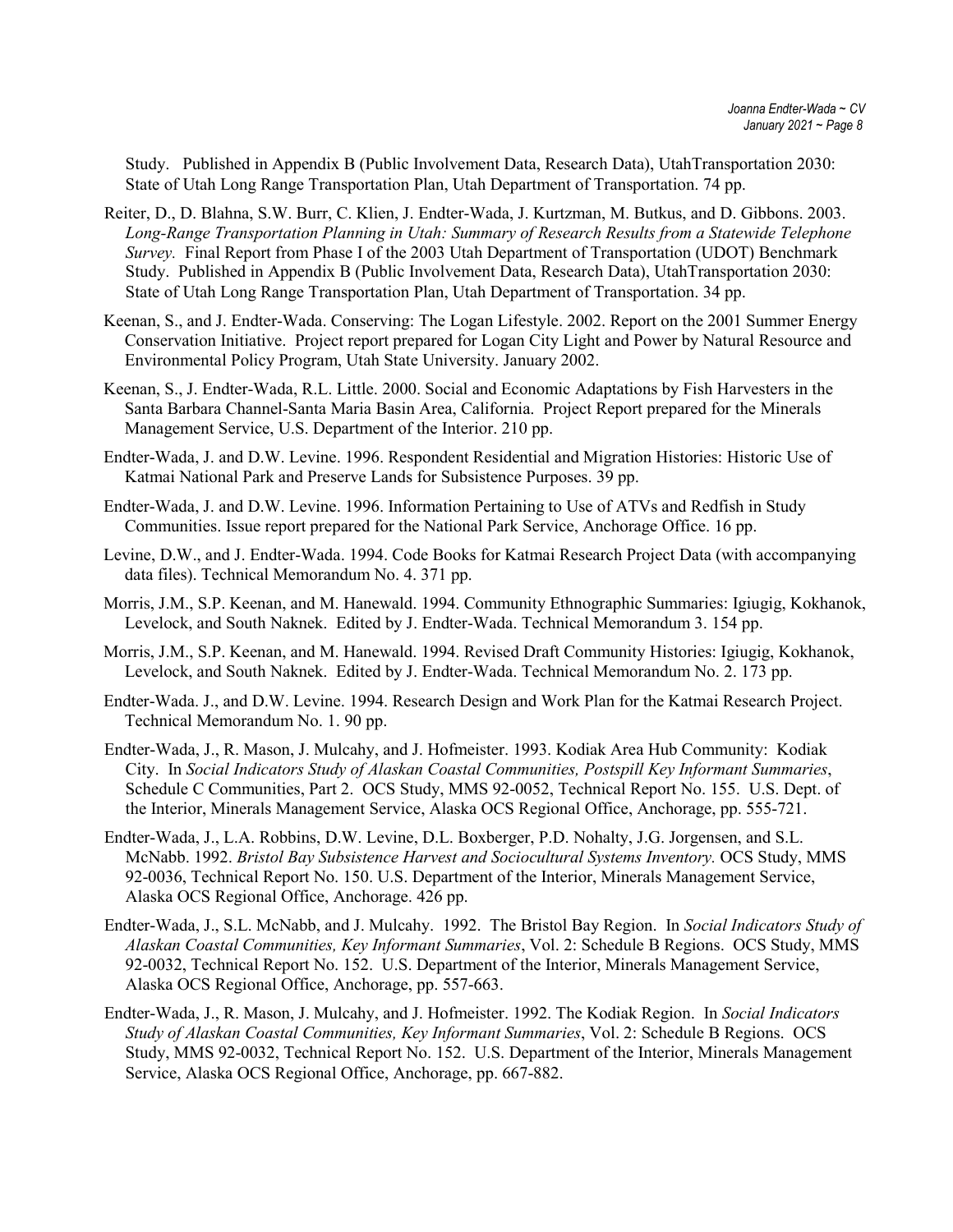- Endter-Wada, J., L.A. Robbins, D.W. Levine, D.L. Boxberger, P.D. Nohalty, J.G. Jorgensen, and S.L. McNabb. 1991. Subregional Data Integration and Analysis and Community Profiles. U.S. Department of the Interior, Minerals Management Service, Alaska OCS Regional Office, Anchorage. 252 pp.
- Endter-Wada, J., D.W. Levine, P.D. Nohalty, and J.G. Jorgensen. 1990. Subregional Data Review and Statistical Analysis. U.S. Department of the Interior, Minerals Management Service, Alaska OCS Regional Office, Anchorage. 227 pp.
- Endter-Wada, J., D.W. Levine, and P.D. Nohalty. 1990. Alaska Department of Fish and Game Data Set Review. U.S. Department of the Interior, Minerals Management Service, Alaska OCS Regional Office, Anchorage. 95 pp.
- Endter, J.L., R.L. Little, and R.S. Krannich. 1988. Summary Ethnographic Report for Eastern Lincoln County. Yucca Mountain Socioeconomic Research Project, Nevada Nuclear Waste Project Office, Carson City, Nevada. 110 pp.
- Endter, J.L., R.L. Little, and R.S. Krannich. 1988. Summary Ethnographic Report for Pahranagat Valley. Yucca Mountain Socioeconomic Research Project, Nevada Nuclear Waste Project Office, Carson City, Nevada. 80 pp.
- Endter, J.L., R.L. Little, and R.S. Krannich. 1988. Summary Ethnographic Report for Indian Springs. Yucca Mountain Socioeconomic Research Project, Nevada Nuclear Waste Project Office, Carson City, Nevada. 112 pp.
- Endter, J.L. 1987. Cultural Ideologies and the Political Economy of Water in the United States West: Northern Ute Indians and Rural Mormons in the Uintah Basin, Utah. Unpublished Ph.D. dissertation. University of California, Irvine. 434 pp.

## **State of Utah Task Force Report**

Endter-Wada, J., et al. 1996. *Stewardship of Utah's Forests*. A Report of the Utah Forest Practices Task Force prepared for the Energy, Natural Resources, and Agriculture Committee of the Utah Legislature.

## **REVIEWS**

### **Invited Book Reviews Published in Journals**

- Endter-Wada, J. 2003. Book review of "Take My Land, Take My Life: The Story of Congress's Historic Settlement of Alaska Native Land Claims, 1960-1971," by Donald Craig Mitchell. *Western Historical Quarterly* 34(3):377-378.
- Endter-Wada, J. 1997. Book review of "Waters in Zion: The Politics of Water in Utah," edited by Daniel C. McCool. *Social Science Journal* 34(1):98-101.
- Endter, J. 1990. Book review of "Indian Agriculture in America: Prehistory to the Present," by R. Douglas Hurt. *American Indian Culture and Research Journal* 14(1): 151-154.
- Endter, J. 1989. Book review of "A Stranger in Her Native Land: Alice Fletcher and the American Indians" by Joan Mark. *American Indian Culture and Research Journal* 13(2): 107-111.

### **VIDEOS**

*Consumer Attitudes Toward Water-Efficient Landscapes -* Stephanie Duer, Kelly Kopp, Joanna Endter-Wada USEPA WaterSense Webinar Series. Co-sponsored by EPA WaterSense and the Alliance for Water Efficiency. Presented Nov. 5, 2015. Published on You Tube, Nov. 20, 2015: <https://www.youtube.com/watch?v=6bUi9Mq-dDk>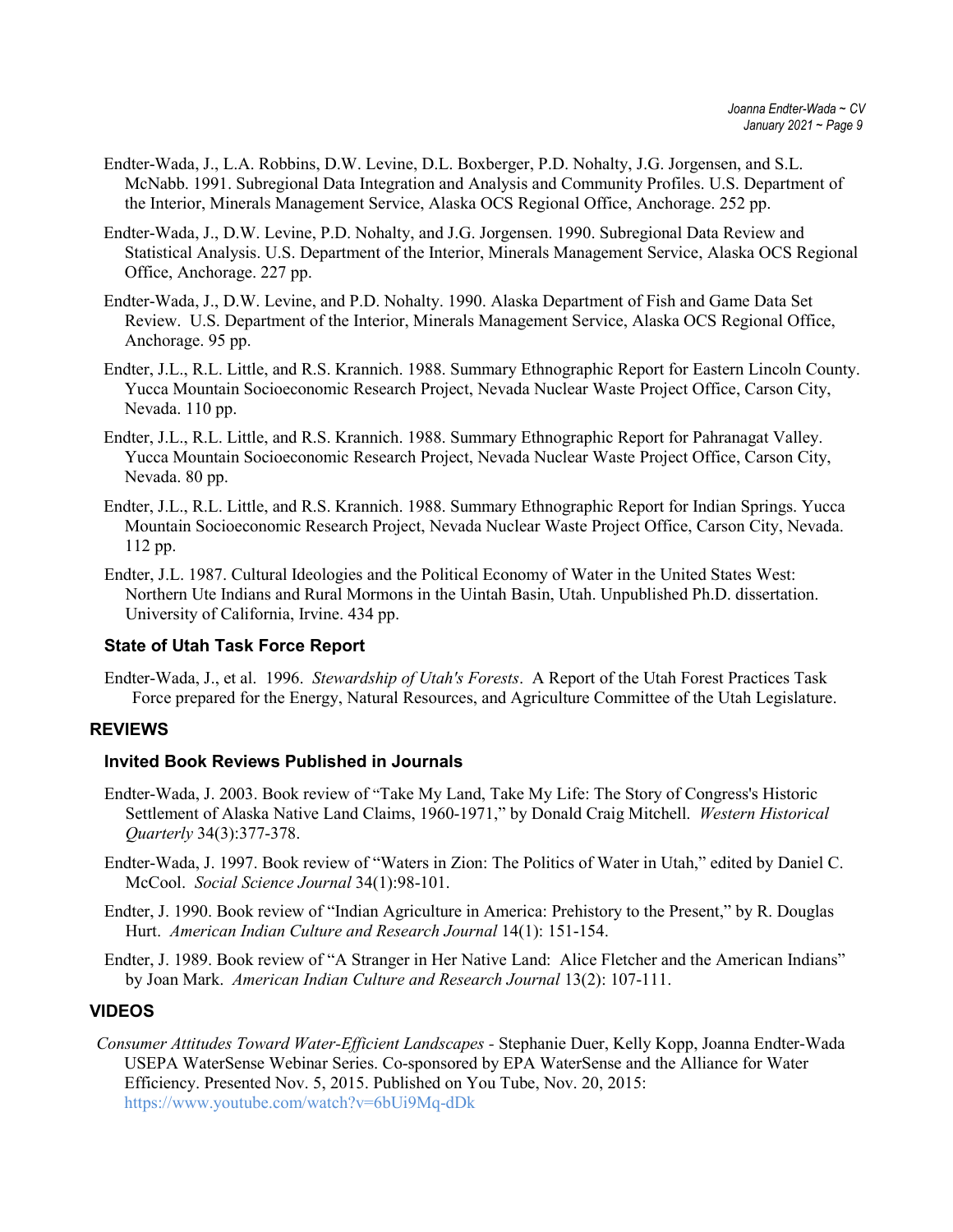*Water Demand for Urban Areas -* Joanna Endter-Wada

Guest lecture for "Water in the Western US", a MOOC co-sponsored by the Western Water Assessment and CIRES (Cooperative Institute for Research in Environmental Sciences), University of Colorado at Boulder). Delivered in April 2015. Published on You Tube on Dec. 10, 2015: <https://www.youtube.com/watch?v=ky9vKE2JxpU>

*TEDxUSU 2013: Water Needs and Wants -* Joanna Endter-Wada Presented November 5, 2013. Video available at: <http://rgs.usu.edu/tedxusu/htm/tedx-usu-2013>

*Paradoxes in Adapting to Droughts: The Rationality of Locality -* Joanna Endter-Wada, Lisa Welsh, Rebekah Downard, and Karin Kettenring (2009)

Case study video selected for presentation at the Ecological Society of America's (ESA) First Emerging Issues in Ecology Conference entitled *Water Ecosystem Services, Drought, and Environmental Justice*, Athens, Georgia, November 9-12, 2009. Available as part of ESAVideos on YouTube: Part 1: <http://www.youtube.com/watch?v=MsRcSHJdodo> Part 2: <http://www.youtube.com/watch?v=0KtNR3FtXOc>

### **CONTRACTS AND GRANTS**

### **Utah State University**

### **USU: PI or co-PI; Externally Funded**

- *Weather Stations to Support Water Conservation in Salt Lake City.* USU Extension Water Initiative and Salt Lake City Department of Public Utilities. April 2020-May 2022. Amount: \$46,400.00. [Joanna Endter-Wada (PI), Kelly Kopp (co-PI), Rob Gillies (co-PI) with CWEL, Utah Climate Center and SLCDPU Project Team.]
- *Identifying and Meeting Salt Lake City's Landscape Water Conservation Potential: Phase II.* USU Extension Water Initiative and Salt Lake City Department of Public Utilities. April 2020-May 2022. Amount: \$150,000. [Joanna Endter-Wada (PI), Kelly Kopp (co-PI), with CWEL, RS/GIS Laboratory, and SLCDPU Project Team.]
- *Implementing Water Conservation Strategies in Eagle Mountain City, Phase II.* USU Extension Water Initiative and Eagle Mountain City, Feb. 2018–June 2021*.* Amount: TBD. [Joanna Endter-Wada (PI), Kelly Kopp (co-PI), Larry Rupp (co-PI)].
- *Water Banking in Cache County.* USU Extension Water Initiative, Cache Water District, Utah Division of Water Resources, and Utah Division of Water Rights. Dec. 2017–May 2019*.* Amount: \$84,000*.* [Joanna Endter-Wada (PI), Niel Allen (co-PI), Lisa Welsh (co-PI)].
- *Identifying and Meeting Salt Lake City's Landscape Water Conservation Potential.* USU Extension Water Initiative and Salt Lake City Department of Public Utilities. Feb. 2018–July 2019*.* Amount: \$96,120*.* [Joanna Endter-Wada (PI), Kelly Kopp (co-PI), Larry Rupp (co-PI)].
- **-** Landscape Water Use Analytics for Institutional and Corporate Properties, Phase I and Phase II. USU Extension Water Initiative and External Partner, Sept. 2016–Dec. 2018*.* Amount: \$140,831*.* [Joanna Endter-Wada (PI), Larry Rupp (co-PI)].
- Implementing Water Conservation Strategies in Eagle Mountain City. USU Extension Water Initiative and Eagle Mountain City, Sept. 2016–Feb. 2018*.* Amount: \$96,663. [Larry Rupp (PI); Joanna Endter-Wada (co-PI), Kelly Kopp (co-PI)].
- WaterMAPS for Promoting Urban Landscape Water Use Efficiency. Funded by USGS, Subaward of State Water Resources Research. [Endter-Wada (PI on subaward); Roger Kjelgren (co-PI)] Amount: \$80,929.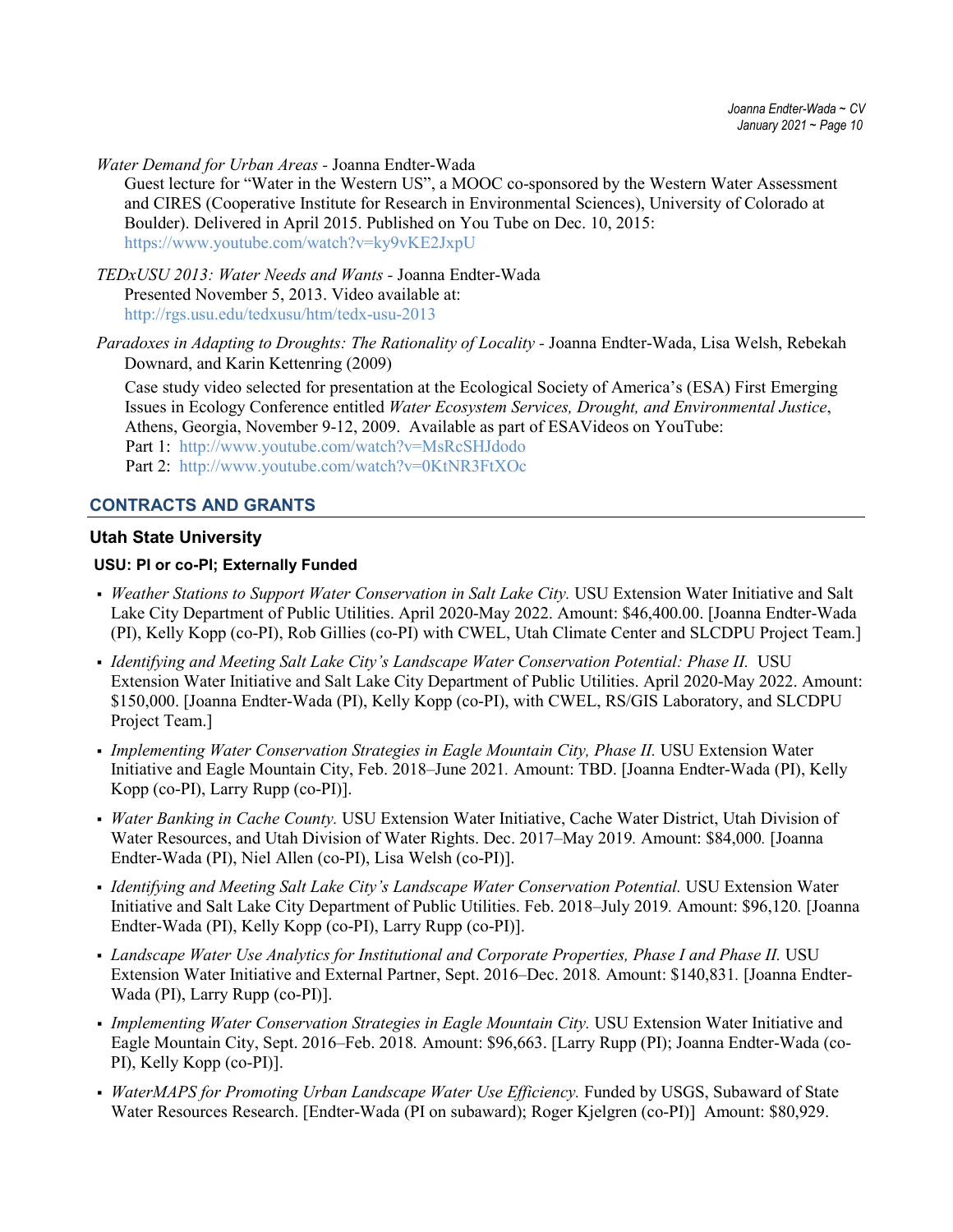- *Evaluation of Governance Structures and Processes Applicable to Water Management in Cache County, Utah.* Funded by Cache County, Utah, 2016. [Endter-Wada (PI), Lisa Welsh (co-PI)] Amount: \$22,754.
- *Testing Experimental Irrigation System Intervention in the Salt Lake City Department of Public Utilities Service Area*. Funding from Salt Lake City Department of Public Utilities, 2014–2015. [Endter-Wada (Co-PI); Kelly Kopp (PI); Diana Glenn (Co-PI)] Amount: \$9,999
- *Outdoor Water Savings Research Initiative, Phase 1: Analysis of Published Research*. Funding from Alliance for Water Efficiency, 2014. [Endter-Wada (PI); Diana Glenn (Co-PI)] Amount: \$5,000
- *Water Check Program*. Funding from the Metropolitan Water District of Salt Lake and Sandy, 2013. [Endter-Wada (Co-PI); Kelly Kopp (PI)] Amount: \$50,947
- *Software for Analyzing Metered Secondary Water Use.* Funding from the Weber Basin Water Conservancy District, 2012–2013. [Endter-Wada (PI); Roger Kjelgren (Co-PI); Christopher Neale (Co-PI)] Amount: \$26,901
- *Water User Dimensions of Meter Implementation on Secondary Pressurized Irrigation Systems*. Funding from the Weber Basin Water Conservancy District and US Bureau of Reclamation, 2011–2013. [Endter-Wada (PI); Roger Kjelgren (Co-PI); Christopher Neale (Co-PI)] Amount: \$41,492
- *Decision Support Software for Promoting Urban Landscape Water Use Efficiency*. Funding from the Western Water Assessment (NOAA) and University of Colorado at Boulder, 2011–2012. [Endter-Wada (PI); Roger Kjelgren (Co-PI); Christopher Neale (Co-PI)] Amount: \$46,460
- *Drought Management Project*. Funding from USDA CSREES and NIFA. Paul Johnson, PI (2006-2009); David Chandler, PI (2004-2005). Total Project (2004–2009): \$3,555,481. Endter-Wada (PI) for Social Science/Policy Portion of Project (2004-2009). Amount: \$314,800
- *Utah Department of Transportation Benchmark Survey: Attitudes Towards UDOT's Decision-Making Process.* Funding from the Utah Department of Transportation, 2002–2003. [Endter-Wada (Co-PI); Dale Blahna (PI); Steve Burr (Co-PI)] Amount: \$99,999
- *Social-Economic Assessment for Forest Plan Revision on the Dixie, Fishlake, and Manti-La Sal National Forests.* Funding from the Utah Governor's Office of Planning and Budget and the U.S. Forest Service, 2002– 2003 [Endter-Wada (PI)] Amount: \$50,000
- *Great Basin Native Plant Marketing Study*. Sponsored by the Lone Peak Conservation Nursery, Utah Division of Forestry, Fire, and State Lands. Funding from the U.S. Forest Service Market Improvement Program, 2001–2003. [Endter-Wada (PI)] Amount: \$51,269
- *Farm and Landscape Water Allocation and Conservation at the Rural-Urban Interface*. National Research Initiative Competitive Grant, U.S. Department of Agriculture, 1997–2001 [Endter-Wada (Co-PI); Roger Kjelgren (PI), Christopher Neale (Co-PI), and Bruce Bishop (Co-PI)] Amount: \$246,357
- *Planning Grant for an Intermountain West Center for Sustainable Agriculture and Environmental Stewardship.* Funding from Fund for Rural America, USDA, 1997–1998 [Endter-Wada (PI); Michael O'Neill (Co-PI); G. Allen Rasmussen (Co-PI)] Amount: \$41,850
- *Utah Forest Practices Review*. Contract with the Utah Division of Forestry, Fire, and State Lands, 1996– 1997 [Endter-Wada (Co-PI); Michael Kuhns (PI)] Amount: \$50,193
- *Sociocultural Consequences of Alaska OCS Activities - Data Analysis and Integration*. Subcontract with the Subsistence Division of the Alaska Department of Fish and Game, 1996–1999. [Endter-Wada (PI); Douglas Levine (Co-PI)] Amount: \$27,678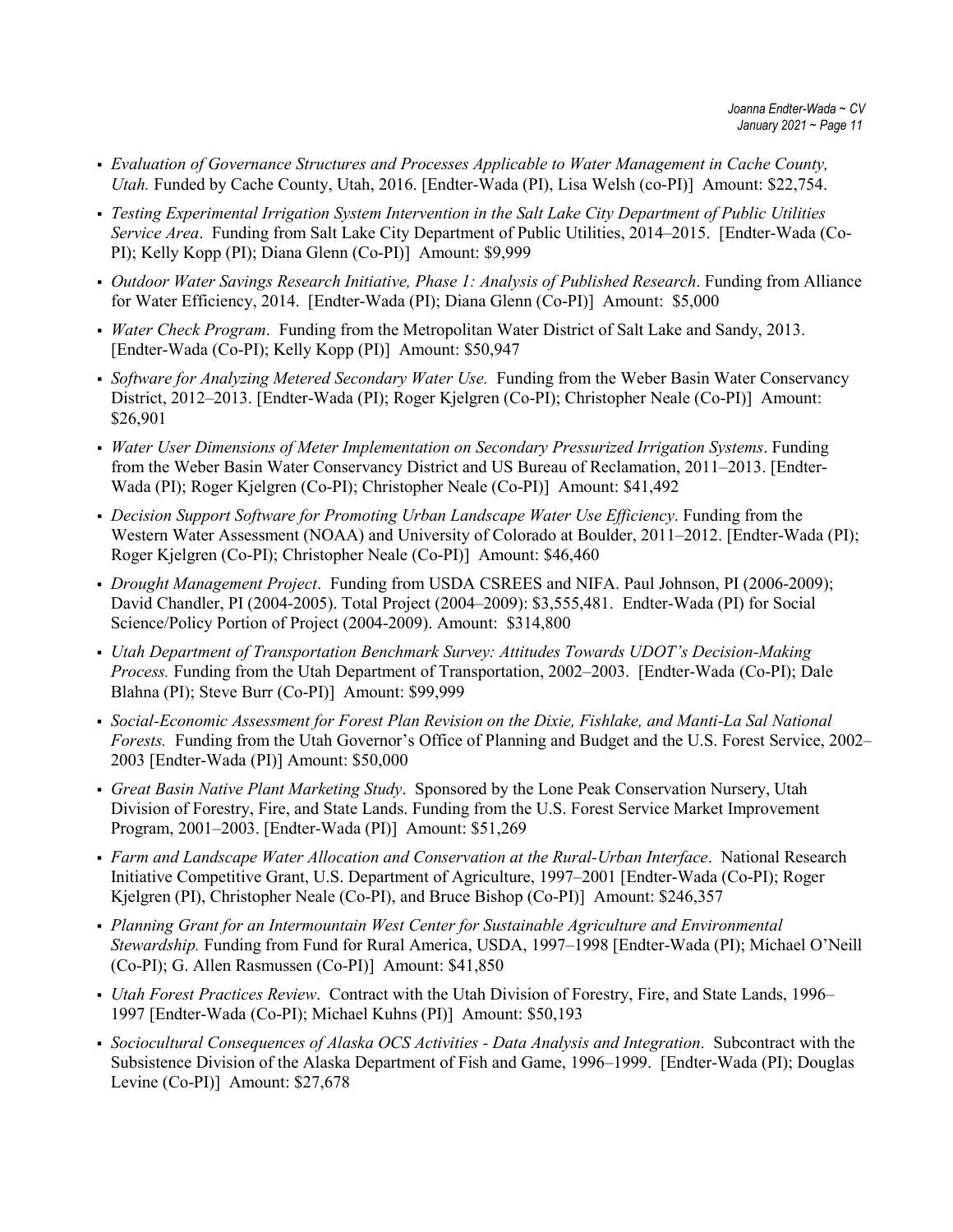- *Katmai Research Project: Levelock, Igiugig, Kokhanok, and South Naknek, Alaska*. National Park Service Cooperative Agreement No. CA-1268-1-9006, 1993–1999 [Endter-Wada (Co-PI); Douglas Levine (Co-PI)] Amount: \$349,600 (with addendums)
- *Social and Economic Adaptations by Fish Harvesters in the Santa Barbara Channel-Santa Maria Basin Area, California.* Research Contract No. 14-35-0001-30707, Minerals Management Service, United States Department of Interior, 1993–1999 [Endter-Wada (Co-PI); Ronald Little (PI)] Amount: \$412,026 (with modifications)

## **USU: Faculty Participant; Externally Funded** (amounts reported below are total project funds)

- *iUTAH – innovative Urban Transitions and Aridregion Hydro-sustainability*. National Science Foundation EPSCoR Project, 2012–2017. Todd Crowl, Principal Investigator. Amount for entire project: \$20,000,000. *My roles:* member of Research Team for Focus Area 2 investigating the Social and Engineered Ecohydrologic System; Management Team; Faculty Advisor for Students
- *Hydrologic and Ecological Impacts of Changes in Human Water Resource Management*. National Science Foundation, Water, Sustainability and Climate (WSC), Category 1 Grant, 2010–2011. Douglas Jackson-Smith, Principal Investigator. Amount Awarded to Interdisciplinary Team: \$149,943. *My roles*: involved in team-building activities, preliminary investigations, proposal preparation for larger grant.

## **USU: USU PI and Mentor of a Ph.D. Student; Externally Funded**

- [Lisa Welsh] *Policy Designs to Address Water Reallocations During Societal Transitions.* Division of Social and Economic Sciences (SES), Directorate for Social, Behavioral & Economic Sciences (SBE), National Science Foundation (NSF), 2011–2012 (Lisa Welsh, Dissertation Improvement Grant; Endter-Wada as NSF official Principal Investigator). Amount: \$13,435
- [Lisa Welsh] *Water Policy Designs to Address Societal Transitions*. National Water Research Institute, Graduate Fellowship Program, 2010–2012. Amount: \$10,000
- [Wayne van Zwoll] *Effects of Large Herbivore Hunting Schemes on Cohabitant Ungulates*. Boone and Crockett Club, 1996–1997. Amount: \$7,100.

## **USU: PI or co-PI; Internally Funded**

- *Stretching Limited Water Supplies in the Arid U.S. Intermountain West.* Utah Agricultural Experiment Station, UTAO1353, 2017–2022. [Endter-Wada (PI)] Amount (approximate): \$22,500.
- *Testing Experimental Irrigation System Intervention in the Salt Lake City Department of Public Utilities Service Area.* USU Extension Grant, 2014–2015. [Endter-Wada (Co-PI); Kelly Kopp (PI); Diana Glenn (Co-PI)]. Amount: \$9,926
- *Living with Aridity, Responding to Drought, and Adapting to Climate Change in Urbanizing Areas of Utah.*  Utah Agricultural Experiment Station, 2013–2015. [Endter-Wada (PI)] Amount: \$19,863.
- *Designing Policies and Promoting Practices to Meet Agricultural, Urban and Environmental Water Needs in the Intermountain West.* Utah Agricultural Experiment Station, UTAO1120, 2012–2016. [Endter-Wada (PI)] Amount (approximate): \$80,000
- *Intervening to Encourage Water Conservation: developing an interdisciplinary urban water conservation research program at USU*. Seed Program to Advance Research Collaborations (SPARC), Utah State University, 2009–2010 [Endter-Wada (Co-PI); David Rosenberg (PI); Arthur Caplan (Co-PI)]. Amount: \$34,988
- *IPD Productivity Retreats.* Faculty Advancement Grant, NSF Advance at USU, 2006. (Individual Grant) Amount: \$4,500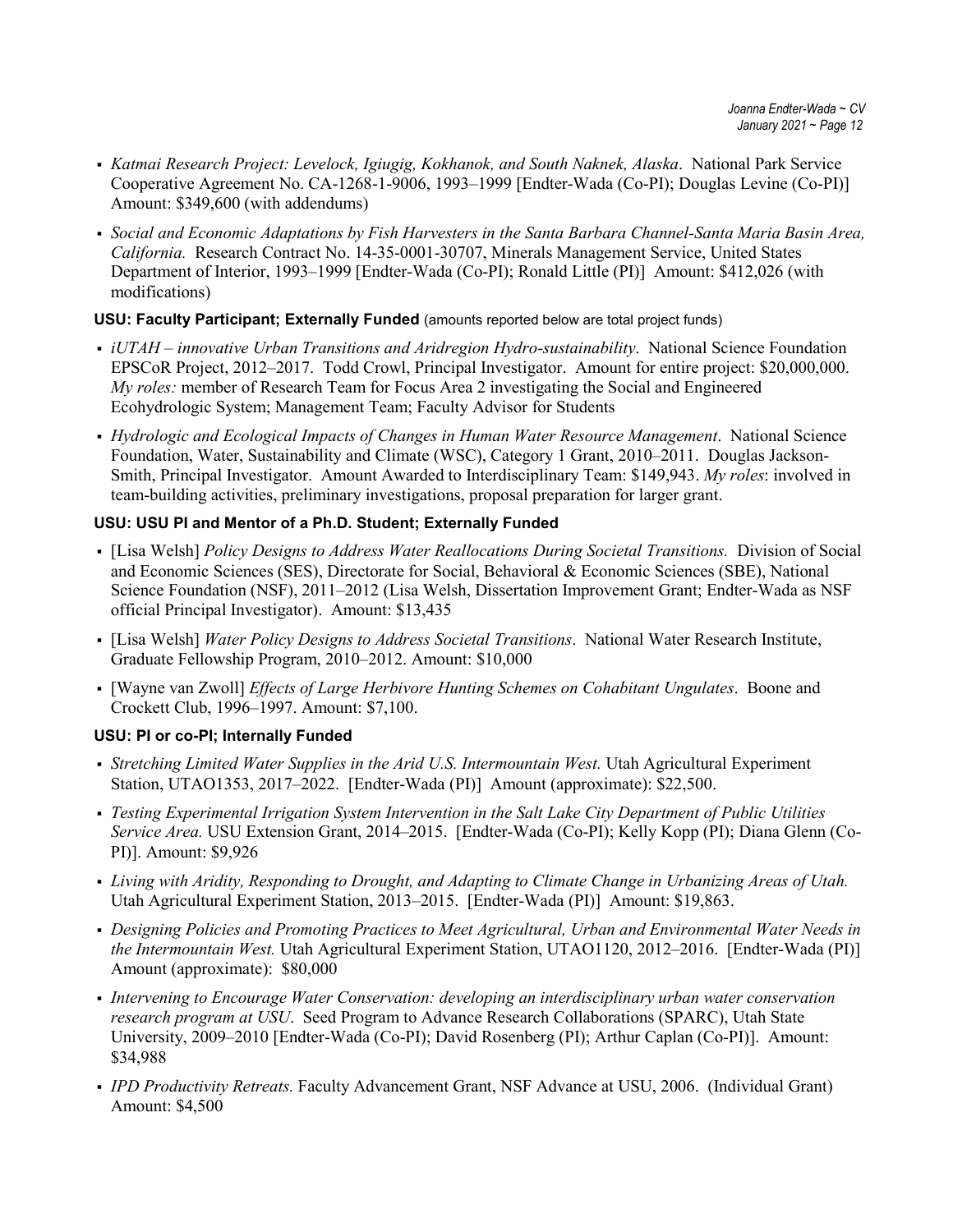- *Contributing to Drought Management through Understanding Factors Influencing Human Conservation Behavior*. USU Water Initiative Research Initiation Grant, 2004–2005 [Endter-Wada (PI) with Co-PIs Arthur Caplan, Peggy Petrzelka, and Theresa Selfa] Amount: \$15,000
- *Integrating Human Dimensions into the Science and Management of Utah's Forest Ecosystems*. Utah Agricultural Experiment Station, McIntire-Stennis, 1996–2002 [Endter-Wada (PI)] Amount: \$38,300
- *Analysis of the United States Forest Service's Implementation of the National Environmental Policy Act: Case Studies from the United States West*. Faculty Research Grant, Utah State University, 1992–1993. [Endter-Wada (PI)] Amount: \$15,000
- *Analysis of Factors Affecting Subsistence Use of Naturally-Occurring Resources in the Bristol Bay Region of Alaska*. Faculty Research Grant, Utah State University, 1991–1992. [Endter-Wada (PI)] Amount: \$8,966

### **Private Consultant**

 *Bristol Bay Subsistence Study*. Research Contract No. 14-35-0001-30479, Minerals Management Service, Department of Interior, 1990–1992. [Endter-Wada (PI), with Lynn Robbins from Western Washington University (Co-PI) and Douglas Levine from the Bowman Gray Medical School (Co-PI)] Amount: \$245,000

### **Other Universities**

- *Historical Research on Northern Ute Water Issues*. Institute of American Cultures Research Grant, University of California, Los Angeles, 1989–1990. Amount: \$4,735
- *Cultural Comparison of Views about Water*. Regent's Dissertation Grant, University of California, Irvine, 1985. Amount: \$5,000
- *Preliminary Research Trip to Colombian Amazon Region*. Chancellor's Patent Fund Grant, University of California, Irvine, 1980. Amount: \$4,500

### **PRESENTATIONS**

#### **Professional Meetings and Universities**

#### **Invited Presentations**

- Duer, S. and J. Endter-Wada. WaterMAPS™ Analysis for Conservation Programming in Salt Lake City. Invited presentation for the Water Well with CWEL Webinar Series, Center for Water Efficient Landscaping, Utah State University. December 8, 2020.
- Endter-Wada, J. Water Smart Cities. Invited presentation at the joint meeting of the Salt Lake Chamber and the Utah League of Cities and Towns. Salt Lake City, UT, USA, September 13, 2019.
- Endter-Wada, J. Connecting Land and Water: Research in the Colorado River Basin. Invited presentation for panel at Universities Council on Water Resources (UCOWR) Annual Conference, Snowbird, UT, USA, June 11, 2019.
- Carney, C., L. Welsh, J. Endter-Wada, and N. Allen. Water Banking in Cache County: A Research Update. Invited presentation for the Northern Utah Water Conference, Logan, UT, USA, April 3, 2019.
- Endter-Wada, J. Conservation Behavior: What's the Potential? Invited presentation for the 2019 Central Texas Water Conservation Symposium entitled "Integrated Water: Keeping Water Conservation at the Forefront," Austin, TX, USA, January 31, 2019.
- Endter-Wada, J. Developing Water Policy to Support Resiliency. Invited presentation for Confluence 2019 sponsored by the Weber River Partnership, Ogden, UT, USA, January 15, 2019.
- Endter-Wada, J. Moving the Needle: Affecting Policy Change at the State Level Related to Water and Wetlands in the Arid West. Invited presentation for Symposium on "Sustaining Wetland Science in a Time of Political Divisiveness and Scientific Skepticism. Society of Wetland Scientists Annual Meeting, Denver, CO, USA, May 29-June 1, 2018.
- Kettenring, K., J. Endter-Wada, R. Downard, J. Vest. Linking wetlands, waterbirds, and water policy in the iconic Great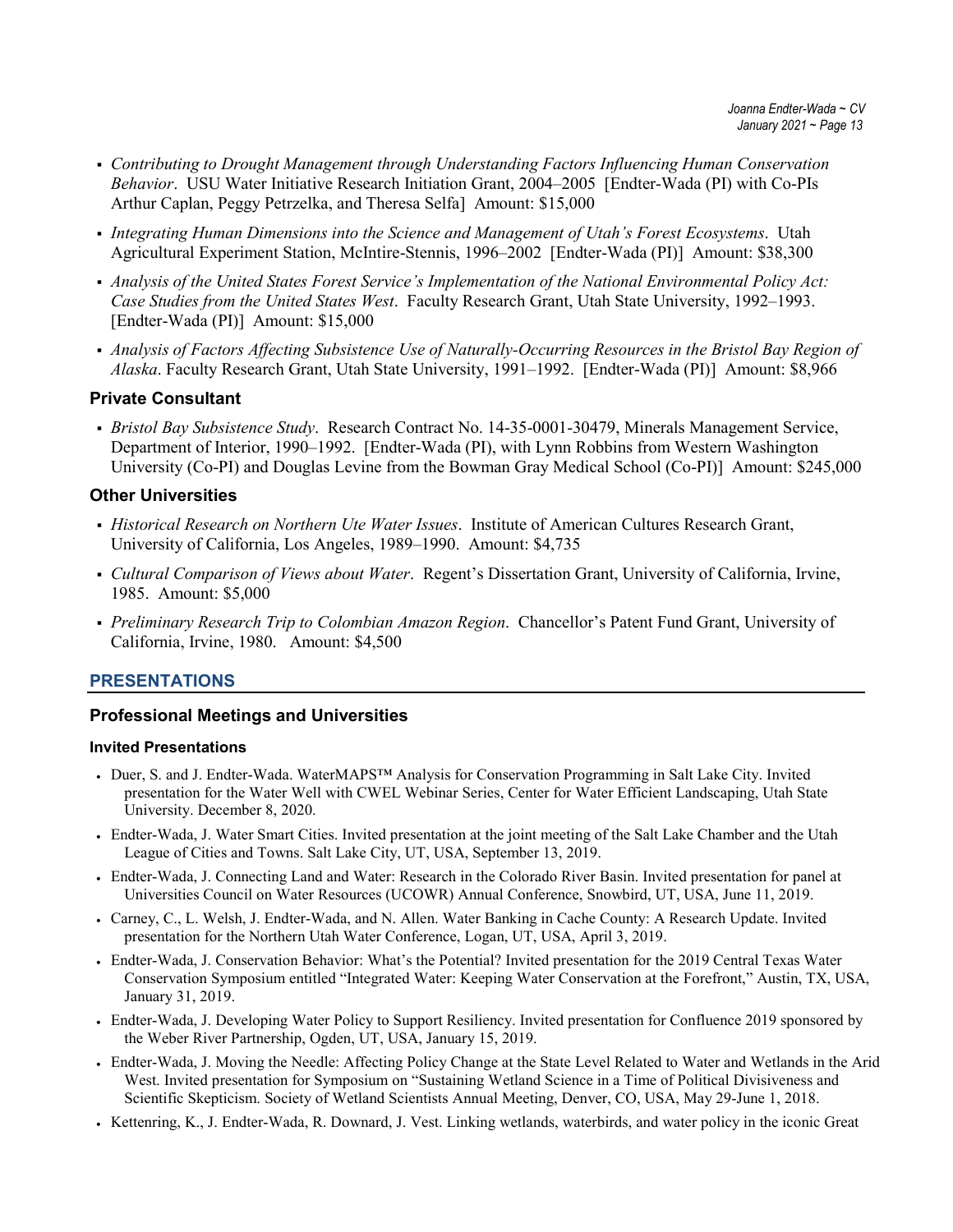Salt Lake ecosystem: challenges and opportunities in a heavily impacted landscape. Presented at the Society of Wetland Scientists Annual Meeting, Denver, CO, USA, May 29-June 1, 2018.

- Downard, R., K. Kettenring, J. Endter-Wada. Assessing intensively managed wetlands: linking condition, habitat goals, and wildlife functions. Presented at the Society of Wetland Scientists Annual Meeting, Denver, CO, USA, May 29-June 1, 2018.
- Endter-Wada, J., J.I. Harvey Thomson, C. Carney. Water Conservation Motivations and Societal Outcomes. Invited presentation for the Utah Water Conservation Forum, West Jordan, UT, USA, May 17, 2018.
- Endter-Wada, J. and K. Kettenring. Recognizing water, wet+land, and land interconnections in protecting the Great Salt Lake. Invited presentation for the Great Salt Lake Issues Forum, Salt Lake City, UT, USA, May 10, 2018.
- Endter-Wada, J., N. Allen, L. Welsh, and C. Carney. 2018. Water Banking in Cache County. Invited presentation for the Utah Water Users Workshop, St. George, UT, USA, March 20-21, 2018.
- Rupp, L., K. Kopp, J. Endter-Wada, J. Goodspeed, and M. Kilcrease. Landscape Water Conservation. Invited presentation for the Utah Water Users Workshop, St. George, UT, USA, March 20-21, 2018.
- Endter-Wada, J. "Strategic Conversations about Utah's Water Future: Reflections from a Member of the Governor's Water Strategy Advisory Team." Invited seminar for Quinney College of Natural Resources Seminar Series, Nov. 29, 2017.
- Endter-Wada, J. "Ways of Knowing Water." Invited presentation for the American Water Resources Association Utah Section, 44th Annual Water Conference. University of Utah, Salt Lake City, UT, USA, May 10, 2016.
- Endter-Wada, J. "The Role of Understanding Human-Hydrologic Interdependencies for Living with Aridity, Responding to Drought, and Adapting to Climate Change." Invited seminar for the Hydrologic Sciences Group in the Department of Land, Air and Water Resources, University of California, Davis, CA, USA, April 2, 2015.
- Endter-Wada, J. "Adapting to Drought in the Western U.S.: Balancing Agricultural, Wetland, and Urban Water Needs." Invited seminar for the Department of Forestry and Natural Resources at Purdue University, West Lafayette, Indiana, USA, March 11, 2014.
- Endter-Wada, J. "Place-Based Policies and Practices: Connecting Water, Land and People to Sustain Food Systems." Invited policy seminar at the University of Nebraska, Lincoln, Nebraska, USA, October 25, 2013.
- Endter-Wada, J. "Working with People to Promote Landscape Water Conservation." Invited plenary speaker at the 33<sup>rd</sup> Annual Florida Master Gardener Continued Training Conference, Orlando, Florida, USA, October 20-23, 2013.
- Endter-Wada, J. "Working with People to Promote Landscape Water Conservation." Invited guest lecture for the Sociology Department, Weber State University, Ogden, UT, USA, October 9, 2013.
- Endter-Wada, J. "Efficiency within Sufficiency: Analyzing and Promoting Landscape Water Conservation." Invited seminar presentation, co-sponsored by the Center for Landscape Conservation and Ecology and the Water Institute, University of Florida, Gainesville, Florida, USA, November 16, 2012.
- Endter-Wada, J. "Metrics for Analyzing Appropriateness and Change in Urban Landscape Water Use." Invited Seminar Presentation, Center for Urban Environmental Research and Education, University of Maryland Baltimore County, Baltimore, Maryland, USA, September 28, 2012.
- Endter-Wada, J., L.W. Welsh, R. Downard, K. Kettenring. "Paradoxes in Adapting to Droughts: The Rationality of Locality." Case study video selected for presentation at the Ecological Society of America's (ESA) First Emerging Issues in Ecology Conference entitled *Water Ecosystem Services, Drought, and Environmental Justice*, Athens, Georgia, USA, November 9-12, 2009. Permanently available as part of ESAVideos on YouTube.
- Welsh, L.W. and J. Endter-Wada. "Geopolitical Influences on Human Vulnerability to Drought: Comparing the Upper and Lower Divisions of the Bear River Basin." Poster selected for presentation at the Ecological Society of America's (ESA) First Emerging Issues in Ecology Conference entitled *Water Ecosystem Services, Drought, and Environmental Justice,* Athens, Georgia, USA, November 9-12, 2009.
- Downard, R., J. Endter-Wada, and K. Kettenring. "Keeping Wetlands Wet: Wetland Policies and Politics in the Bear River Basin." Poster selected for presentation at the Ecological Society of America's (ESA) First Emerging Issues in Ecology Conference entitled *Water Ecosystem Services, Drought, and Environmental Justice,* Athens, Georgia, USA, November 9-12, 2009.
- Endter-Wada, J. "The Process of Adapting to Droughts." Invited presentation at the Bear River Symposium. Garden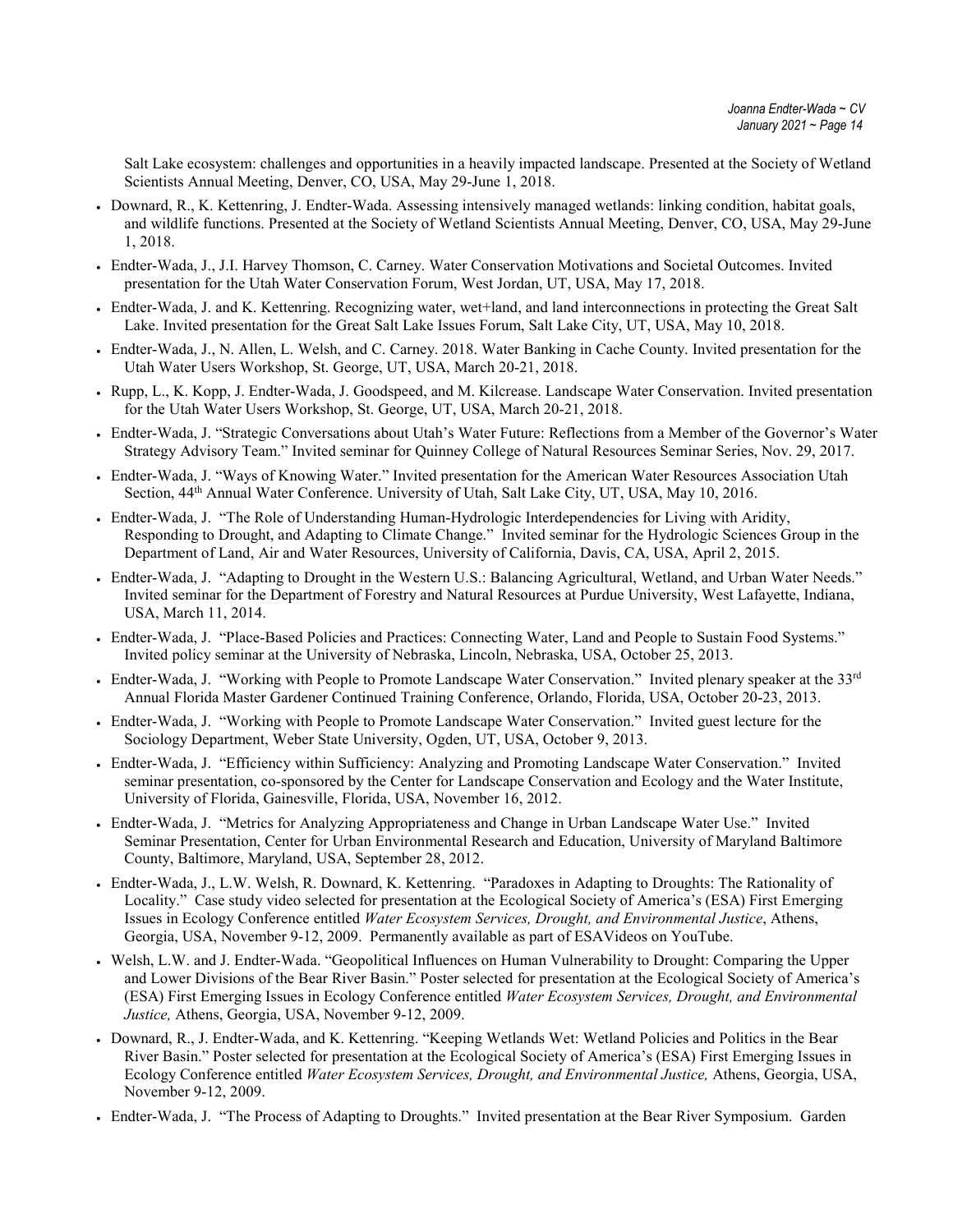City, Utah, USA, September 10, 2009.

- Endter-Wada, J. "Environmental Ethics and You." Invited presentation to the Utah Environmental Symposium entitled *Building Community Partnerships,* sponsored by the Utah Society for Environmental Education, Salt Lake City, Utah, USA, November 8, 2003.
- Endter-Wada, J. "The Health of Utah's Rivers and Streams." Invited presentation at the Green Bag Series sponsored by the Natural Resources Law Forum and the Wallace Stegner Center for Land, Resources and the Environment, University of Utah School of Law, Salt Lake City, Utah, USA, January 31, 2001.
- Endter-Wada, J. "Natural Resource Policy in the Making: The Utah Fish Health Policy Board." Invited presentation at the Annual Meeting of the Bonneville Chapter of the American Fisheries Society, Salt Lake City, Utah, USA, March 15, 2000.
- Endter-Wada, J. "Summary Comments and Perspectives from the MMS Scientific Committee." Invited presentation at the Socioeconomic Workshop sponsored by the Minerals Management Service, Park City, Utah, USA, August 23-25, 1999.
- Endter-Wada, J. "Thoughts on Educational Needs of Professional Biologists, Managers, Appointed Councils and Boards about Citizen Involvement in Wildlife Management Planning and Policy Making." Invited presentation at the Utah Wildlife Federation Conference, Salt Lake City, Utah, USA, May 1, 1999.
- Endter-Wada, J. "The Environmental Elitism of Pristine Places." Invited presentation delivered at a special conference entitled *Environmental Justice: Burdens and Promise*, Oregon State University, Corvallis, Oregon, USA, January 20, 1995.
- Endter-Wada, J. "A Sociological Look at People's Needs and Desires in Relation to Riparian Areas." Invited presentation delivered at the Annual Meeting of the Society for Range Management, Albuquerque, New Mexico, USA, February 13- 18, 1993.
- Endter-Wada, J. and R.L. Little. "Natural Resource Dependency and Economic Vulnerability: Rural Community Responses." Invited presentation delivered at the Symposium on *Rural Villages in the Twenty-First Century*, Utah State University, Logan, Utah, USA, July 1990.

#### **Contributed Presentations**

- McGinty, C., C. Garrard, E.L. McGinty, J. Endter-Wada, and S. Duer. WaterMAPS™: A Mapping Tool for Promoting Urban Landscape Water Conservation. Presented at the Utah Geographic Information Council 2020 Virtual Conference, September 2-3, 2020.
- Eveleigh, E., L. Welsh, J. Endter-Wada. Employing Geospatial Technologies to Track Wetlands Mitigation. Presented at the American Water Resources Association 2020 Virtual Geospatial Water Technology Conference on Complex Systems. August 4-13, 2020.
- Welsh, L., J. Endter-Wada, C. Carney, N. Allen. Water Banking to Access Water in Cache County, Utah. Presentation as part of a special session, "Water Markets and Water Banking – Fostering Better Water Use." Presented at the Annual Meeting of the American Water Resources Association, Salt Lake City, UT, USA, Nov. 3-6, 2019.
- Carney, C., J. Endter-Wada, and L. Welsh. The Water Bank(ing) Experience in the Western United States and Insights from Utah's Neighbors. Presentation as part of a special session, "Water Markets and Water Banking – Fostering Better Water Use." Presented at the Annual Meeting of the American Water Resources Association, Salt Lake City, UT, USA, Nov. 3-6, 2019.
- Endter-Wada, J., K. Kettenring, A. Sutton-Grier. Wetlands and Disaster Risk Reduction: Protecting Wetlands to Protect People. Presented at the Annual Meeting of the American Water Resources Association, Salt Lake City, UT, USA, Nov. 3-6, 2019.
- Endter-Wada, J. WaterMAPS™. Presentation as part of a special session, "Interdisciplinary Water Optimization Using the Land-Grant Model: Science-Based Research, Teaching, and Extension at Utah State University." Presented at the Annual Meeting of the American Water Resources Association, Salt Lake City, UT, USA, Nov. 3-6, 2019.
- Carney, C., J. Endter-Wada, L. Welsh. The Compounding Interest in Banking Water and Water Security (Case Study from Western USA). Presented at the American Water Resources Association International Specialty Conference "Water Security: New Technologies, Strategies, Policies and Institutions," Beijing, China, Sept. 16-18, 2019.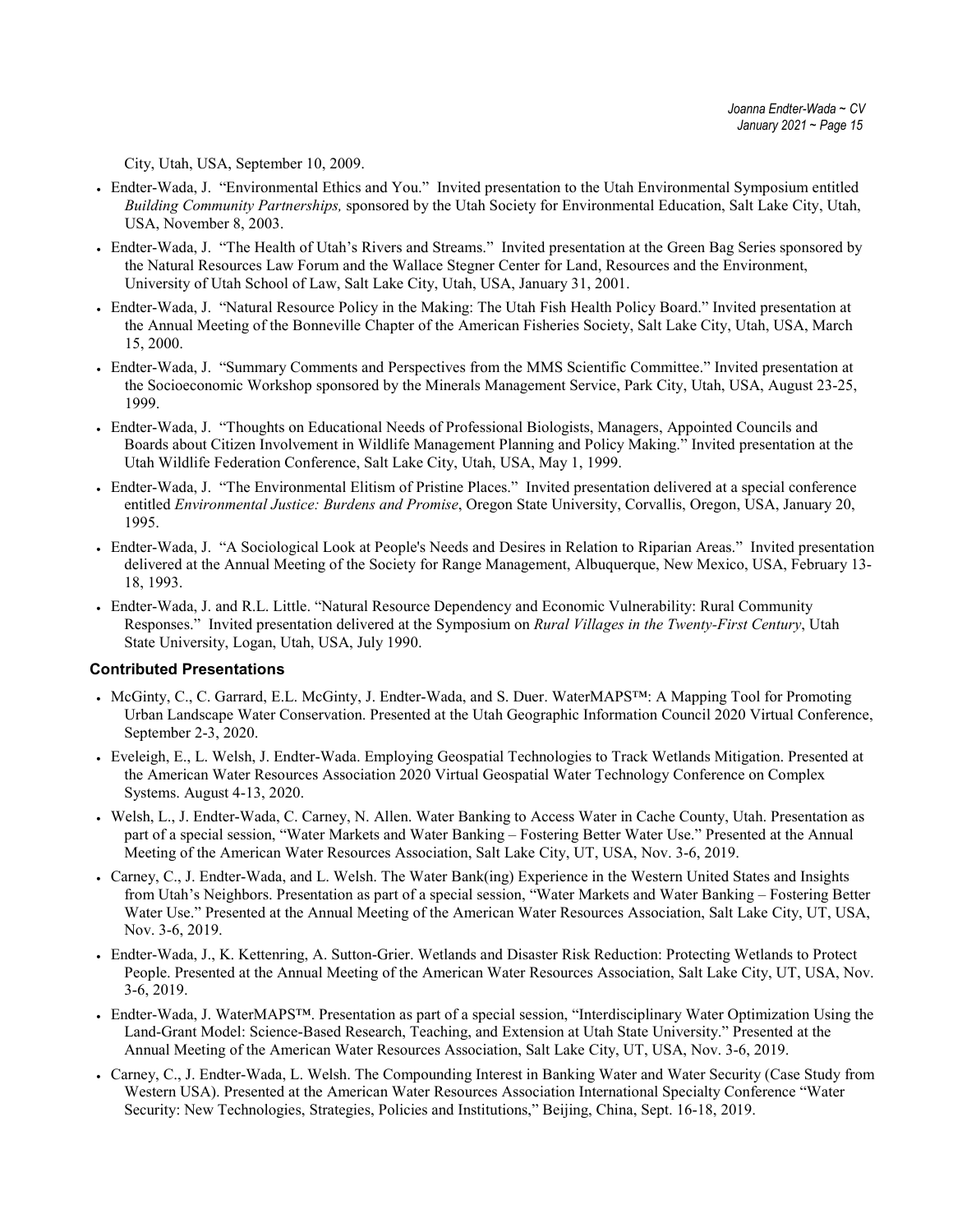- Sutton-Grier, A., J. Endter-Wada, K. Kettenring. Wetlands and Disaster Risk Reduction: Protecting Wetlands to Protect People. Presented at the Annual Meeting of the Society of Wetland Scientists, Baltimore, MD, May 28-31, 2019.
- Endter-Wada, J. and K. Kettenring. Recognizing water, wet+land, and land interconnections in protecting the Great Salt Lake. Presented at the American Water Resources Association Annual Meeting, Baltimore, MD, USA, Nov. 5-8, 2018.
- Endter-Wada, J. C. Carney, I. Thomson, D. Wuenschell, L. Welsh. Role of Water Demand Management Infrastructure: Tapping New Potential and Assessing Tradeoffs. Presented at 2017 American Water Resources Association Annual Meeting, Portland, OR, USA, Nov. 6-9, 2017.
- Endter-Wada, J. Conservation Behavior Panel: What's the Potential? Learning from Behavior Practitioners. Presented at 2018 Water Smart Innovations Conference, Las Vegas, NV, USA, Oct. 2-5, 2018.
- Carney, C. and J. Endter-Wada. Confounding Conservation in Utah? Strong Citizen Support for Government Involvement to Confront Water-Related Stresses in a Red State. Presented at 2017 American Water Resources Association Annual Meeting, Portland, OR, USA, Nov. 6-9, 2017.
- Wuenschell, D., J. Endter-Wada, K. Kopp, and S. Duer. Irrigation System Maintenance: Enhancing Homeowner Skills. Presented at 2017 American Water Resources Association Annual Meeting, Portland, OR, USA, Nov. 6-9, 2017.
- Endter-Wada. J., D. Rice, D. Wuenschell, and C. Garrard. Metering Non-Potable Water: 5-Year Study of Urban Irrigation Efficiency. Presented at 2017 Water Smart Innovations Conference, Las Vegas, NV, USA, Oct. 3-6, 2017.
- Endter-Wada, J., D. Wuenschell, K. Kopp, and S. Duer. "Enhancing Homeowner Skills for Improving Landscape Irrigation Efficiency." Presented at 2016 Water Smart Innovations Conference, Las Vegas, NV, USA, Oct. 5-7, 2016.
- Rupp, L., K. Kopp, J. Endter-Wada, P.G. Johnson, R. Kjelgren. "Are Utah's Landscapes Worth the Water?" Presentation at the Salt Lake County Watershed Conference, Salt Lake City, Utah, Nov. 18, 2015.
- Endter-Wada, J., A. Hall, D. Jackson-Smith, C. Flint, E. Li, P. Stoker, T. Carothers, S. Yeo. "Characterizing Residential Water Customers for Promoting Urban Water Demand Management: Results from iUTAH 2014 Household Survey." Presentation at meeting of the Intermountain Region Section, American Water Works Association, Logan, Utah, Sept. 16, 2015.
- Li, E., S. Li, and J. Endter-Wada. "Spatiotemporal Dynamics of Water-Related Agricultural Land Use during Rapid Urbanization Process." Presentation at the Association of American Geographers 2015 Annual Meeting, Chicago, Illinois, USA, April 24, 2015.
- Endter-Wada, J., M. Burnham, Z. Ma, T. Bardsley. "Water Policy Challenges and Dilemmas of Urbanization Processes in Utah." Presentation at the American Water Resources Association (AWRA) 2015 Spring Specialty Conference: *Water for Urban Areas – Managing Risks and Building Resiliency*, Los Angeles, CA, USA, March 30-April 1, 2015.
- Endter-Wada, J., D. Glenn, R. Kjelgren, C. Lewis, C.M.U. Neale. "Meter Implementation and Information Feedback: Tools for Promoting Urban Water Conservation." Presentation at the American Water Resources Association (AWRA) 2015 Spring Specialty Conference: *Water for Urban Areas – Managing Risks and Building Resiliency*, Los Angeles, CA, USA, March 30-April 1, 2015.
- Endter-Wada, J., A. Hall, D. Jackson-Smith, C. Flint, E. Li, P. Stoker, T. Carothers, S. Yeo. "Characterizing Residential Water Customers for Promoting Urban Water Demand Management: Results from iUTAH 2014 Household Survey." Presentation at the American Water Resources Association (AWRA) 2015 Spring Specialty Conference: *Water for Urban Areas – Managing Risks and Building Resiliency*, Los Angeles, CA, USA, March 30-April 1, 2015.
- Kopp, K. and J. Endter-Wada, with P. Johnson, R. Kjelgren, and L. Rupp. "Conserving Water without Reducing Quality of Life." Presentation at the 8th Annual Salt Lake County Watershed Symposium, Salt Lake City, Utah, USA, November 20, 2014.
- Burnham, M., Z. Ma, J. Endter-Wada, T. Bardsley. "Creating Utah's water future: the politics of water management adaptation to climate change." Presentation at the Association of American Geographers 2014 Annual Meeting, Tampa, Florida, USA, April 11, 2014.
- Jackson-Smith, D., P. Stoker, M. Buchert, Z. Bjerregaard, S. Li, C. Licon, M. Cannon, S. Hinners, J. Endter-Wada, L. Bell. "Neighborhood Socio-Ecohydrology along a Gradient of Urbanization." Presentation at the American Geophysical Union, San Francisco, CA, USA, November 2013.
- Li, E., S. Li, and J. Endter-Wada. "Learning, Modeling, Envisioning: An Application of Integrated Water and Land Use Planning." Presentation at the American Water Resources Association (AWRA) Annual Water Resources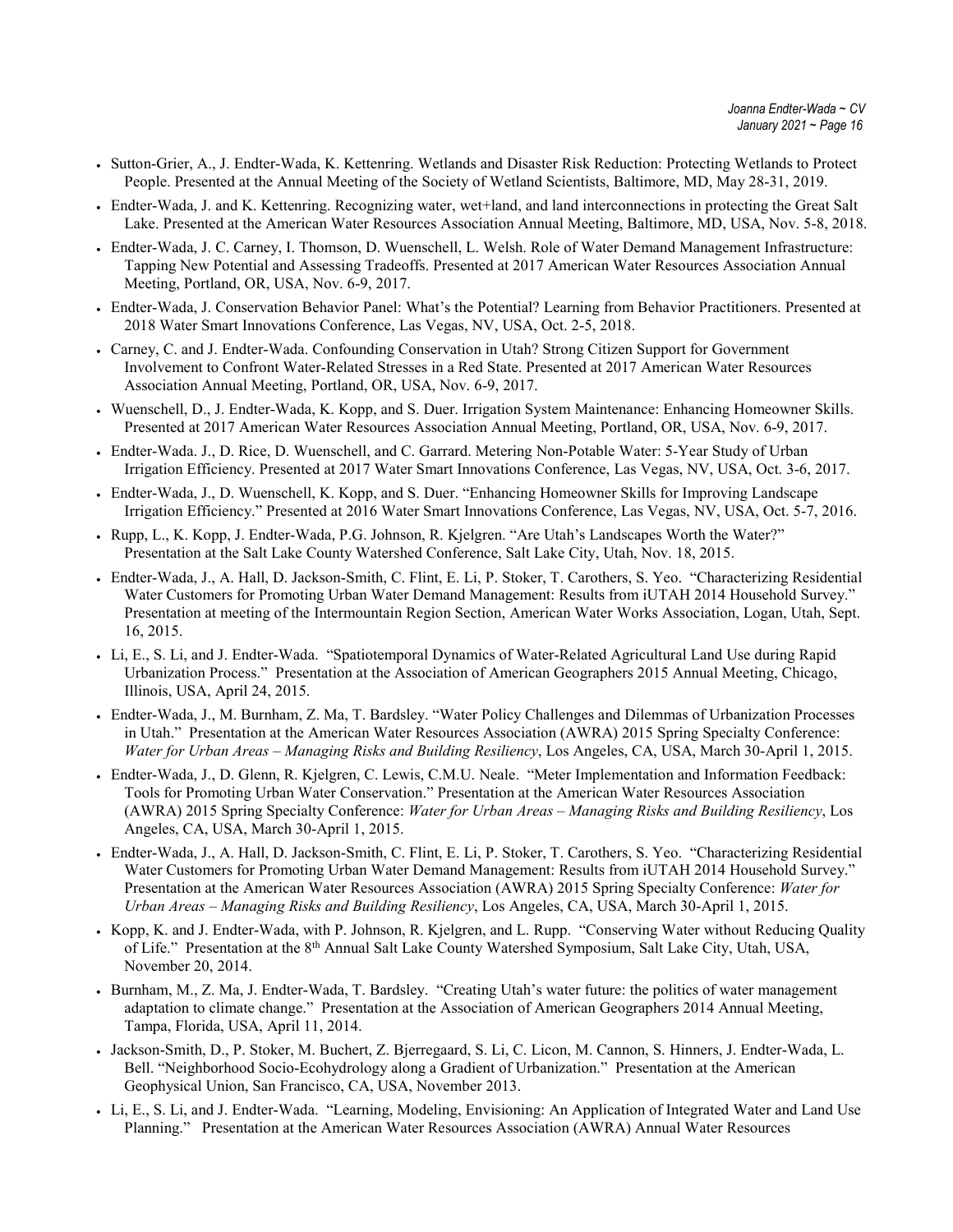Conference, Portland, Oregon, USA, November 4-7, 2013.

- Li, E., J. Endter-Wada, and S. Li. "Coupling Water and Land Use Planning in Mega Cities: A Review of Theoretical, Political and Technical Integration Needs." Presentation at the American Water Resources Association (AWRA) 2013 International Specialty Conference: *Water for Mega Cities: Challenges and Solutions*, Beijing, China, September 16-18, 2013.
- Jackson-Smith, D., M. Buchert, M. Cannon, P. Stoker, J. Endter-Wada, E. Li, S. Li, S. Hinners, C. Licon, Z. Ma. The Impact of Urban Form on Water Use and Management in the Intermountain West. Presentation at the International Symposium on Society and Resource Management, Estes Park, CO, USA, June 4-8, 2013.
- Endter-Wada, J., D. Glenn, C. Lewis, C.M.U Neale, R. Kjelgren. "Promoting Urban Water Use Accountability and Conservation through Providing Site-Specific Information Feedback on Appropriateness and Change in Landscape Irrigation." Presentation at the 19<sup>th</sup> International Symposium for Society and Resource Management, Estes Park, Colorado, USA, June 4-8, 2013.
- Welsh, L.W. and J. Endter-Wada. "Policy Debates over the Southern Nevada Water Authority Pipeline Project." Presentation at the 19<sup>th</sup> International Symposium for Society and Resource Management, Estes Park, Colorado, USA, June 4-8, 2013.
- Welsh, L.W. and J. Endter-Wada. "Policy Debates over the Southern Nevada Authority Pipeline Project." Presentation at the American Water Resources Association (AWRA) Annual Water Resources Conference, Jacksonville, Florida, USA, November 12-15, 2012.
- Endter-Wada, J., L.W. Welsh, and H. Ingram. "Principles for Allocating Scarce Water Resources: Deliberating Water Policy Designs in Changing Societal Contexts." Presentation at the American Water Resources Association (AWRA) Annual Water Resources Conference, Jacksonville, Florida, USA, November 12-15, 2012.
- Endter-Wada, J., R.K. Kjelgren, C.M.U. Neale, D.T. Glenn, and C. Lewis. "Metrics for Analyzing Appropriateness and Change in Urban Landscape Water Use." Presentation at the American Water Resources Association (AWRA) Annual Water Resources Conference, Jacksonville, Florida, USA, November 12-15, 2012.
- Endter-Wada, J., R.K. Kjelgren, C.M.U. Neale, D.T. Glenn, C. Lewis. "Metrics for Analyzing Appropriateness and Change in Urban Landscape Water Use." Presentation at the 18th International Symposium for Society & Resource Management, University of Alberta, Edmonton, Canada, June 17-21, 2012.
- Henderson, K.D., and J. Endter-Wada. "Using Analysis of a Triggering Event to Reveal Water Policy Challenges in Urbanizing Landscapes of the American West." Presentation at the 18<sup>th</sup> International Symposium for Society and Resource Management, University of Alberta, Edmonton, Canada, June 17-21, 2012.
- Rosenberg, D.E., J. Endter-Wada, A.J. Caplan, D.T. Glenn, G. Ballard, and K.D. Henderson. "Building an Interdisciplinary Research Program in Water Conservation: Approach, Preliminary Findings, and Next Steps." Presentation at the Sixth International Water Association (IWA) Efficient Conference entitled *Water Demand Management Challenge & Opportunities*. Amman, Jordan, March 29-April 2, 2011.
- Welsh, A., C.M.U. Neale, J. Endter-Wada, and R.K. Kjelgren. "Utilizing Remote Sensing Data to Analyze Urban Landscape Water Use." Presentation at Remote Sensing and Hydrology Symposium, Jackson Hole, Wyoming, USA, September 28, 2010.
- Endter-Wada, J., L.W. Welsh, R. Downard, and K. Kettenring. "Paradoxes in Adapting to Droughts: The Rationality of Locality." Poster presented at Great Salt Lake Issues Forum, Salt Lake City, Utah, USA, April 29, 2010.
- Welsh, A., J. Endter-Wada, C.M.U. Neale, and R.K. Kjelgren. "Software for Analyzing Municipal Water Data to Design Water Conservation Strategies." Poster presented at Great Plains – Rocky Mountain Division of Association of American Geographers Conference, Logan, Utah, USA, September 25-26, 2009.
- Welsh, L.W., J. Endter-Wada, and T. Selfa. "The Process of Adapting to Droughts: Humans Connected Through Hydrology and History in the Bear River Basin of Idaho, Utah and Wyoming." Presentation at American Water Resources Association 2009 Summer Specialty Conference entitled *Adaptive Management of Water Resources II*, Snowbird, Utah, USA, June 29, 2009.
- Welsh, A., J. Endter-Wada, C.M.U. Neale, and R.K. Kjelgren. "Software for Analyzing Municipal Water Data to Design Water Conservation Strategies." Poster presented at Utah Geographic Information Council Conference, Midway, Utah, USA, April 15-17, 2009.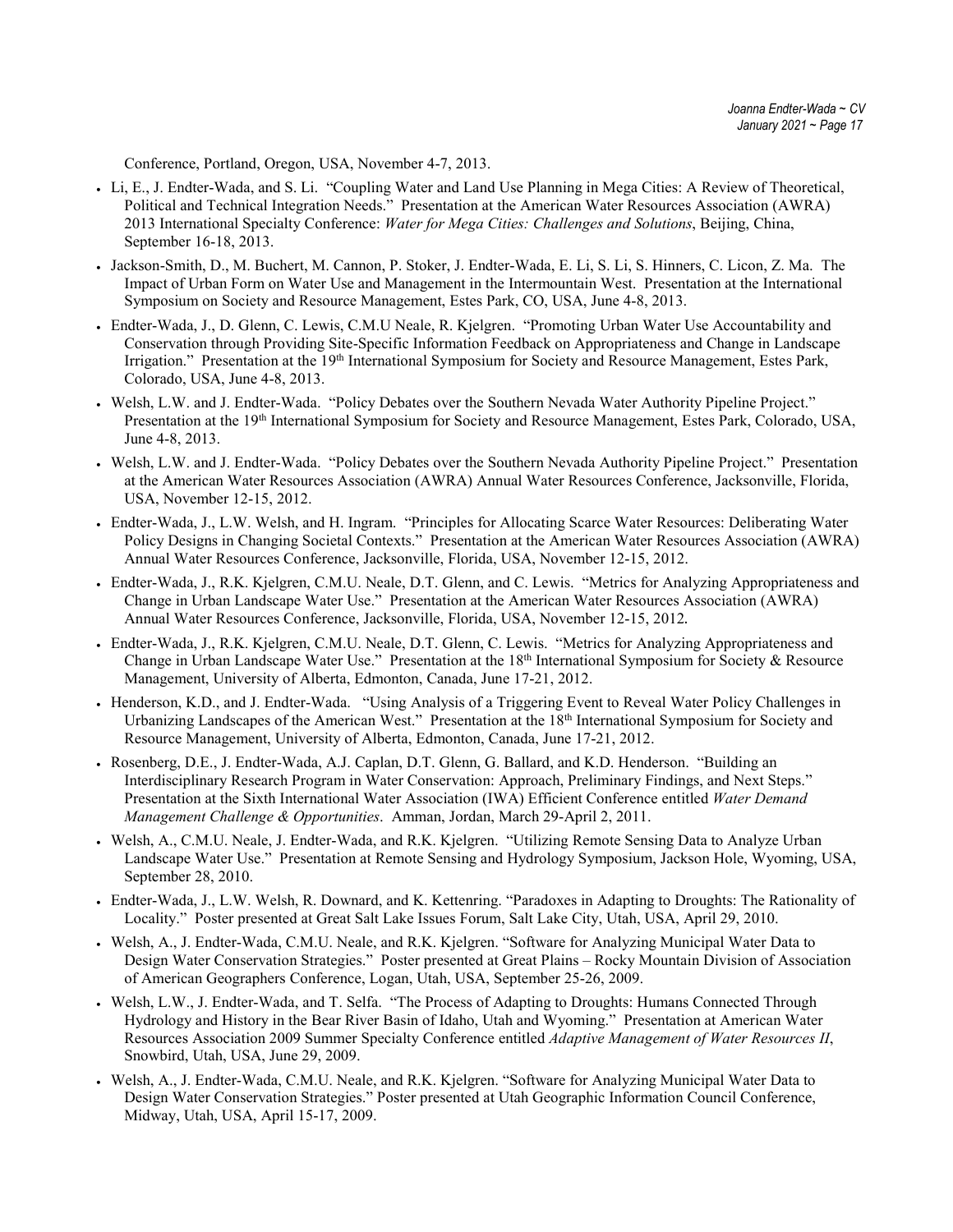- Endter-Wada, J. "Linking Development to Water Resources: Utah Case Studies." Presentation at the Annual Meeting of the American Planning Association, Las Vegas, Nevada, USA, May 2008.
- Endter-Wada, J., D. Blahna, and L.E. Kruger. "Indicator and Measurement Needs for Describing the Social Environment of Public Lands." Presentation at the 13<sup>th</sup> International Symposium on Society and Resource Management, Park City, Utah, USA, June 2007.
- Guenter, M., J. Endter-Wada, and R. Kjelgren. "Knowledge as a Niche: Independent Retail Garden Centers and the Market for Waterwise Plants and Landscaping." Presentation at the 13<sup>th</sup> International Symposium on Society and Resource Management, Park City, Utah, USA, June 2007.
- Glenn, D., J. Endter-Wada, R. Kjelgren, and J. Hoover. "Residential Landscape Water Checks Interventions to Promote Water Conservation Behavior." Presentation at the 12<sup>th</sup> International Symposium on Society and Resource Management, Vancouver, British Columbia. June 2006.
- Kopp, K., R. Kjelgren, J. Endter-Wada, J. Hoover, D.T. Glenn, and E. Jackson. "A Landscape Water Conservation Program for Utah Homeowners." Presentation at the annual meeting of the Association of Natural Resource and Environmental Professionals, Park City, Utah, USA, May 2006.
- Kilgren, D., R. Kjelgren, P. Johnson, and J. Endter-Wada. "A Case Study of Implementing Water Conservation in an Institutional Setting." Presentation at the 10<sup>th</sup> International Turfgrass Research Conference, Llandudno, Wales, July 2005.
- Chandler, D., D. Jackson-Smith, J. Endter-Wada, T. Selfa, and W. Graham. "Long-term Hydrologic Observatories and Water Resource Sustainability: Opportunities for Integrated Water Management Research." Poster presented at American Geophysical Union, San Francisco, California, USA, December 2004.
- Hooper, V.H., J. Endter-Wada, and C.W. Johnson. "Conservation Behavior and Native Plant Use in Utah." Presentation at the 10<sup>th</sup> International Symposium on Society and Resource Management, Keystone, Colorado, USA, June 2004.
- Klien, C., J. Endter-Wada, J. Kurtzman, and R. Kjelgren. "Green Lawns and Wise Water Use." Presentation at the 10<sup>th</sup> International Symposium on Society and Resource Management, Keystone, Colorado, USA, June 2004.
- Selfa, T. and J. Endter-Wada, "Community Participation in Natural Resource Management Projects: A Focus for International Comparative Analysis." Presentation at the 10<sup>th</sup> International Symposium on Society and Resource Management, Keystone, Colorado, USA, June 2004.
- Endter-Wada, J. and D. Blahna. "Linkages to the Land: A Framework for Social Assessment and Impact Analysis on Public Lands." Presentation at the 10<sup>th</sup> International Symposium on Society and Resource Management, Keystone, Colorado, USA, June 2004.
- Blahna, D., J. Endter-Wada, C. Klien, and J. Kurtzman, "Agency and Public Perceptions of Public Involvement Needs in Transportation Planning in Utah: Implications for Procedural Justice and Shared Learning." Presentation at the  $10<sup>th</sup>$ International Symposium on Society and Resource Management, Keystone, Colorado, USA, June 2004.
- Endter-Wada, J., D. Blahna, J. Kurtzman, C. Klien and M. Butkus. "Challenges Involved in Comprehensive and Innovative Transportation Planning." Presentation at the 10<sup>th</sup> International Symposium on Society and Resource Management, Keystone, Colorado, USA, June 2004.
- Hooper, V.H., J. Endter-Wada, and C.W. Johnson. "Water Conservation and Native Plant Use in Utah." Presentation at the Meeting of the Utah Chapter of the American Association of Landscape Architects (ASLA), Salt Lake City, Utah, USA, March 31, 2004.
- Endter-Wada, J. and J. Kurtzman. "Transportation Planning Challenges (A Utah Case Study)." Part of the session entitled: Transportation Planning for a New Generation: The Role of Public Involvement and Partnerships. Presentation at the national conference *Joint Ventures: Partners in Stewardship,* Los Angeles, California, USA, November 18, 2003.
- Erickson, M., W. Curtis, K. Duffy, and J. Endter-Wada. "Social-Economic Assessment: Dixie, Fishlake, and Manti-La Sal National Forests." Panel presentation at the 16<sup>th</sup> Annual Utah Rural Summit entitled *Collaborative Land Use Planning in the Intermountain West*, Cedar City, Utah, USA, August 7, 2003.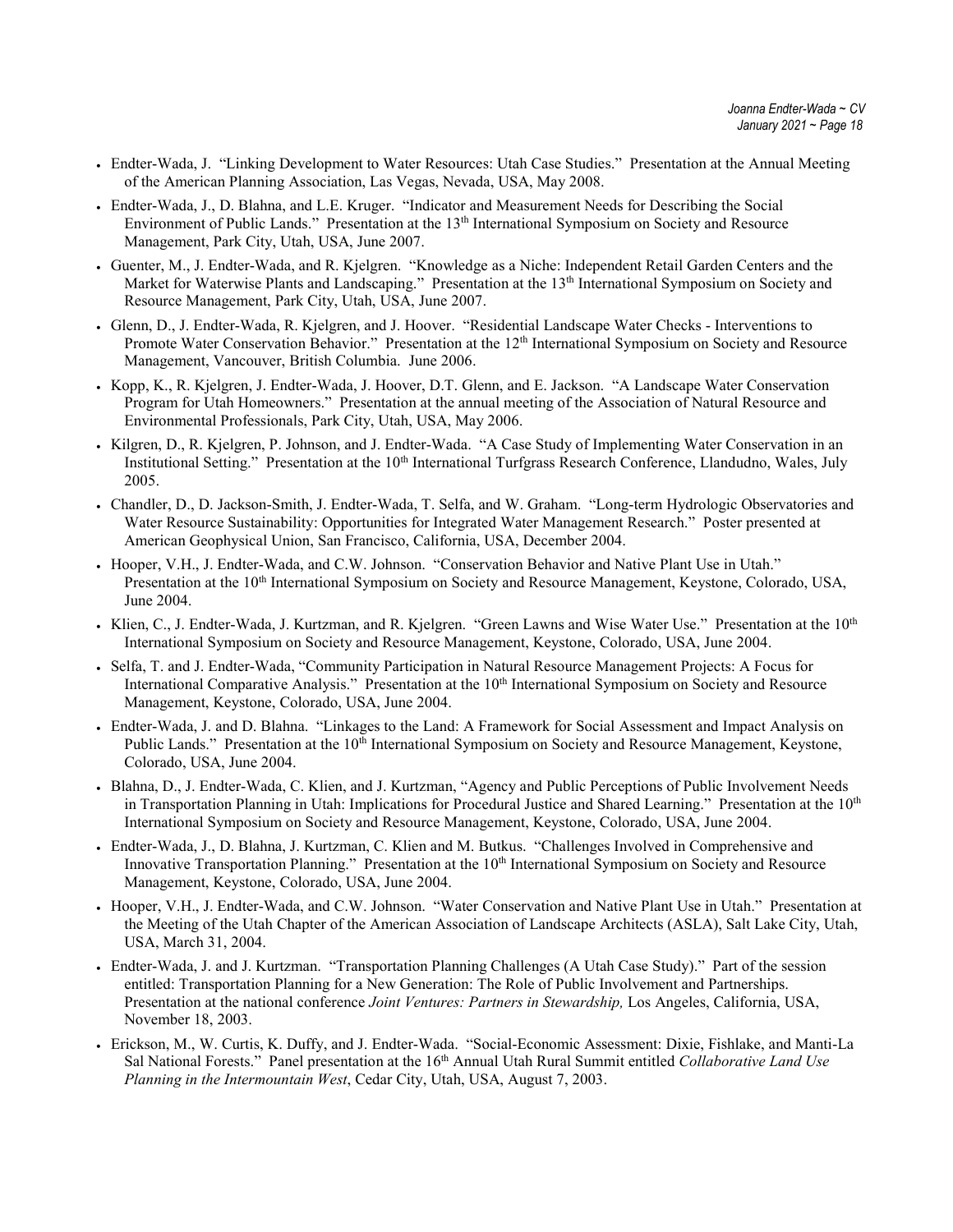- Bedel, M., W. Curtis, K. Utley. S. Kerr, and J. Endter-Wada. "Impacting Public Lands Decisions Through Local Planning - Opportunities for County Land Planning in FLPMA." Presentation at the Rural Summit held at Southern Utah University, Cedar City, Utah, USA, September 4-5, 2002.
- Hooper, V.H., J. Endter-Wada, C. Johnson, and J. Kurtzman. "Growing with Natives: The Changing Utah Native Plant Market." Poster presented at the 9<sup>th</sup> International Symposium on Society and Resource Management (ISSRM), Indiana University, Bloomington, Indiana, USA, June 2-6, 2002.
- Endter-Wada, J., R. Kjelgren, and J. Kurtzman. "Landscape Water Conservation: Behaviors, Perceptions and Motivations." Presentation at the 9<sup>th</sup> International Symposium on Society and Resource Management (ISSRM), Indiana University, Bloomington, Indiana, USA, June 2-6, 2002.
- Keenan, S. and J. Endter-Wada. "Promoting Conservation Behavior in a Municipally-Owned Electric Utility: Should We Change Behavior or Change the System?" Presentation at the 9<sup>th</sup> International Symposium on Society and Resource Management (ISSRM), Indiana University, Bloomington, Indiana, USA, June 2-6, 2002.
- Kjelgren, R.K., K. Kopp, F. Farag, C.M.U. Neale, and J. Endter-Wada. "Landscape water demand analysis." Presentation at the Annual Meeting of the Intermountain Section of the American Water Works Association, Mesquite, NV, USA, September 10-14, 2001.
- Endter-Wada, J. "Natural Resource Policy in the Making: The Utah Fish Health Policy Board." Presentation at the 8<sup>th</sup> International Symposium for Society and Resource Management (ISSRM), Western Washington University, Bellingham, Washington, USA, June 17-22, 2000.
- Endter-Wada, J. and J. Kurtzman. "Factors Affecting Water Use on Residential Landscapes in an Urban Utah Community." Presentation at the 8<sup>th</sup> International Symposium for Society and Resource Management (ISSRM), Western Washington University, Bellingham, Washington, USA, June 17-22, 2000.
- Kurtzman, J., J. Endter-Wada, and D. Blahna. "Utah's Rural Communities: Planning for the Future." Presentation at the 8th International Symposium for Society and Resource Management (ISSRM), Western Washington University, Bellingham, Washington, USA, June 17-22, 2000.
- Kilgren, D. and J. Endter-Wada. "Implementing Landscape Water Conservation in an Institutional Setting." Presentation at the 8<sup>th</sup> International Symposium for Society and Resource Management (ISSRM), Western Washington University, Bellingham, Washington, USA, June 17-22, 2000.
- Keenan, S., R. Little, and J. Endter-Wada. "Commercial Harvesters' Perceptions of Resource Management in the California Bight." Presentation at the  $7<sup>th</sup>$  International Symposium on Society and Resource Management (ISSRM), University of Missouri-Columbia, Columbia, Missouri, USA, May 27-31, 1998.
- Endter-Wada, J., L. Hunter, and J. Kurtzman. "Exploring the Use of Typologies to Enhance Rural Community Planning." Presentation at the 7<sup>th</sup> International Symposium on Society and Resource Management (ISSRM), University of Missouri-Columbia, Columbia, Missouri, USA, May 27-31, 1998.
- McCann, B. and J. Endter-Wada. "Sport Hunting and Fishing and the Alaska Subsistence Priority." Presentation at the 7th International Symposium on Society and Resource Management (ISSRM), University of Missouri-Columbia, Columbia, Missouri, USA, May 27-31, 1998.
- McCann, B., J. Endter-Wada, and S. Keenan. "Technology in Alaskan Subsistence Practices: Implications of the Customary and Traditional Determinations." Presentation at the  $7<sup>th</sup>$  International Symposium on Society and Resource Management (ISSRM), University of Missouri-Columbia, Columbia, Missouri, USA, May 27-31, 1998.
- Keenan, S.P., J. Endter-Wada, R. Little, and B. McCann. "Adaptive Changes by Commercial Fish Harvesters from Central California Ports." Presentation at the 7th International Symposium on Society and Resource Management (ISSRM), University of Missouri-Columbia, Columbia, Missouri, USA, May 27-31, 1998.
- van Zwoll, W. and J. Endter-Wada. "Effects of Post-War Changes in Hunting Motive and Method on Hunting's Public Image and on Big Game Management." Presentation at the  $7<sup>th</sup>$  International Symposium on Society and Resource Management (ISSRM), University of Missouri-Columbia, Columbia, Missouri, USA, May 27-31, 1998.
- Endter-Wada, J. and R.S. Krannich. "The Interdisciplinary Natural Resource and Environmental Policy Program at Utah State University." Presentation at the Second Biennial Conference on University Education in Natural Resources, Utah State University, Logan, Utah, USA, March 7-10, 1998.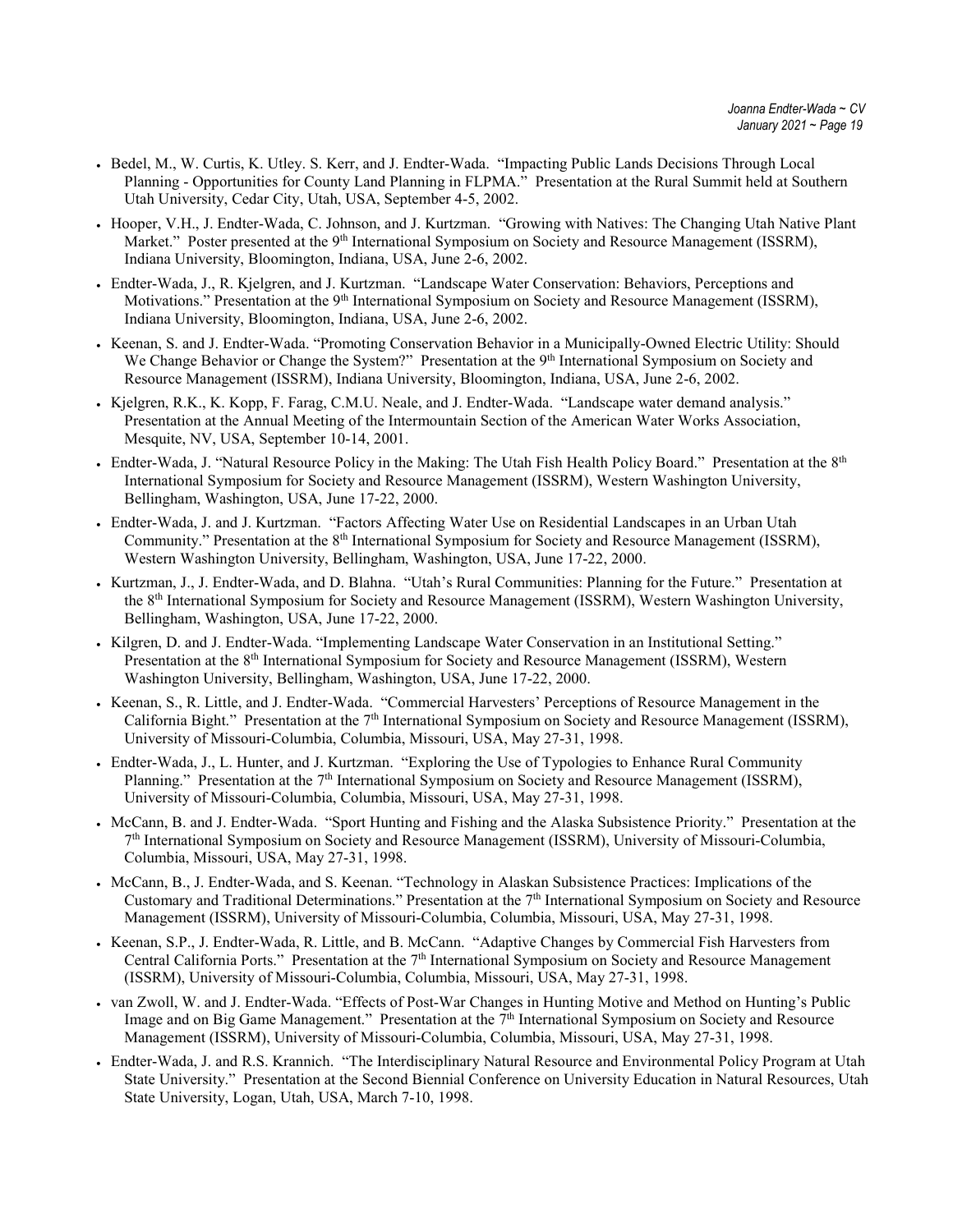- Endter-Wada, J. "Empirical Findings of the Social Indicators Project." Presentation at the Social Indicators Monitoring Study Peer Review Workshop, Anchorage, Alaska, USA, June 18-19, 1996.
- Endter-Wada, J., D. Blahna, R. Krannich, and M. Brunson. "A Framework for Understanding Social Science Contributions to Ecosystem Management." Presentation at the 6<sup>th</sup> International Symposium on Society and Resource Management (ISSRM), Pennsylvania State University, State College, Pennsylvania, USA, May 18-23, 1996.
- Keenan, S.P., J. Endter-Wada, and R.L. Little. "The Social-Structural Context of Fish Harvesting in the Santa Barbara Channel-Santa Maria Basin Area, California: Toward an Institutional Analysis of Resource Management." Presentation at the 6<sup>th</sup> International Symposium on Society and Resource Management (ISSRM), Pennsylvania State University, State College, Pennsylvania, USA, May 18-23, 1996.
- Endter-Wada, J. "Integrating Human Activities into Ecosystem Management and Science." Presentation at the International Studies Association 37th Annual Convention, San Diego, California, USA, April 18-22, 1996.
- Endter-Wada, J. and D.W. Levine. "Social Structure of Subsistence in Bristol Bay, Alaska." Presentation at the 5th International Symposium on Society and Resource Management (ISSRM), Colorado State University, Ft. Collins, Colorado, USA, June 7-10, 1994.
- Endter-Wada, J. "Resource Management and Subsistence in Alaska." Presentation at the Annual Meeting of the American Anthropological Association, Washington D.C., USA, November 16-20, 1993.
- Endter-Wada, J. "A Comparison of Community Responses to Nuclear Testing and the Exxon Valdez Oil Spill." Presentation at the Annual Meeting of the American Anthropological Association, San Francisco, California, USA, December 2-6, 1992.
- Endter-Wada, J. "Changing Subsistence Roles in Bristol Bay, Alaska." Presentation at the Annual Meeting of the Rural Sociological Society, Pennsylvania State University, State College, Pennsylvania, USA, August 16-19, 1992.
- Endter-Wada, J. and R.L Little. "Rural Responses to Natural Resource Dependency." Presentation at the Annual Meeting of the Rural Sociological Society, Pennsylvania State University, State College, Pennsylvania, USA, August 16-19, 1992.
- Endter-Wada, J. "Cross-Cultural Comparisons of Local Expectations about Water Development." Presentation at the Joint Meetings of the Western Social Science Association and the Association of Arid Lands Studies, Denver, Colorado, USA, April 22-25, 1992.
- Endter-Wada, J. "Policy Implications of Findings from the Bristol Bay Subsistence Study." Presentation at the Annual Meeting of the Society for Applied Anthropology, Memphis, Tennessee, USA, March 25-29, 1992.
- Endter-Wada, J. and R. Mason. "The Social and Economic Impacts of the Exxon Valdez Oil Spill on Kodiak, Alaska." Presentation at the Annual Meeting of the Society for Applied Anthropology, Memphis, Tennessee, USA, March 25- 29, 1992.
- Endter-Wada, J. and L.A. Robbins. "A Comparative, Subregional Analysis of Subsistence Practices in the Bristol Bay Region of Alaska." Presentation at the Fourth Minerals Management Service-AOCS Region Information Transfer Meeting, Anchorage, Alaska, USA, January 28-30, 1992.
- Endter-Wada, J. "Social, Economic, and Subsistence Effects of the Exxon Valdez Oil Spill on the Kodiak Region." Presentation at the Fourth Minerals Management Service-AOCS Region Information Transfer Meeting, Anchorage, Alaska, USA, January 28-30, 1992.
- Endter, J.L. "Negotiating Over Indian Water Rights: The Case of the Northern Ute." Presentation at the Annual Meeting of the Southwest Anthropological Association, Long Beach, California, USA, April 1990.
- Endter, J.L. "Nuclear Policy in Nevada: Nuclear Testing and Storage of Nuclear Waste." Presentation at the Annual Meeting of the Society for Applied Anthropology, Santa Fe, New Mexico, USA, April 1989.
- Little, R.L., R.S. Krannich, and J.L. Endter. "The Continuing Saga of Caliente: The Persistence of Community Following Death by Dieselization." Presentation at the annual meeting of the Rural Sociological Society, Athens, Georgia, USA, August 1988.
- Endter, J.L. "Cultural Differences and the Political Economy of Water in Utah." Presentation at the Annual Meeting of the Western Social Science Association, El Paso, Texas, USA, April 1987.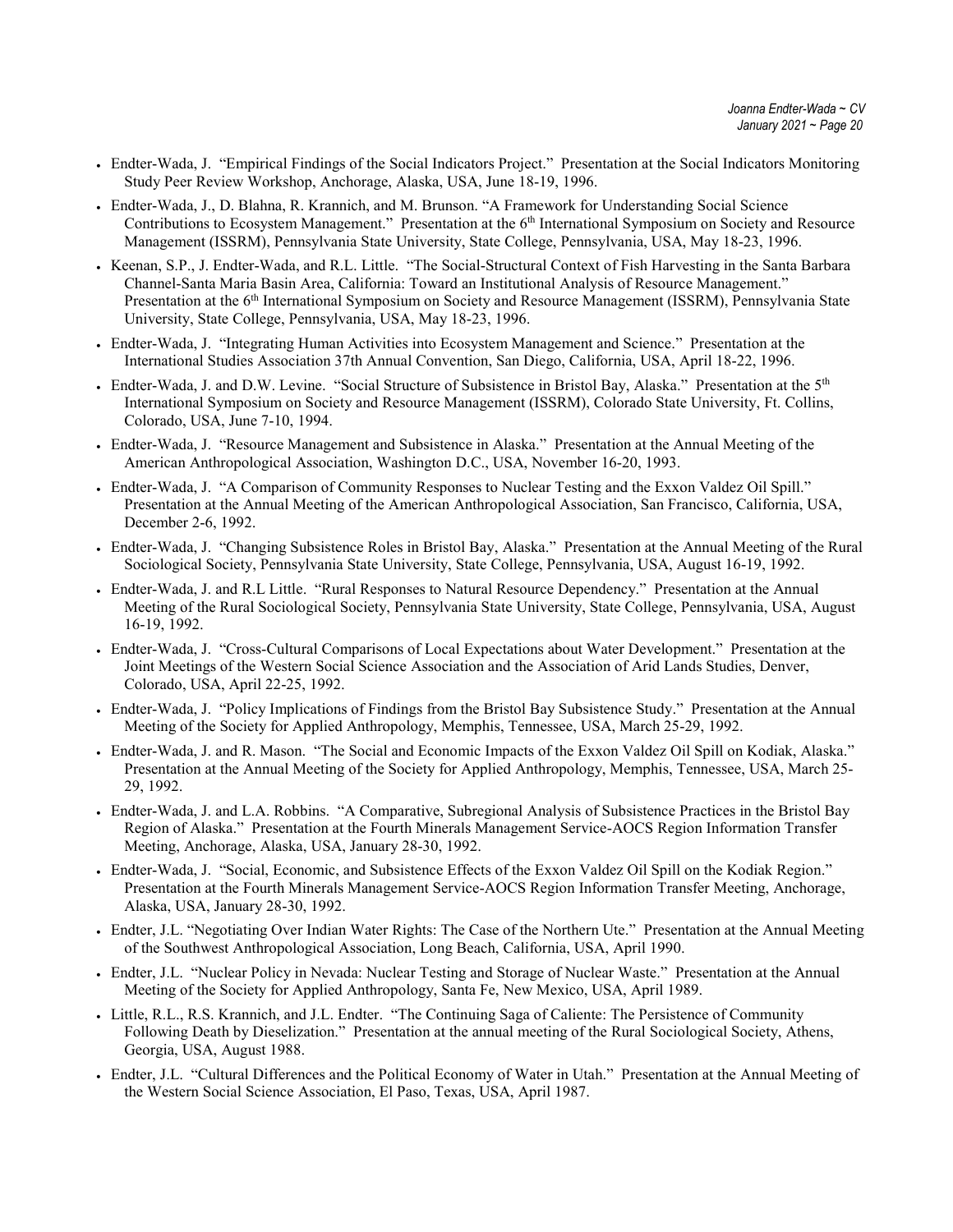- Endter, J.L. "Water and Culture in the United States West." Presentation at the Annual Meeting of the Southern Sociological Society, Atlanta, Georgia, USA, April 1987.
- Endter, J.L. "Water and Culture in the United States West: A Comparative Analysis of Values and Beliefs about Water Held by Northern Ute Indians and Rural Mormons." Presentation at the Annual Meeting of the Southwestern Anthropological Association, Bakersfield, California, USA, March 1987.
- Endter, J.L. "A History of Cultural Conflicts Over Water Use in Rural Eastern Utah." Presentation at the Annual Meeting of the Southwestern Social Science Association held in conjunction with the Southwestern Historical Association, Dallas, Texas, USA, March 1987.
- Endter, J.L. "Water and Culture in the United States West." Presentation at the Annual Meeting of the National Association for Ethnic Studies, San Diego, California, USA, February 1987.

#### **Invited Public and Policy-Related Presentations**

- Endter-Wada, J. Water Efficient Landscaping. Invited presentation for the Wasatch Front Land & Water Integration Webinar Series. Sponsored by Western Resource Advocates. Online. October 9, 2020.
- McGinty, C., C. Garrard, E.L. McGinty, and J. Endter-Wada. WaterMAPS™: Insights into Urban Landscape Water Use Patterns. Presented as part of the Utah State University Center for Water-Efficient Landscaping Virtual Field Day. June 18, 2020.
- Endter-Wada, J. "Promoting Urban Landscape Water Conservation." Invited presentation for the Utah League of Women Voters. April 29, 2016.
- Endter-Wada, J. Testimony on Universal Metering, Conservation Pricing, Infrastructure Repair & Replacement. For the Natural Resources, Agriculture and the Environment Interim Committee of the Utah Legislature. June 17, 2015.
- Endter-Wada, J. "Metrics, Mechanisms and Messages for Promoting Urban Landscape Water Conservation." Invited presentation for the Utah Water Conservation Forum, held at the Jordan Valley Water Conservancy District Education Center, West Jordan, Utah, USA, May 8, 2015.
- Endter-Wada, J. "Using New Technologies to Facilitate Human Cooperation in Managing Scarce Water." Invited presentation at the Rural Water Technology Alliance Annual Training and Water Management Technologies Conference, Provo, UT, USA, March 5, 2015.
- Endter-Wada, J. "Information Technologies to Support Water Conservation." Invited presentation at the 21<sup>st</sup> Annual Utah Water Summit, Utah Valley Convention Center, Provo, Utah, USA, October 28, 2014.
- Endter-Wada, J. "Ways of Knowing: Humans Connected through Hydrology and History in the Bear River Basin." Invited presentation to staff of the Utah Division of Water Rights, Garden City, Utah, USA, October 2, 2013.
- Paxman, S. and J. Endter-Wada. "Weber Basin Secondary System Metering Project: Information Provision for Urban Water Use Accountability." Invited presentation, Utah Water Users Workshop, St. George, Utah, USA, March 18-20, 2013.
- Endter-Wada, J., C.M.U. Neale, R. Kjelgren. "WaterMAPS: Update on USU Software Tool for Evaluating Urban Landscape Water Use Efficiency." Invited presentation for meeting of water conservancy districts and conservation coordinators from Utah and Colorado, held at the offices of the Central Valley Water Conservancy District, Orem, Utah, USA, Dec. 12, 2012.
- Endter-Wada, J., R.K. Kjelgren, C.M.U. Neale, C. Lewis, D.T. Glenn. "Landscape Water Use Software: Demonstration and Discussion." Invited webinar hosted by the Western Water Assessment, Boulder, Colorado, USA, June 29, 2013.
- Endter-Wada, J., C.M.U. Neale, R. Kjelgren, A. Welsh, and D.T. Glenn. "Tools for Assessing Urban Landscape Water Use Efficiency." Invited presentation for meeting of water conservancy districts and conservation coordinators from Utah and Colorado, held at the offices of the Jordan Valley Water Conservancy District, West Jordan, Utah, USA, September 28, 2011.
- Endter-Wada, J., C. M.U. Neale, R. Kjelgren, A. Welsh, and D.T. Glenn. "Tools for Assessing Urban Landscape Water Use Efficiency." Invited presentation for meeting of water conservancy districts and conservation coordinators from Utah and Colorado, held at the offices of the Northern Colorado Water Conservancy District. Berthoud, Colorado, USA, Sept. 16, 2010.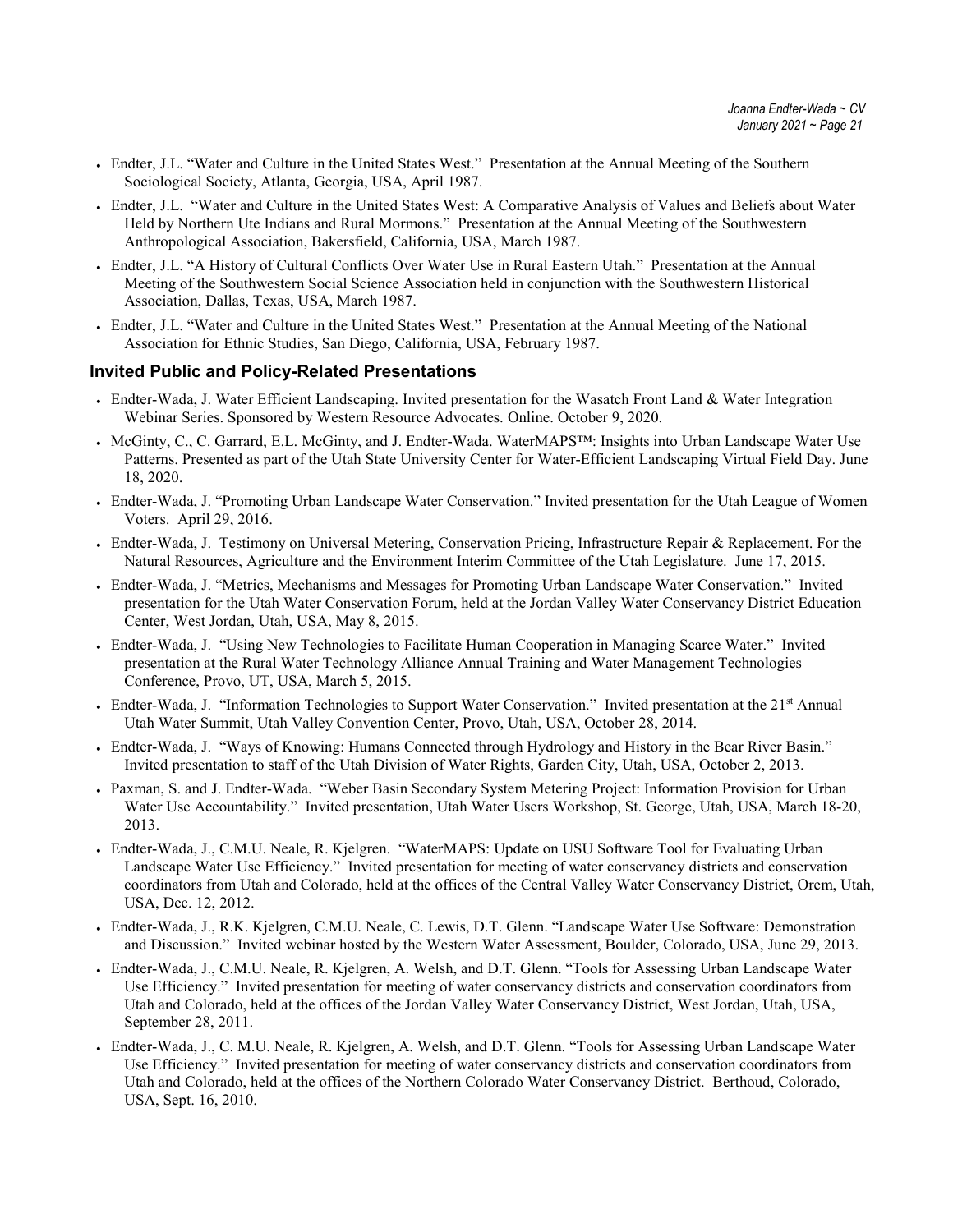- Endter-Wada, J. "Cooperation Over Water in the Bear River Basin." Invited presentation for the Utah-Idaho Legislative Rendezvous at Bear Lake. Fishlake, Utah, USA, June 27, 2009.
- Endter-Wada, J. "Social Aspects of Water Delivery: Responding to the 2004 Drought in the Bear River Basin." Invited presentation at the Northern Utah Mini Water Conference, Logan, Utah, USA, March 31, 2009.
- Kopp, K., J. Hoover, and J. Endter-Wada. "Detailed Analyses of Residential Water Check Program." Invited presentation to the Conservation Board of the Jordan Valley Water Conservancy District, West Jordan, Utah, USA, January 2007.
- Endter-Wada, J. "Adopting Positive Water Policies." Invited presentation at the Southwest Marketing Network, Flagstaff, Arizona, USA, March 15, 2004.
- Endter-Wada, J. Radio Interview with Lee Austin at KUSU-FM for Access Utah concerning the new National Environmental Policy Act (NEPA) Certificate Program, Logan, Utah, USA, May 2002.
- Endter-Wada, J. "Humans as Components of Ecosystems." Invited presentation for the U.S. Forest Service Region 4 Timber Staff Officers Workshop, Salt Lake City, Utah, USA, December 1994.
- Endter-Wada, J. "Subsistence Issues in Alaska's National Parks." Invited presentation to the Bridgerland Audubon Society, Logan, Utah, USA, May 1994.

#### *Presentations about the Utah Forest Practices Task Force* (8)

- Endter-Wada, J. Testimony on proposed Utah forest practices legislation presented in hearings held by the Energy, Natural Resources, and Agriculture Subcommittee of the Utah Legislature, Salt Lake City, Utah, USA, February 1997.
- Endter-Wada, J. "Findings and Recommendations of the Utah Forest Practices Task Force." Invited presentation to the Wasatch Front Chapter Meeting of Society of American Foresters, Ogden, Utah, USA, November 1996.
- Endter-Wada, J. Radio Interview with Lee Austin at KUSU-FM for Access Utah concerning the work of the Utah Forest Practices Task Force, Logan, Utah, USA, October 1996.
- Endter-Wada, J. "Findings and Recommendations of the Utah Forest Practices Task Force." Invited presentation to the Blacksmith Fork Soil Conservation District, Logan, Utah, USA, October 1996.
- Endter-Wada, J. "Overview of Findings and Recommendations by the Utah Forest Practices Task Force." Requested Presentation to the Energy, Natural Resources, and Agriculture Interim Committee of the Utah Legislature, Salt Lake City, Utah, USA, September 1996.
- Endter-Wada, J. "Utah Forest Practices Task Force Report." Invited presentation to the Semi-Annual Meeting of the Natural Resources Coordinating Council for the State of Utah, Salt Lake City, Utah, USA, September 1996.
- Endter-Wada, J. "Findings and Recommendations of the Utah Forest Practices Task Force." Invited presentation to the Division of Forestry, Fire, and State Lands Advisory Council, Salt Lake City, Utah, USA, September 1996.
- Endter-Wada, J. "The Work of the Utah Forest Practices Task Force." Invited presentation to the Utah Forest Stewardship Coordinating Committee, Cedar City, Utah, USA, September 1996.

#### **Professional Short Course Presentations** (J. Endter-Wada, presenter)

- "Human Dimensions for Ecosystem Management." Three full days of presentations for Module I of Continuing Education in Ecosystem Management (CEEM), delivered to federal and state resource managers. Logan, Utah, USA: Fall 2007; Fall 2008; Fall 2009.
- "Social Impact Analysis for NEPA Specialists." Two-day course presented as part of the NEPA Certificate Program, Utah State University. Logan, Utah: 12/2003. Salt Lake City, Utah, USA: 05/2005.
- "Conceptual Aspects of Human Dimensions of Ecosystem Management." Two-day presentation for Module I of Continuing Education in Ecosystem Management (CEEM), delivered to federal and state resource managers. Logan, Utah, USA: 1/1995, 11/1995, 11/1996, 11/1997, 10/1998, 11/1999, 10/2000, 10/2001, 10/2002, 11/2003, 10/2004, 10/2005, 11/2006. (The first three presented with R.S. Krannich).
- "Contextual Aspects of Human Dimensions of Ecosystem Management." Two-day presentation for Module II of Continuing Education in Ecosystem Management (CEEM), delivered to federal and state resource managers. Flagstaff, Arizona, USA: 2/1995, 2/1996, 2/1997. (The first two presented with R.S. Krannich).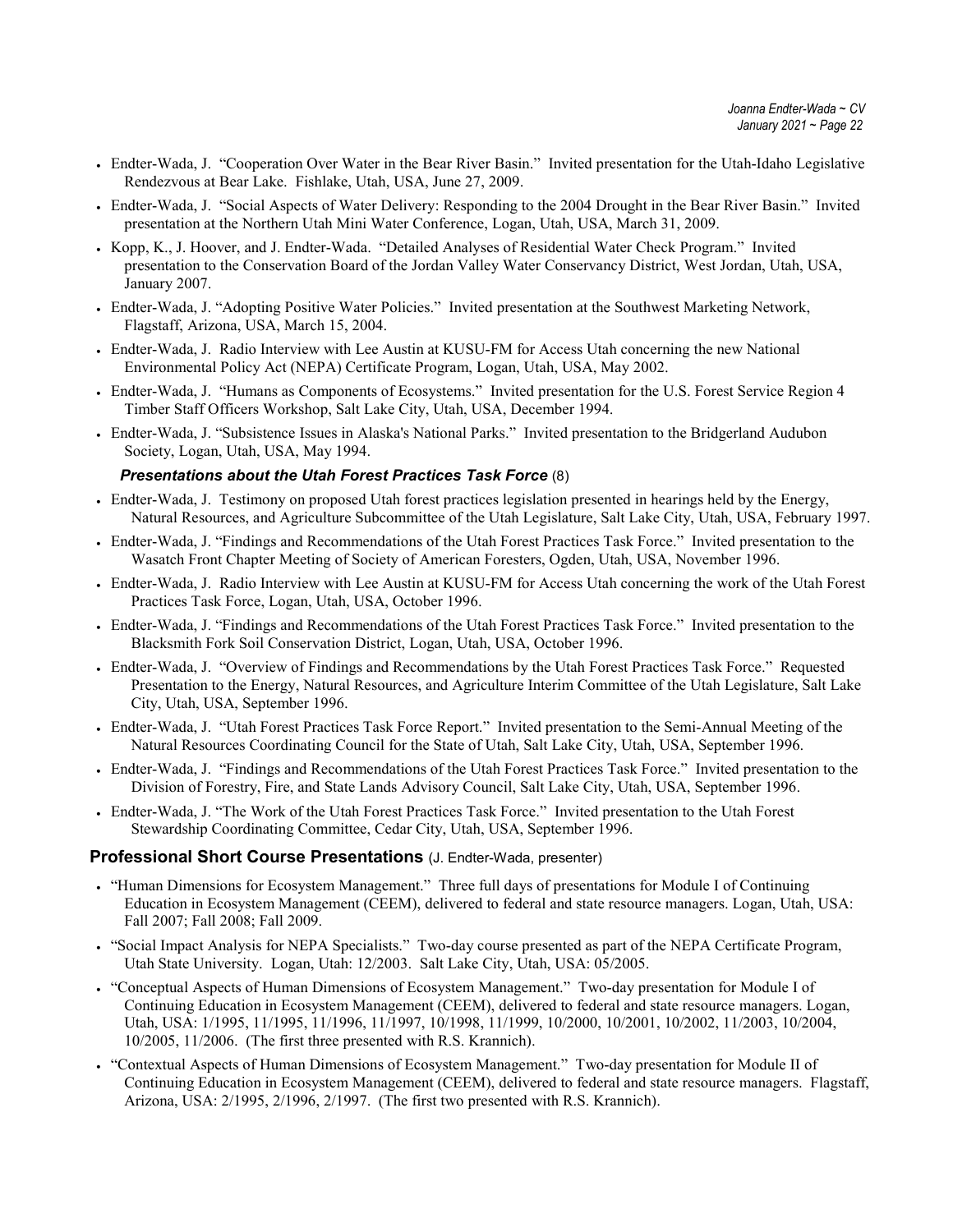• "Understanding People: Interview Procedures and Techniques." One-day presentation for Module III of Continuing Education in Ecosystem Management (CEEM), delivered to federal and state resource managers. Ft. Collins, Colorado, USA: 4/2003, 4/2004, 4/2005, 4/2006, 4/2007.

#### **Utah State University Research Presentations** (12 invited; 16 contributed)

- Duer, S., J. Endter-Wada, and S. Yeo. "How Collaboration Connects University Research and Water Conservation Program Impacts." Contributed presentation at USU Spring Run-Off Conference, Logan, UT, March 28-29, 2017.
- Endter-Wada, J. "Social and Policy Science Contributions to Promoting Urban Landscape Water Conservation." Invited presentation for the Department of Plants, Soils, and Climate, Logan, UT, January 27, 2014.
- Welsh, L.W. and J. Endter-Wada. "Policy Debates over the Southern Nevada Water Authority Pipeline Project." Contributed presentation at USU Spring Run-Off Conference, Logan, UT, April 9-10, 2013.
- Li, E., S. Li, and J. Endter-Wada. "Water-smart growth: Integrating water management and land use planning." Contributed presentation at USU Spring Run-Off Conference, Logan, UT, April 9, 2013.
- Endter-Wada, J. "Approaches for Promoting Urban Landscape Water Use Accountability and Conservation." Invited presentation for Department of Environment and Society seminar series, Logan, UT, March 5, 2013.
- Endter-Wada, J., R.K. Kjelgren, C.M.U Neale, D.T. Glenn, C. Lewis. "Metrics for Analyzing Appropriateness and Change in Urban Landscape Water Use." Contributed presentation, USU Spring Run-Off Conference, Logan, UT, April 3, 2012.
- Endter-Wada, J. "Conceptualizing and Analyzing Human Hydrologic Interdependencies." Invited presentation for USU's NSF Water Sustainability and Climate Workshop Series, Logan, UT, January 10, 2011.
- Endter-Wada, J., L.W. Welsh, R. Downard, and K. Kettenring. "Paradoxes in Adapting to Droughts: The Rationality of Locality." Contributed case study video showing, USU Spring Run-Off Conference, Logan, UT, April 21, 2010.
- Welsh, L.W. and J. Endter-Wada. "Geopolitical Influences on Human Vulnerability to Drought: Comparing the Upper and Lower Divisions of the Bear River Basin." Contributed poster, USU Spring Run-Off Conference, Logan, UT, April 20, 2010.
- Downard, R., J. Endter-Wada, and K. Kettenring. "Keeping Wetlands Wet: Adapting to Uncertain Water Conditions at Bear River Migratory Bird Refuge." Contributed poster, USU Spring Run-Off Conference, Logan, UT, April 20, 2010.
- Downard, R., J. Endter-Wada, and K. Kettenring. "Keeping Wetlands Wet: Wetland Policies and Politics in the Bear River Basin." Contributed poster, USU Spring Runoff Conference, Logan, UT, April 2-3, 2009.
- Welsh, A., J. Endter-Wada, C.M.U. Neale, and R.K. Kjelgren. "Software for Analyzing Municipal Water Data to Design Water Conservation Strategies." Contributed poster, USU Spring Runoff Conference, Logan, UT, April 2-3, 2009.
- Endter-Wada, J. "Landscape Water Use Efficiency as Contextualized Systems Thinking." Invited presentation for the College of Natural Resources Research Seminar Series. Logan, UT, September 24, 2008.
- Endter-Wada, J., D.T. Glenn, C.M.U. Neale, and R.K. Kjelgren. "Demand Management for Growth in Drought-Prone Regions: Outcomes from Logan Landscape Water Check Interventions." Contributed presentation, USU Spring Runoff Conference, Logan, UT, April 2008.
- Endter-Wada, J., and T. Selfa. "Responding to Drought in the Bear River Basin of Idaho, Utah, and Wyoming." Contributed presentation at the Bear River Symposium, Utah State University, Logan, UT, September 2007.
- Guenter, M., J. Endter-Wada, and R. Kjelgren. "Knowledge as a Niche: Independent Retail Garden Centers and the Market for Waterwise Plants and Landscaping." Contributed presentation at the Bear River Symposium, Utah State University, Logan, UT, September 2007.
- Glenn, D.T., J. Endter-Wada, R. Kjelgren, and C. Neale. "Residential Landscape Water Checks: Building Water Conservation Skills." Contributed presentation at USU Spring Run-off Conference, Logan, UT, April 2007.
- Endter-Wada, J. and J. Kurtzman. "Landscape Water Conservation." Invited presentation at Old Main Society Dinner*,*  Utah State University, Logan, UT, April 1, 2004.
- Endter-Wada, J., J. Kurtzman, R. Kjelgren, and D. Kilgren. "Understanding Water Conservation." Contributed presentation, USU Spring Runoff Conference, Logan, UT, March 25, 2004.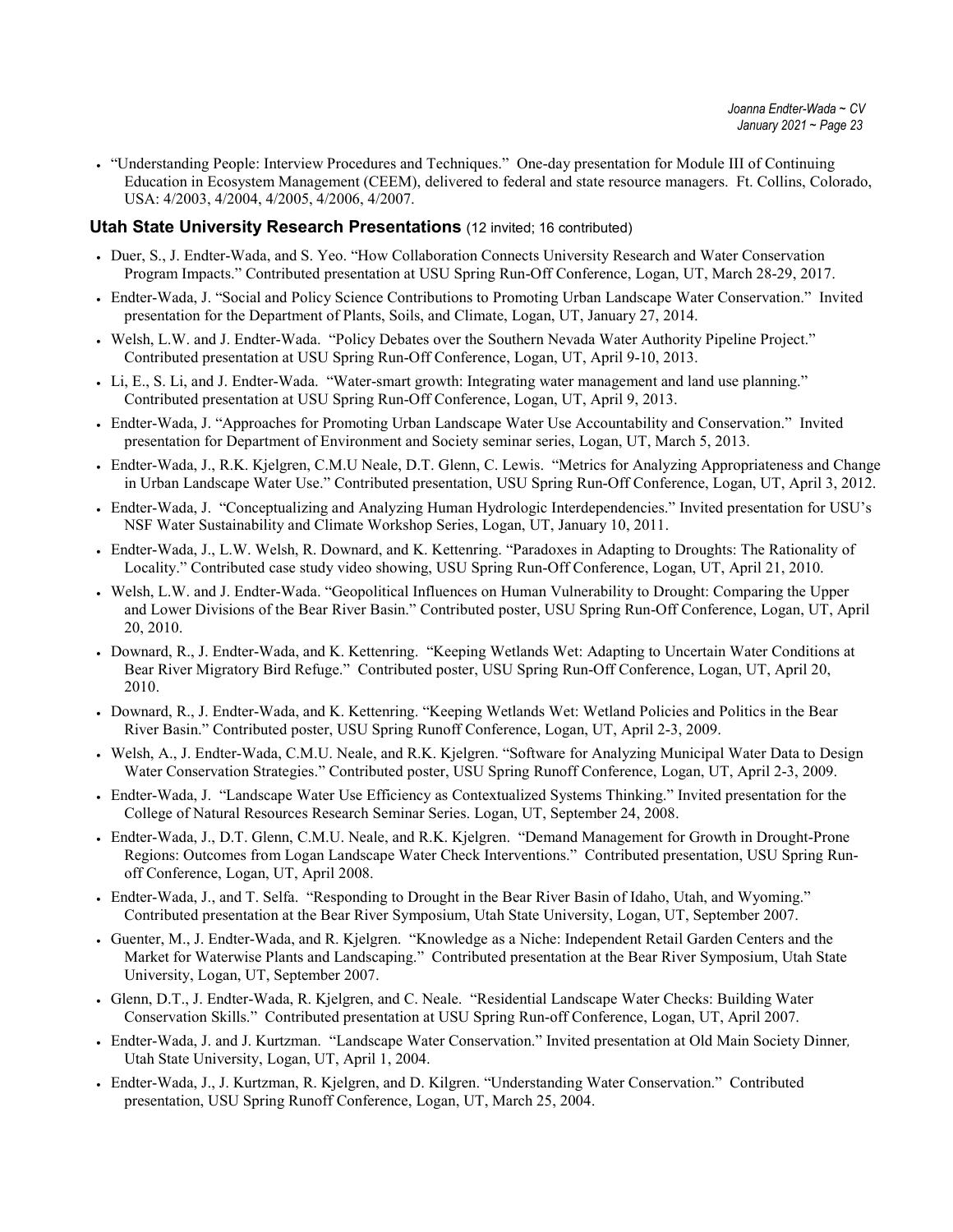- Hooper, V.H., J. Endter-Wada, and C.W. Johnson. "Conservation Behavior and Native Plant Use in Utah." Contributed presentation, USU Spring Runoff Conference, Logan, UT, March 26, 2004.
- Klien, C., J. Endter-Wada, J. Kurtzman, and R. Kjelgren. "Green Lawns and Wise Water Use." Contributed presentation, USU Spring Runoff Conference, Logan, UT, March 26, 2004.
- Endter-Wada, J. "Managing the Bear River: Drought, Water Quality, and Growing Demand." Invited panel member discussant, USU Spring Runoff Conference, Logan, UT, March 26, 2004.
- Endter-Wada, J. "Policy Aspects of Maintaining Healthy Fish Populations in Utah." Invited presentation for the Division of Environmental Engineering Seminar Series, Logan, UT, February 7, 2001.
- Endter-Wada, J. "Fish Health Administration in Utah: Experiences in Chairing Utah's Fish Health Policy Board." Invited presentation for the Fisheries and Wildlife Departmental Seminar Series, Logan, UT, April 2000.
- Endter-Wada, J. "Social Science Dimensions of Natural Resource Policy." Invited presentation for the Plant, Soils, and Biometeorology Departmental Seminar Series, Logan, UT, March 1997.
- Endter-Wada, J. "A New State Forest Practices Act for Utah." Invited joint presentation for the Department of Forest Resources Graduate Seminar Series and the Natural Resource and Environmental Policy Program Seminar Series, Logan, UT, October 1996.
- Endter-Wada, J. "Social Science Contributions to Ecosystem Management." Invited presentation for the Forest Resources Departmental Seminar Series, Logan, UT, December 1994.
- Endter-Wada, J. "A Natural Resources Policy Center." Invited presentation for the Forest Resources Departmental Seminar Series, Logan, UT, Oct. 1991.

## **ACADEMIC PROGRAM DEVELOPMENT AND ADMINISTRATION (Utah State University)**

#### **Academic Programs Developed and Administered:**

**National Environmental Policy Act (NEPA) Graduate Certificate, 2002-present (Director)** A 12-unit graduate certificate program that trains natural resource professionals in implementation of the National Environmental Policy Act (NEPA). [More information above under "Major Programs"]

#### **Natural Resource and Environmental Policy Program, 1991-2005 (Director)**

This campus-wide academic program sponsored policy-related interdisciplinary activities. It provided students with perspectives and skills for dealing with challenges related to allocating scarce resources, protecting and restoring critical lands, and ensuring future environmental quality that underpins vibrant economies and lifestyles. Activities included the following:

- Interdisciplinary Graduate Certificate in Natural Resource and Environmental Policy, 1994-2004 A 12-unit, academic graduate certificate that required students to complete interdisciplinary coursework and culminate their training by giving a public presentation on the policy dimensions of their thesis or dissertation research.
- Natural Resource and Environmental Policy Seminar Series, 1992-2003 This well-attended campus seminar series brought 164 prominent speakers from government, NGOs, the private sector, policy think tanks, and academia to campus to give policy-related presentations and interact with students and faculty.
- Partners in Science Graduate Student Internship and Fellowship Program, 2003-2005 An internship and scholarship program sponsored by the Bureau of Land Management (BLM) where students conducted policy-related research for land management agencies and produced reports on their findings.
- A regional symposium in 1993 entitled "Conflicts in Natural Resources Management: Integrating Social and Ecological Concerns" (with published proceedings).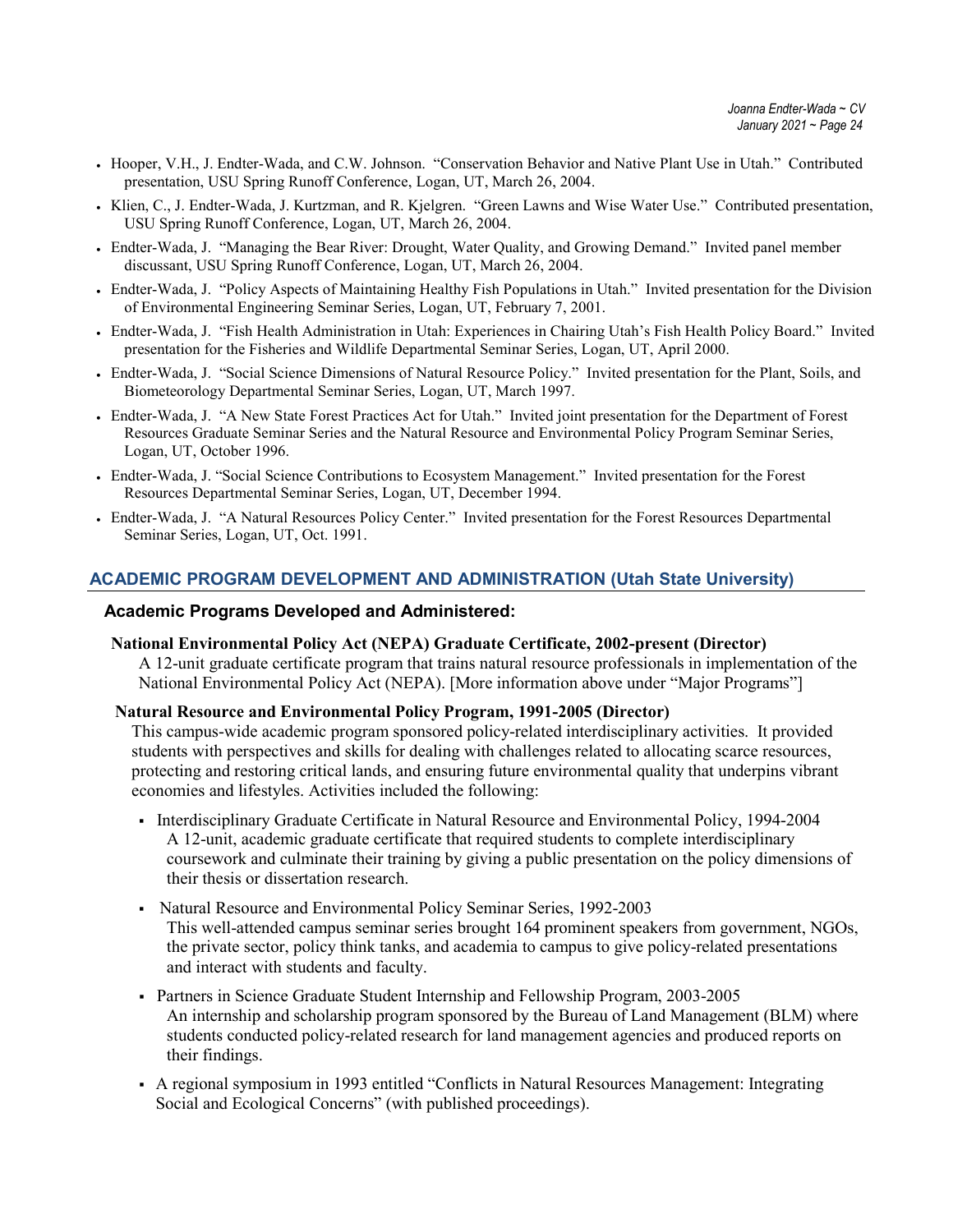#### **Academic Program Grants: (total of \$401,100 from 1991-2003)**

- Program Enhancement Grant for the Natural Resource and Environmental Policy Program from the S. J. and Jessie E. Quinney Foundation, Salt Lake City, Utah, 1998-2003. Amount: \$250,000.
- Partners in Science Student Internship and Fellowship Program Grant from the United States Bureau of Land Management, Utah State Office, 1998-2002 with matching funds from the S. J. and Jessie E. Quinney Foundation, Salt Lake City, Utah. Amount: \$50,100.
- Seminar Series Funding for the Natural Resource and Environmental Policy Program Seminar Series from the College of Humanities, Arts, and Social Sciences at USU, 1995-2003. Amount: \$4,000 annually for a total of \$36,000 over nine years.
- Seminar Series Funding for the Natural Resource and Environmental Policy Program Seminar Series from the College of Natural Resources, 1993-2003. Amount: \$8,000 annually from July 1993-June 1995 and \$4,000 annually from July 1995-June 2003 for a total of \$48,000 over ten years.
- Natural Resources and Environmental Policy Academic Program Development Project. Academic Program Enhancement Fund, Utah State University, 1992. Amount: \$12,000.
- Natural Resources Policy Seminar Series. Quinney Visiting Scholars Fund, College of Natural Resources, Utah State University, 1992. Amount: \$5,000.

### **UNIVERSITY TEACHING and ADVISING**

#### **Utah State University**

#### **Courses Taught:**

- Research Approaches in Human Dimensions of Ecosystem Science & Management (graduate course, 3) units): 2007-2016
- Water Law and Policy (undergraduate and graduate, 3-4 units): 1993-present
- Professional Orientation for Environment and Society (undergraduate, 2 units): 2004, 2007, 2009
- Natural Resource Policy Cornerstone Seminar (graduate, 3 units): 1995-2003
- Natural Resource Policy (undergraduate, 4 units): 1992-2002
- Social Impact Assessment for NEPA Specialists (graduate, 1 unit): 2003, 2005
- Diversity Issues in Natural Resource Management (graduate & undergraduate, 1 unit): 1995
- Natural Resource Management Conflicts (graduate, 1 unit): 1993

#### **Courses Facilitated:**

- Natural Resource Policy Seminar Series (graduate and undergraduate, every term, 1 unit): 1994-2003
- Wallace Stegner Symposium Seminar (graduate and undergraduate, 1 unit): 2000-2002
- Sustainable Landscapes Seminar (graduate and undergraduate, 1 unit): 2000
- Natural Resource Policy Student Presentations (graduate, every term, 1 unit): 1995-1999

#### **Major Professor and Chair of Graduate Student Committees:**

#### *Current Students:*

 *Environment and Society:* - Clint Carney (PhD)

 *Ecology:*

- Christopher McGinty (PhD)

*Master of Natural Resources (MNR):*

- Chair (2 students) - Committee Member (6 students)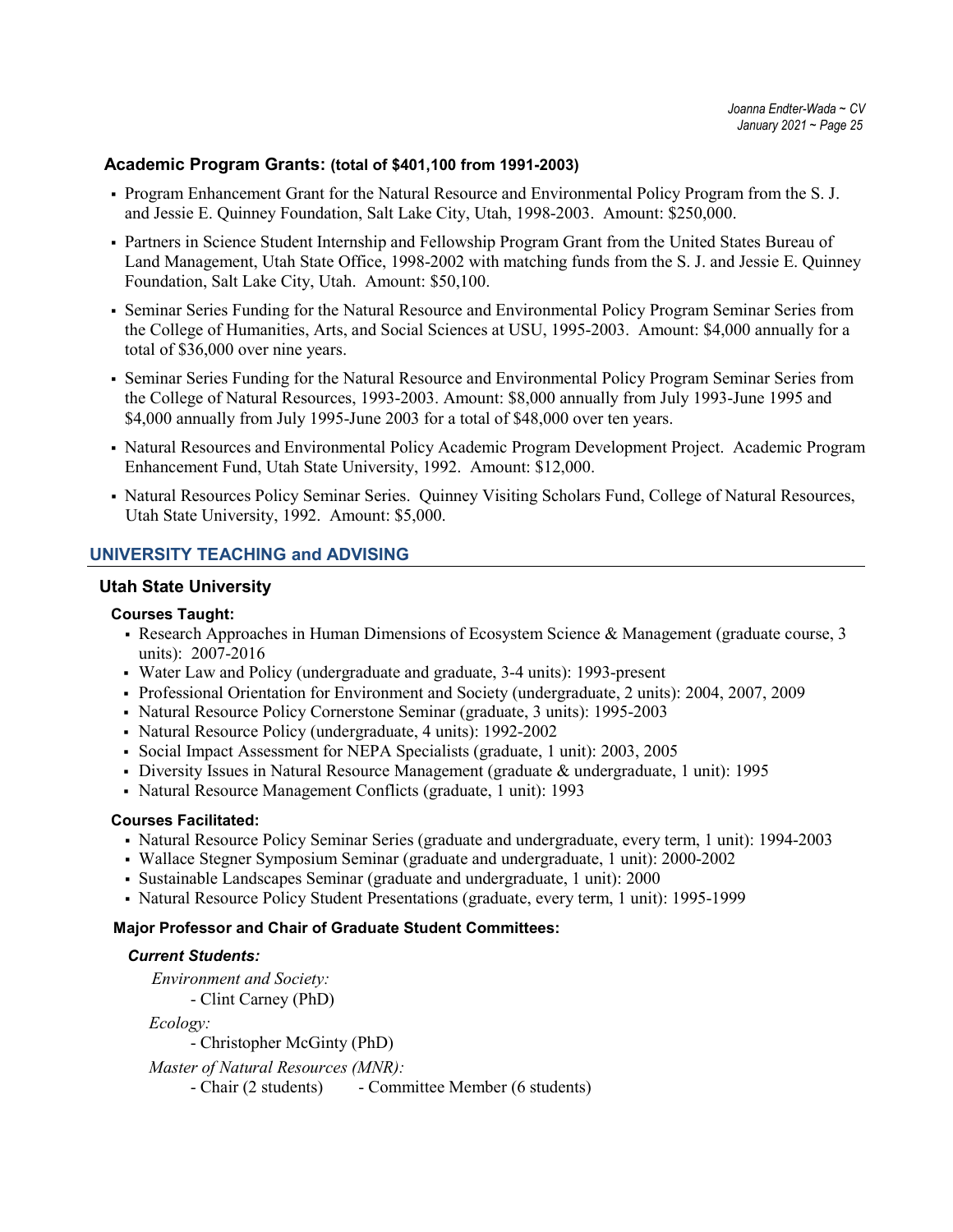#### *Completed PhD and M.S. Students:*

#### *Doctor of Philosophy (Ph.D. degrees)*

- Li, Enjie. (Ph.D. in Human Dimensions of Ecosystem Science and Management, 2016). Dissertation: "Land Use Dynamics and Implications for Water Management in the Urbanizing Wasatch Range Metropolitan Area of Utah."
- Welsh, Lisa W. (Ph.D. in Human Dimensions of Ecosystem Science and Management, 2014). Dissertation: "Policy Designs to Address Water Allocations During Societal Transitions: The Southern Nevada Water Authority's Groundwater Development Project"
- van Zwoll, Wayne (Ph.D. in Forestry, 2000). Dissertation: "Post-World War II Changes in Big Game Hunting Motive and Method in the United States and Implications for Wildlife Policy"

#### *Master of Science (M.S. degrees)*

- J. Ivy Harvey Thomson. (M.S. in Environment and Society, 2020). Thesis: "Evaluation of Best Practices for Urban Water Conservation and Water-Smart Growth Implementation in Utah."
- Roos, Bonnie. (M.S. in Human Dimensions of Ecosystem Science and Management, 2016). Thesis: "Balancing Agricultural and Urban Water Needs in Transitioning Arid Landscapes."
- Henderson, Kathryn Davis (M.S. in Human Dimensions of Ecosystem Science and Management, 2012). Thesis: "Water Infrastructure Challenges in Urbanizing Environments: A Case Study of the 2009 Logan Canal Landslide"
- Welsh, Adrian. (M.S. in Human Dimensions of Ecosystem Science and Management, 2011). Project: "Software for Analyzing Municipal Water Data to Design Water Conservation Strategies"
- Downard, Rebekah (M.S. in Human Dimensions of Ecosystem Science and Management, 2010). Thesis: "Keeping Wetlands Wet: The Human Hydrology of Wetlands in the Bear River Basin"
- Glenn, Diana (M.S. in Human Dimensions of Ecosystem Science and Management, 2010). Thesis: "Residential Landscape Water Check Programs: Exploring a Conservation Tool"
- Guenter, Megan (M.S. in Horticulture, 2006). Thesis: "The Role of Utah Garden Centers in Furthering Public Knowledge about Waterwise Plants and Landscaping" [Co-major professor with Roger Kjelgren, Plants, Soils and Biometeorology]
- Klien, Christina (M.S. in Human Dimensions of Ecosystem Science and Management, 2004). Thesis: "Understanding Household Water Conservation"
- Hooper, Virginia Harding (Master of Landscape Architecture, 2003). Thesis: "Understanding Utah's Native Plant Market: Coordinating Public and Private Interest" [Co-major professor with Craig Johnson, Landscape Architecture and Environmental Planning]
- Cottam, Brian L. (M.S. in Forestry, 1999). Thesis: "An Examination of Community-Based Natural Resource Use Cooperatives and Implications for the Southern Utah Forest Products Association"
- Kurtzman, Judith A. (M.S. in Forestry, 1999). Thesis: "Utah's Rural Communities: Planning for the Future"
- McCann, Bridget A. (M.S. in Forestry, 1999). Thesis: "Effects of Hunting and Fishing on Alaskan Subsistence Practices: Constraints and Opportunities"
- Brennan, Amy E. (M.S. in Forestry, 1998). Thesis: "Grassroots of the Desert: An Analysis of the Roles of the Utah Wilderness Association and the Southern Utah Wilderness Alliance in the Debate over Wilderness Designation of Bureau of Land Management Lands in Southern Utah"
- Dennis-Perez, Lisa (M.S. in Forestry, 1997). Thesis: "Interactive Effects of Hydrology, Geomorphology, and Land Use on Regeneration of Cottonwoods in Chalk Creek, Utah"
- Roloff, Michael O. (M.S. in Forestry, 1995). Thesis: "Integrating Social Assessment into Forest Ecosystem Management"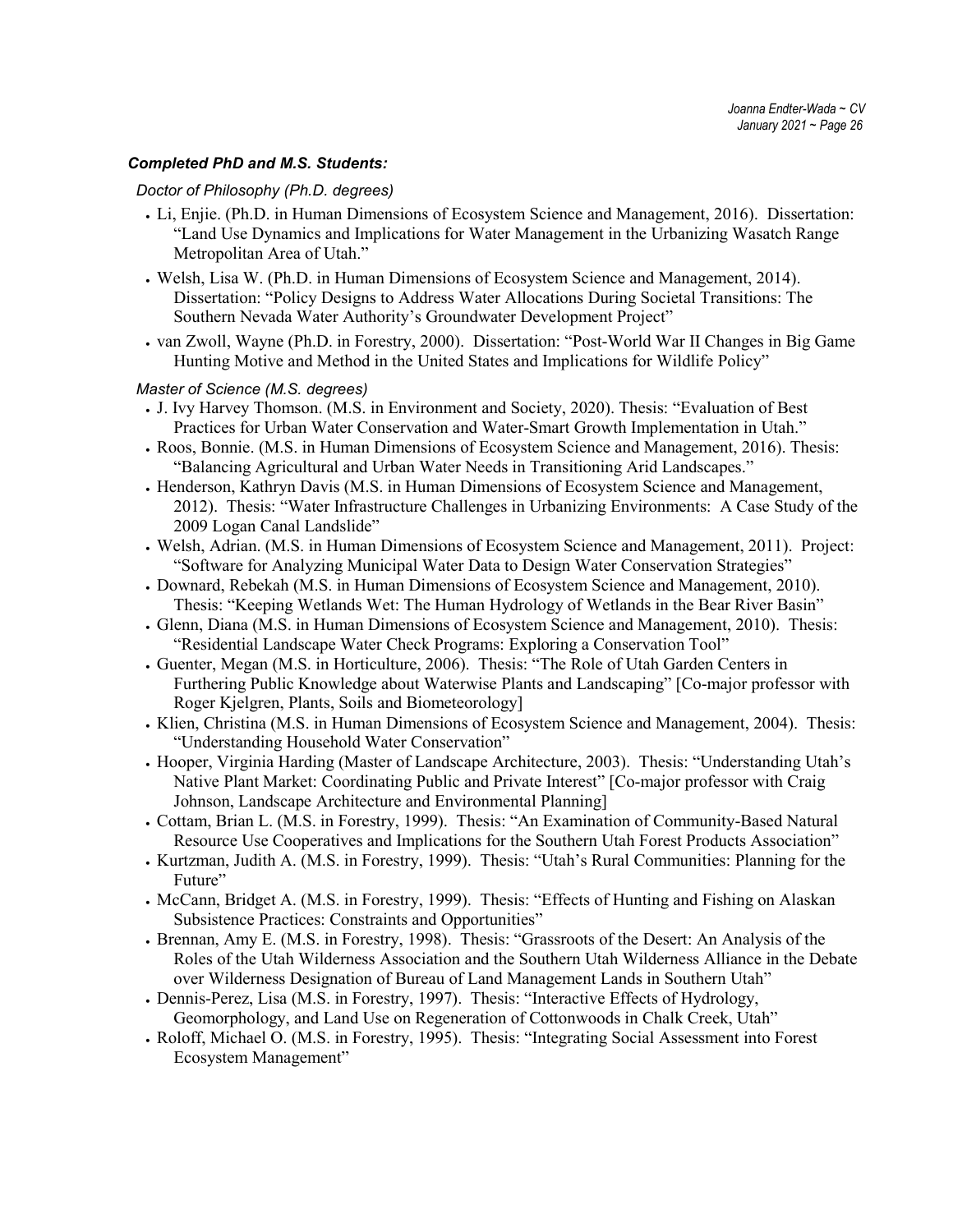### **Member of Graduate Student Committees:** (117)

| American Studies (2)                    | Human Dimensions - Ecosystem Science & Manage. (6)    |
|-----------------------------------------|-------------------------------------------------------|
| Bioregional Planning (2)                | Landscape Architecture & Environmental Planning $(6)$ |
| Civil and Environmental Engineering (2) | Master of Natural Resources (35)                      |
| Climate Science (1)                     | Master of Professional Studies in Horticulture (25)   |
| Forest Resources (3)                    | Plant, Soils and Climate (2)                          |
| Geography $(1)$                         | Political Science (1)                                 |
| History $(5)$                           | Recreation Resource Management (1)                    |
| Horticulture (18)                       | Sociology (8)                                         |
|                                         | Watershed Sciences (2)                                |

### **Other Teaching – Faculty Teaching Advisor** (advised 57 individualized student experiences)

iUTAH Summer Fellows, co-advisor (2)

Undergraduate Student Internships, Environmental Studies (10)

Partners in Science Graduate Internship, Natural Resource and Environmental Policy (1)

Senior Honors Thesis, Environmental Studies (1)

Senior Internship; Student from Huxley College, Western Washington University (1)

Graduate Student Independent Studies (16)

Undergraduate Student Independent Studies (15)

Undergraduate Research Projects (4)

Undergraduate Internships (7)

### **Guest Lectures in USU Courses** (65)

- "Perspectives on Water Issues in Cache County and Utah." Guest lecture for Huntsman Scholars at USU Connections. Aug. 27, 2015. (1)
- Organized and conducted 2-hour field trip in Logan, Utah on urban water conservation for WILD 2000. April 20, 2015. (1)
- "Adapting to Drought in the Western U.S.: Balancing Agricultural, Wetland, and Urban Water Needs." Graduate Student Seminar in Environment and Society, March 2, 2015. (1)
- "Overview of Research and Teaching Contributions in ENVS and at USU." Guest presentation in ENVS 6840/7840, Graduate Student Orientation Seminar in Environment and Society, Annually, Fall 2003- 2017. (14)
- "Perspectives on Theory for Human Dimensions of Ecosystem Science and Management." Guest lecture for ENVS 6000/7000, Theoretical Approaches in Human Dimensions of Ecosystem Science and Management, Oct. 27, 2009. (1)
- *Two guest lectures* on "Natural Resource and Environmental Policy" for ENVS 3000, Natural Resource Policy and Economics, Oct. 28 and 30, 2008. (2)
- *Series of five guest lectures* on "Qualitative Research Techniques" for ENVS 6700/7700, Research Approaches in Human Dimensions of Ecosystem Science and Management, Feb. 14, 21, 26 and March 4, 6, 2008. (5)
- "Contested Space: Water and Public Policy." Guest Lecture for English/History 5690, American Studies Capstone Class, Feb. 13, 2008. (1)
- *Two guest lectures* for ENVS 6000/7000, Theoretical Foundations in Human Dimensions of Ecosystem Science and Management: "Perspectives on Theory for Human Dimensions of Ecosystem Science and Management" (Nov. 1, 2007); "Perspectives on Political-Economic Theory & Natural Resource Policy" (Nov. 13, 2007). (2)
- "Linkages to Public Land Framework." Guest lecture for ENVS 6000/7000, Theoretical Foundations in Human Dimensions of Ecosystem Science and Management, Nov. 27, 2006 (1)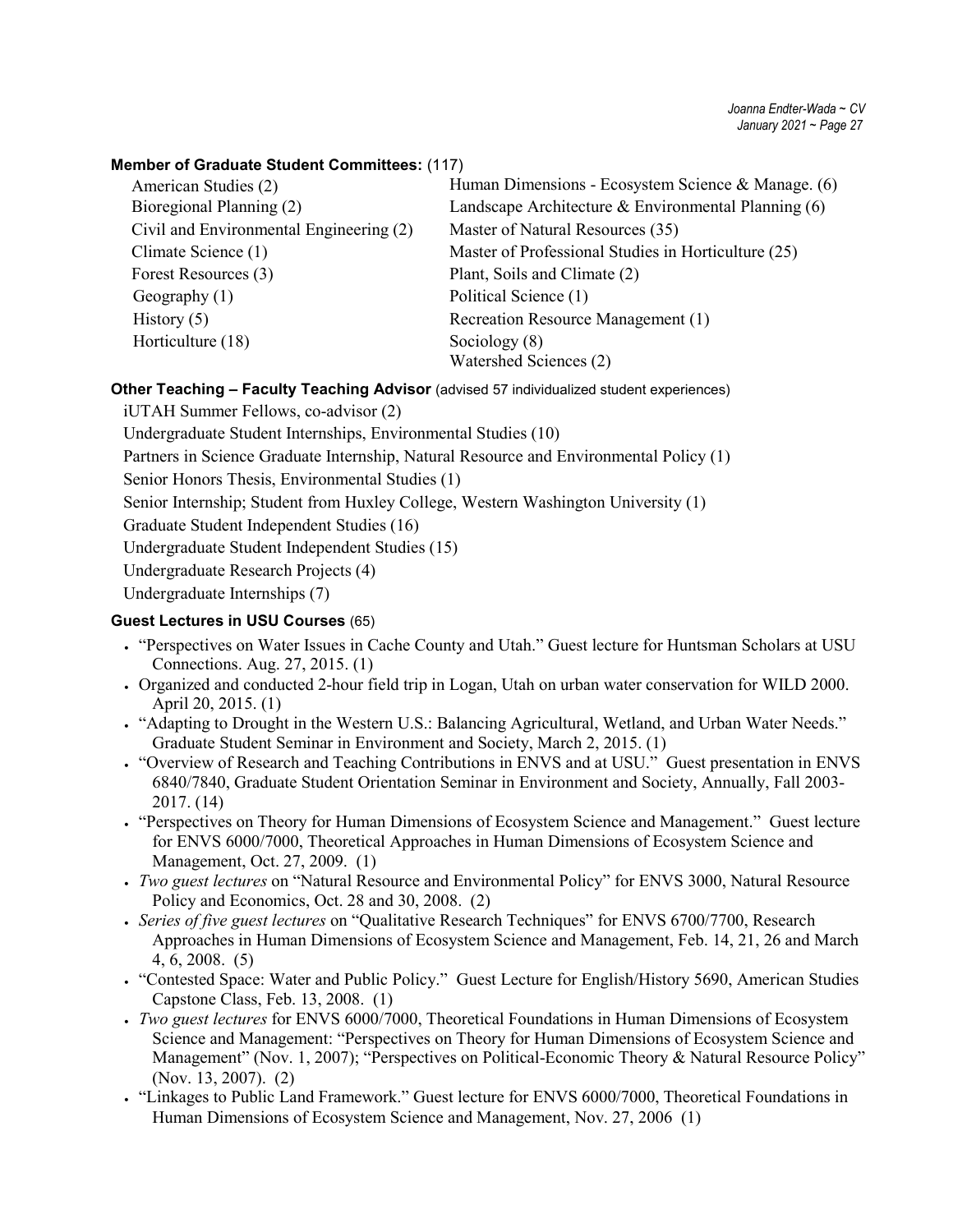- *Series of three guest lectures* on Qualitative Research Techniques for ENVS 6700/7700, Research Approaches in Human Dimensions of Ecosystem Science and Management, Feb. 9, 14, 16 of 2006 and Feb. 8, 10, 15 of 2005. (6)
- "Connections between Natural Resource Policy and Social Science and the Interests of Landscape Architecture and Environmental Planning." Guest lecture for LAEP 6860, Landscape Architecture and Environmental Planning Interdisciplinary Seminar: Nov. 17, 2004; Nov. 5, 2003; Nov. 6, 2002; Oct. 25, 2000. (4)
- "Historical Overview of Natural Resource Policy." Guest Lectures for ENVS 3000, Natural Resource Policy and Economics: Sept. 14, 2004; Sept. 9, 2002; Sept. 5, 200; Nov. 6, 2000. (4)
- "Career Opportunities for Anthropologists in Environmental Fields." Faculty discussant in Anthropology 3150, Fields Methods and Career Options in Anthropology, Feb. 6, 2004 and Feb. 7, 2003. (2)
- "Sustainable Global Policies and Institutions." Guest lecture in ENVS 5550/6550, Environment, Resources, and Development Policy: An Introduction to Sustainable Development, April 21, 2003. (1)
- "Context for Understanding Native North American History." Undergraduate lecture for NR 4000, Natural Resource Policy and Economics, Nov. 26, 2001. (1)
- "Biodiversity and Human Values." Undergraduate lecture for FW 1200, Biodiversity: Its Conservation and Future, November 8, 2001. (1)
- "Doing Field Work: Procedures and Experiences." Graduate lecture for Sociology 7100, Survey and Field Research, February 2000. (1)
- "Fostering Interdisciplinary Connections in Natural Resources and Environmental Education." Graduate lecture for LAEP 687, Landscape Architecture and Environmental Planning Seminar: October 1999; February 1997; February 1995; February 1994. (4)
- "Gender Issues in the Natural Resource Professions." Graduate lecture for FW/BIO 693, Publications, Presentations, and Grants in the Life Sciences, November 1997. (1)
- "Managing Ecological and Human Systems." Undergraduate lecture for LS 284, General Ecology, July 1996. (1)
- "Western Water Law and Policy." Undergraduate lecture for NR 390, Natural Resource Policy: May 1997; February 1996; May 1995; May 1994. (4)
- "Federal Reserved Water Rights and Implications for American Indian Tribes." Graduate lecture for WS 690, Water Policy, May 1996. (1)
- "Ecological Perspectives from the Field of Human Ecology." Undergraduate lecture for FW 284, General Ecology, July 1995. (1)
- "Interviewing Techniques and Tips." Graduate lecture for SOC 618, Qualitative Research Methods, February 1995. (1)
- "Gender Issues in the Natural Resource Professions." Graduate lecture for FW/BIO 693, Publications, Presentations, and Grants in the Life Sciences, November 1994. (1)
- "Human Ecology." Undergraduate lecture for FW 284, General Ecology, July 1994. (1)

## **University of California at Irvine** (Teaching Assistant and Teaching Associate)

| Comparative Culture Courses (3 quarters) |
|------------------------------------------|
| Economic Courses (3 quarters)            |
| Minority Study Courses (2 quarters)      |

Political Science Courses (3 quarters)

Women's Study Course (1 quarter)

# **UTAH STATE UNIVERSITY SERVICE**

## **University (USU) Service**

- Tenure and Promotion Committees (1991-present): Chair: (1); Member: (21)
- University Search Committees, Member (outside my college and department) Dean (1); Department Head (1); Assistant Professors (4); University Librarian (1)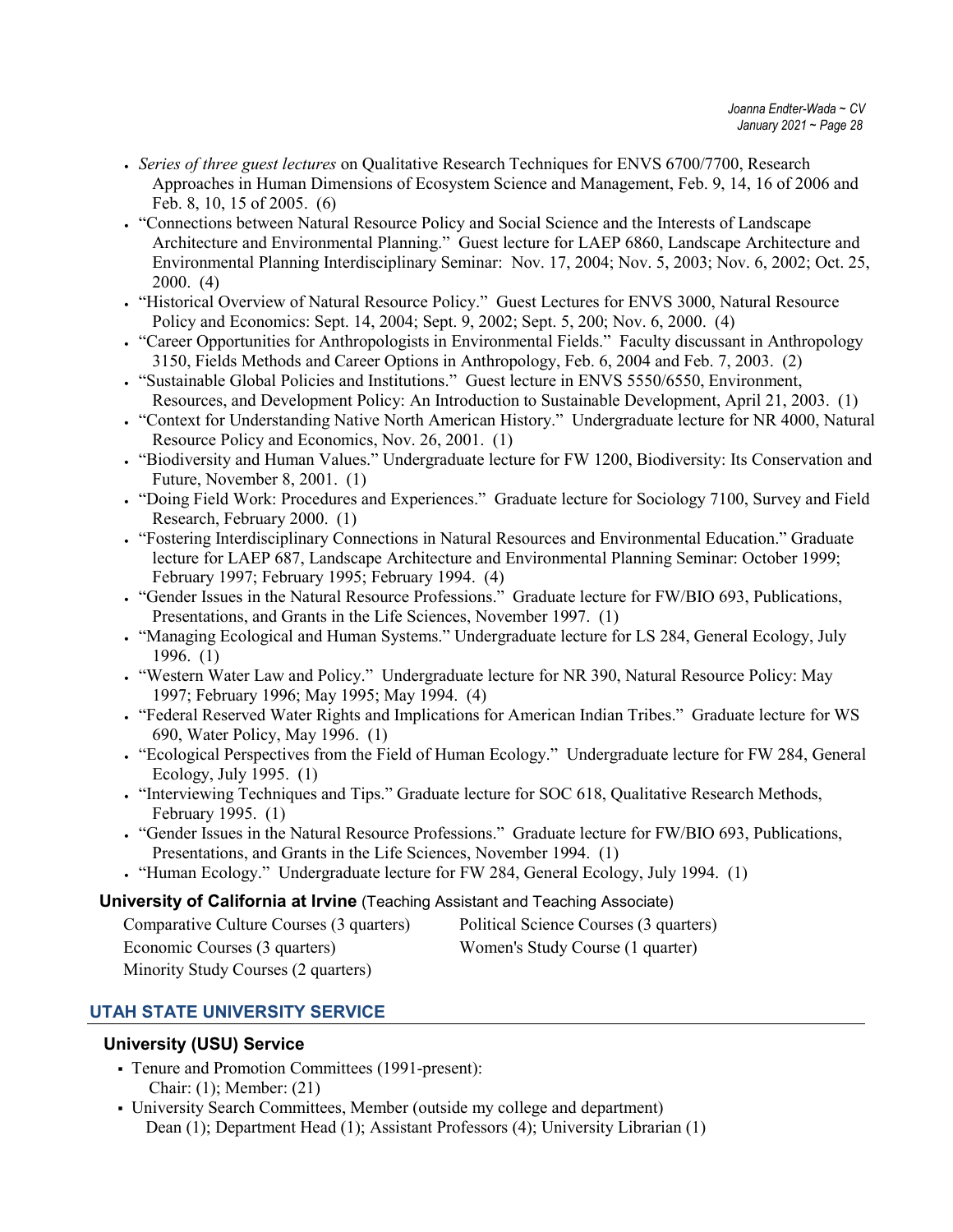- Graduate Council, AY 2007-2008 (member)
- Institutional Review Board, 2006-2009 (member)
- Water Initiative Advisory Committee, 2003-2015 (member)
- Water Initiative Task Force, 2002-2003 (member)
- NSF Advance Advisory Committee, 2003-2005 (member)
- Women's Center Advisory Board, 1996-1997 (chair)
- Women's Center Advisory Board, 1995-1996 (vice chair)
- Women's Center Advisory Board, 1992-1995, 1997-1999 (member)
- Women and Gender Research Institute, 1991-2005 (member)
- President's Diversity Team, 1994-1998 (member)
- Mountain West Center for Regional Studies Advisory Board, 1992-1995 (member)
- Proposal Reviewer, Agricultural Experiment Station (1993, 1995, 1998, 2012, 2013, 2015-2017)
- Proposal Reviewer, USU Vice President of Research, New Faculty Research Grants (1997)
- Proposal Reviewer, Graduate Fellowships, National Security Education Program (1995)

### **Quinney College of Natural Resources (QCNR) Service**

- Master of Natural Resources Standing Committee, 2004-2016 (member)
- Search Committee Member: Department Head (1)
	- Assistant Professors (3)

Head Librarian, Quinney College Library (1)

- Graduate Scholarship Committee, 2008-2010 (member)
- Graduation Committee, 2004 (member)
- Seminar Series Committee, 2003 (member)
- Advance Planning Committee, 2003 (member)
- Dean's Advisory Council, 1991-2002 (standing member)
- Transition Team, 2001-2002 (member)
- Educational Policies Committee, 2001-2002 (member)
- Core Curriculum Committee, CNR Strategic Planning, 2000-2001 (member)
- College Organization Committee, CNR Strategic Planning, 1999-2002 (member)
- Development and Funding Committee, CNR Strategic Planning, 1999-2000 (chair)
- Curriculum Revision Committee, CNR Strategic Planning, 1999-2000 (member)
- Undergraduate Scholarship Committee, 1999 (member)
- Core Curriculum Subcommittee on Policy and Economics, 1996-1997 (chair)
- Committee on Future Directions for CNR, 1996 (member)
- 1993 Natural Resources Week Symposium Committee, 1992-1993 (chair)

### **Departmental Service**

#### **Department of Environment and Society: 2002-present**

- Graduate Selection Committee (2020-present)
- Strategic Planning Committee, 2014-2015 (member)
- Graduate Curriculum Committee, 2008-2009 (member)
- Search Committee Member Assistant Professors (2)
- Curriculum Committee, 2004-2007 (member)
- Graduate Student Affairs Committee, 2002-2004 (member)
- Environment and Society Transition Team, 2001-2002 (member)
- Graduate Curriculum Committee, 2001-2002 (member)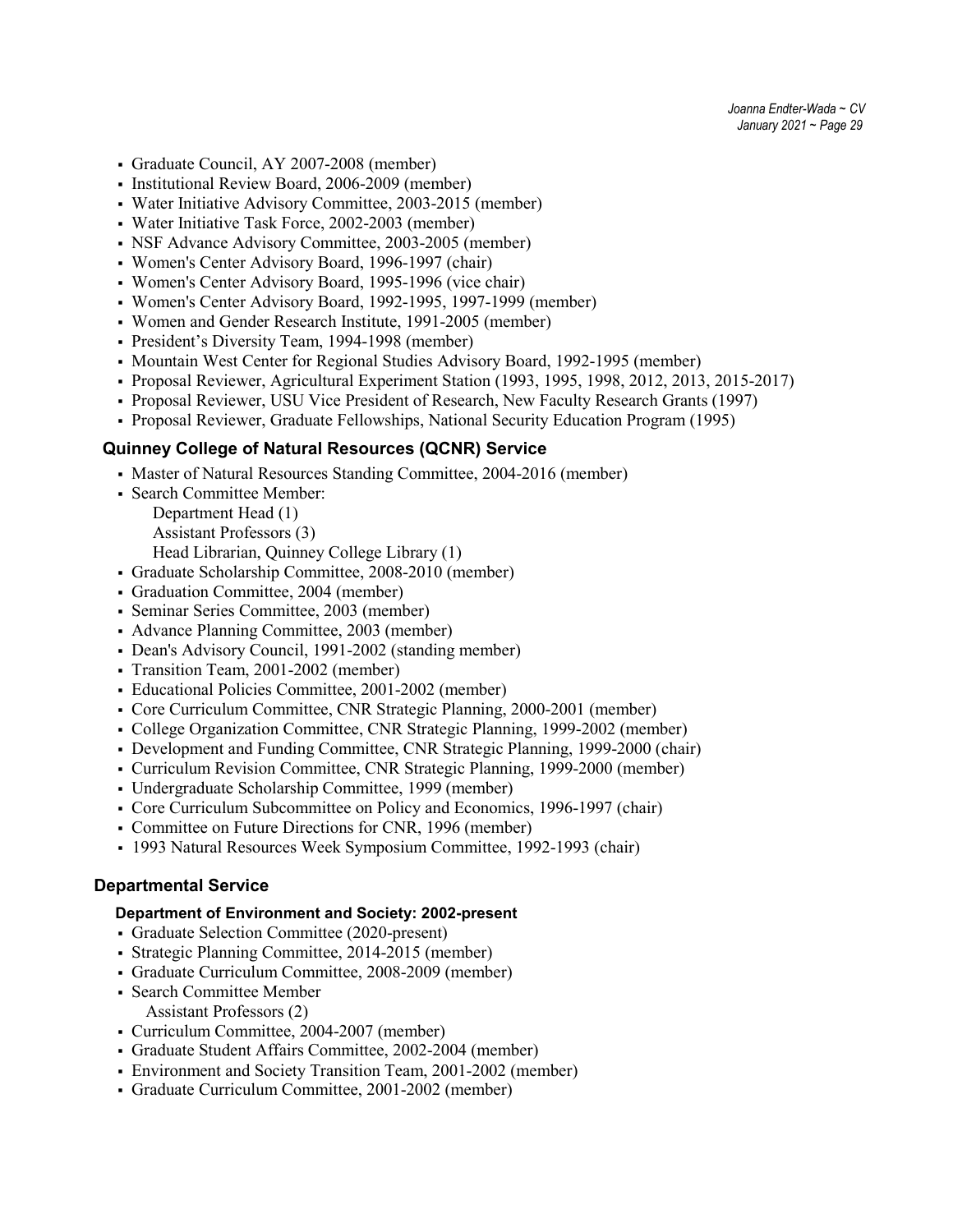*Joanna Endter-Wada ~ CV January 2021 ~ Page 30*

#### **Department of Forest Resources: 1991-2002**

- Personnel Committee, 2001-2002 (member)
- Society of American Foresters External Accreditation Review, 2000 (participant)
- Curriculum Committee, 1999-2001 (chair)
- Undergraduate Affairs Committee, 1997-1999 (member)
- Executive Committee, 1998-1999 (member)
- Search Committee Member Assistant Professor (1)
- Graduate Education and Research Committee, 1993-1996 (member)
- Seminar Committee, 1993-1997 (member)

### **PROFESSIONAL SERVICE**

#### **Other Committee Service:**

- Guest Associate Editor, Journal of the American Water Resources Association, Planned Featured Collection and Series associated with the AWRA 2021 Specialty Conference
- Program Committee, 2021 Specialty Conference, American Water Resources Association (2020- )
- Policy Committee Member, American Water Resources Association (2016-2019)
- Steering Committee, "Collaborative Land Use Planning in the Intermountain West A Regional Conference on Citizen-Focused Land Use Planning," Rural Summit, held at Southern Utah University, Cedar City, Utah, August 2003. (member)
- Steering Committee, "Metropolitan Growth: From Regional Visions to Real Results," Annual Wallace Stegner Center Symposium, University of Utah School of Law, Salt Lake City, Utah, held February 23- 24, 2001. (member)
- Program Committee, The Eighth International Symposium on Society and Resource Management, entitled "Transcending Boundaries: Natural Resource Management from Summit to Sea." Bellingham, Washington, June 17-22, 2000. (member)
- Facilitator, Utah Great Outdoors Conference, Salt Lake City, Utah, February 17, 1999.
- Co-Chair, Session on Socioeconomic Research, Gulf of Mexico Region, Minerals Management Service, Information Transfer Meeting, New Orleans, December 1997.
- Co-Organizer (with Noel Broadbent from the Arctic Program at National Science Foundation) of session entitled "The Challenges of Circumpolar Research in the 1990s" for the American Anthropological Association Meetings, Washington D.C., November 1993.

#### **Program Reviewer:**

Member, External Review Team. Natural Resources Program Undergraduate Academic Program Review. Oregon State University. 2004.

### **Project Advisory Committee:**

Member, PAC for the Water Research Foundation (2015-2017)

### **Proposal Reviewer:**

- Great Salt Lake Advisory Council (2019)
- California Sea Grant Delta Science Program (2019)
- National Fish and Wildlife Foundation (2012)
- AAAS Canon National Parks Science Scholars Program for the Americas. Doctoral Grant Proposals (July 2006 and July 2007)
- USDA CSREES, Watershed Processes and Water Resources peer review panel of Competitive Programs (April 10-13, 2006; panel held in Washington D.C.)
- National Science Foundation, Geography and Regional Science Program (2004)
- National Oceanic and Atmospheric Administration (NOAA), National Estuarine Research Reserve Program (2004)